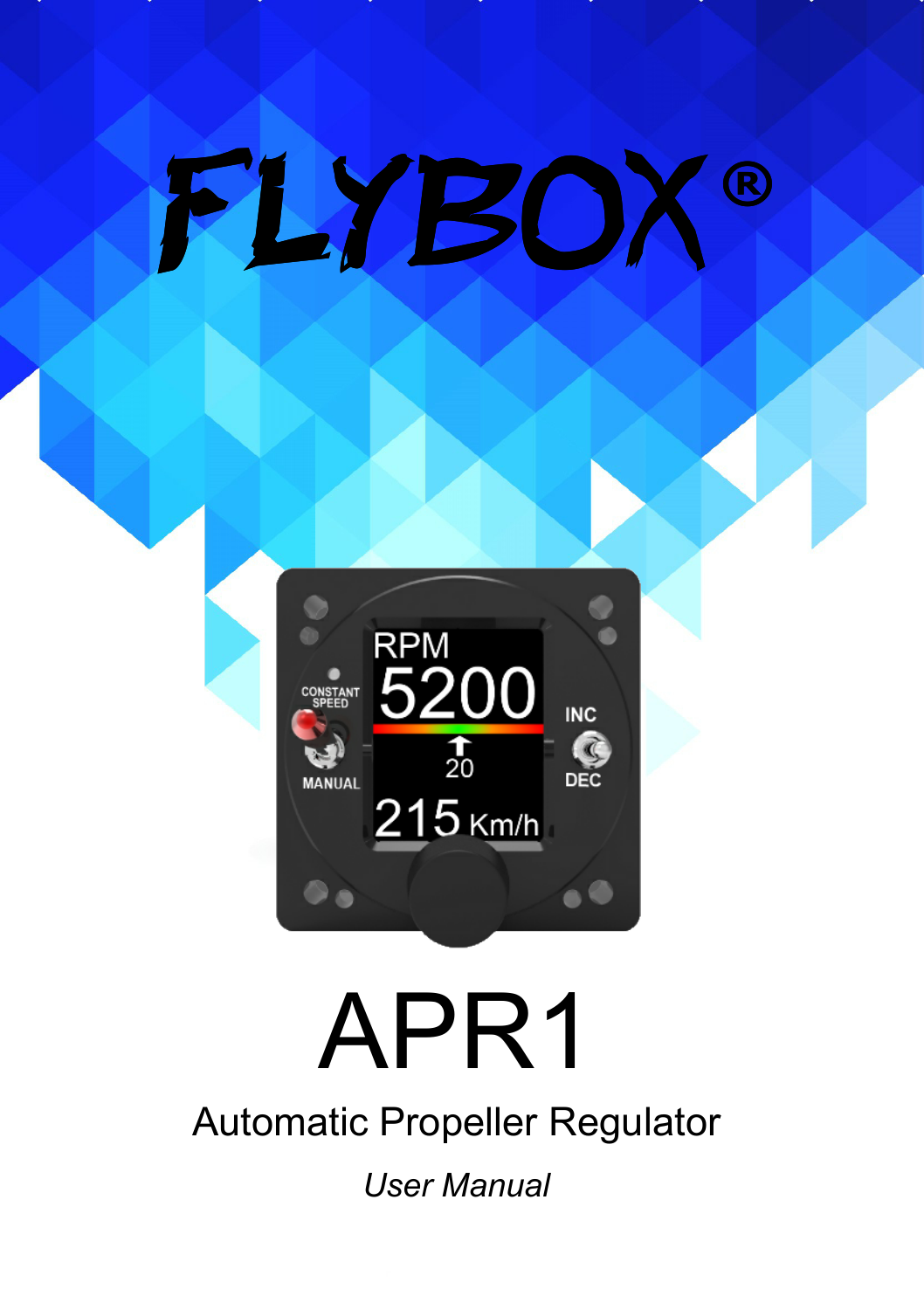

#### **User Manual, Safety Instructions and Warning Booklet**

#### **This product is not TSO'd and cannot be installed into traditional FAA Part 23 and similarly Type-Certificate Aircraft**

Document A2021APR1 Revision#1.0, 09/2021 For firmware version 1.0

This booklet is suitable for printing in A5 format.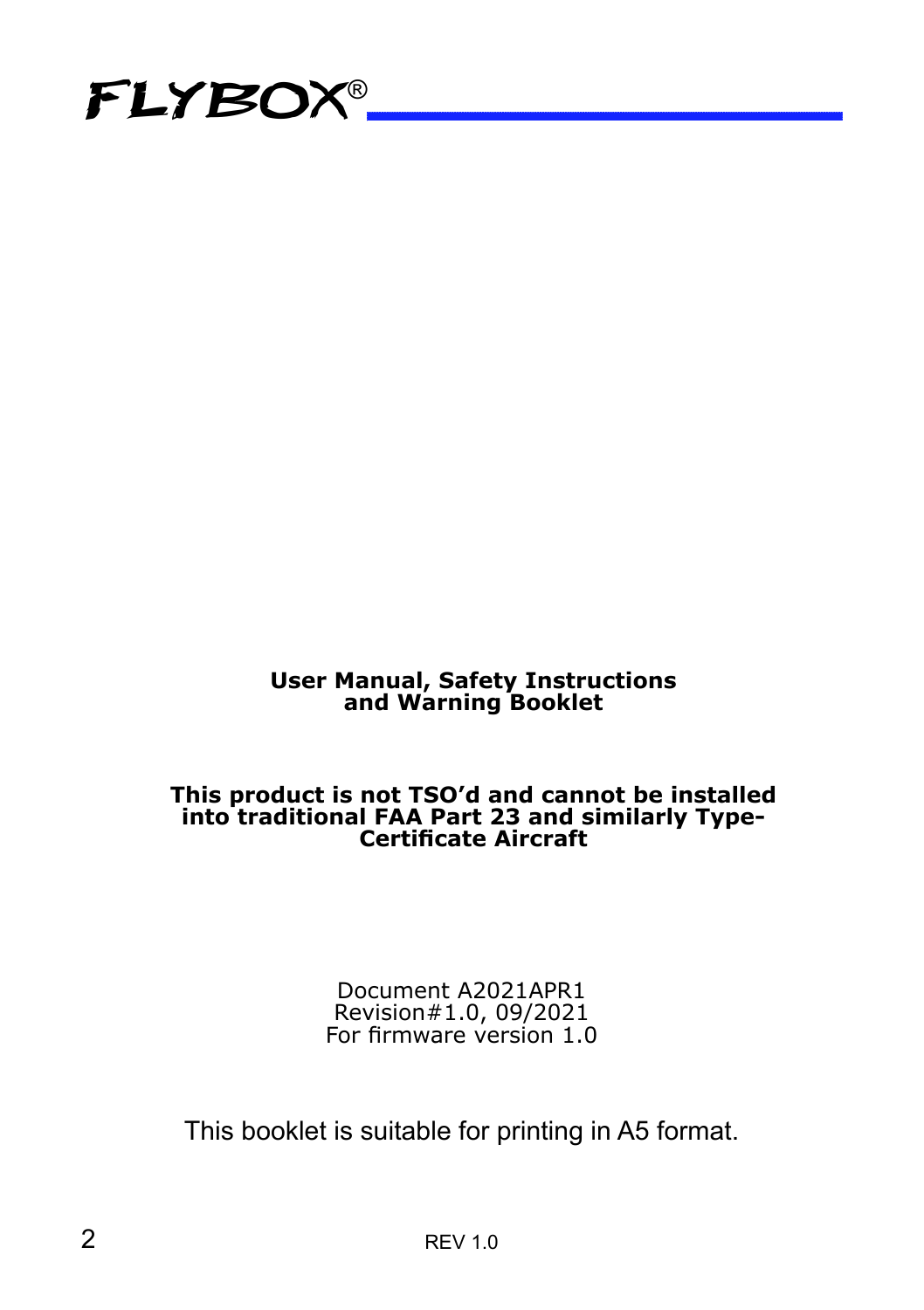

#### INTRODUCTION

IMPORTANT NOTICE AND WARNINGS

INDEX

SYSTEM OVERVIEW

OPERATING INSTRUCTIONS

GENERAL SUGGESTIONS

TECHNICAL SPECIFICATIONS

**WARRANTY** 

DISCLAIMER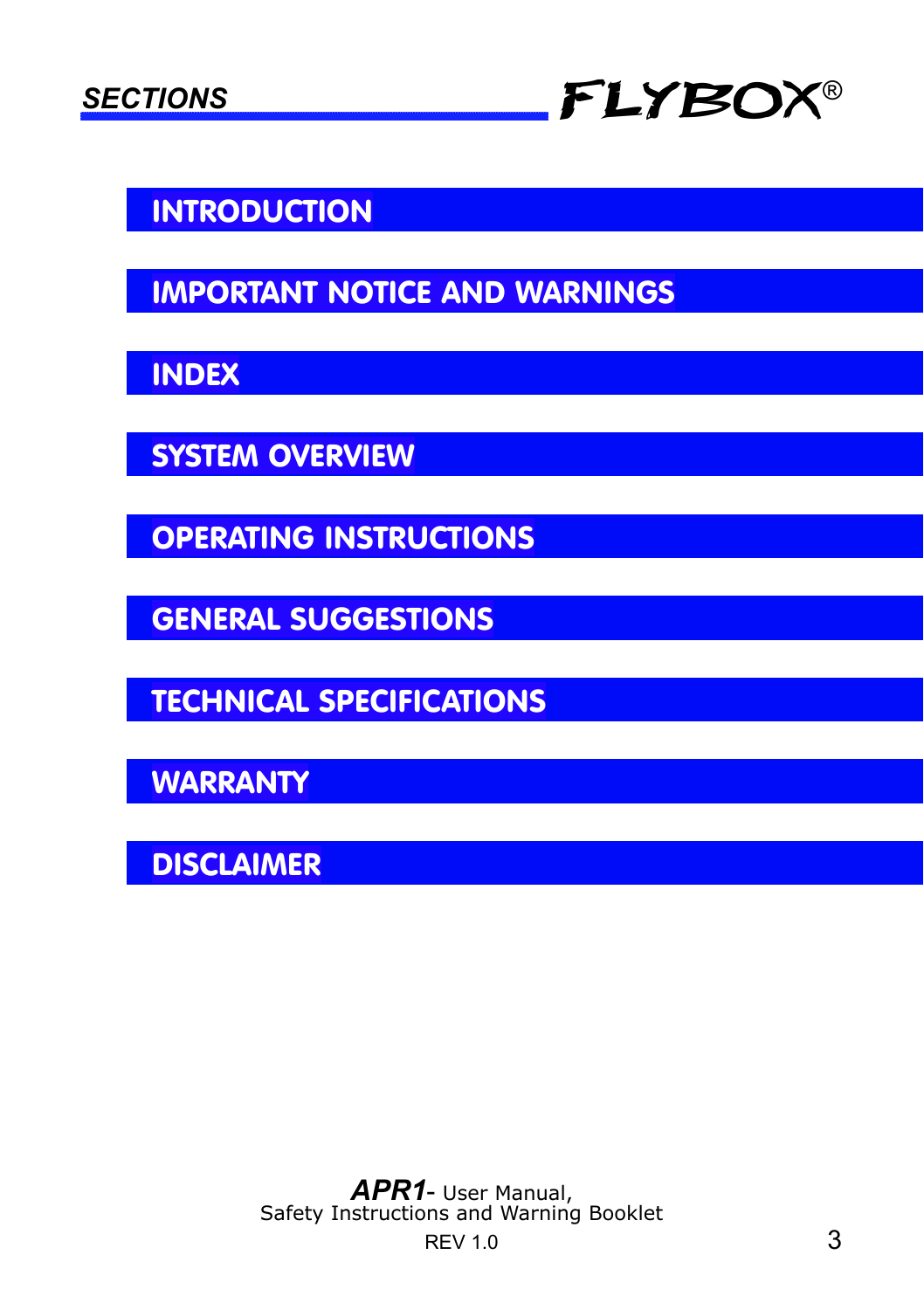

Examples of available screens



Homepage: NORMAL

Homepage: IASTAB

Homepage: MAPTAB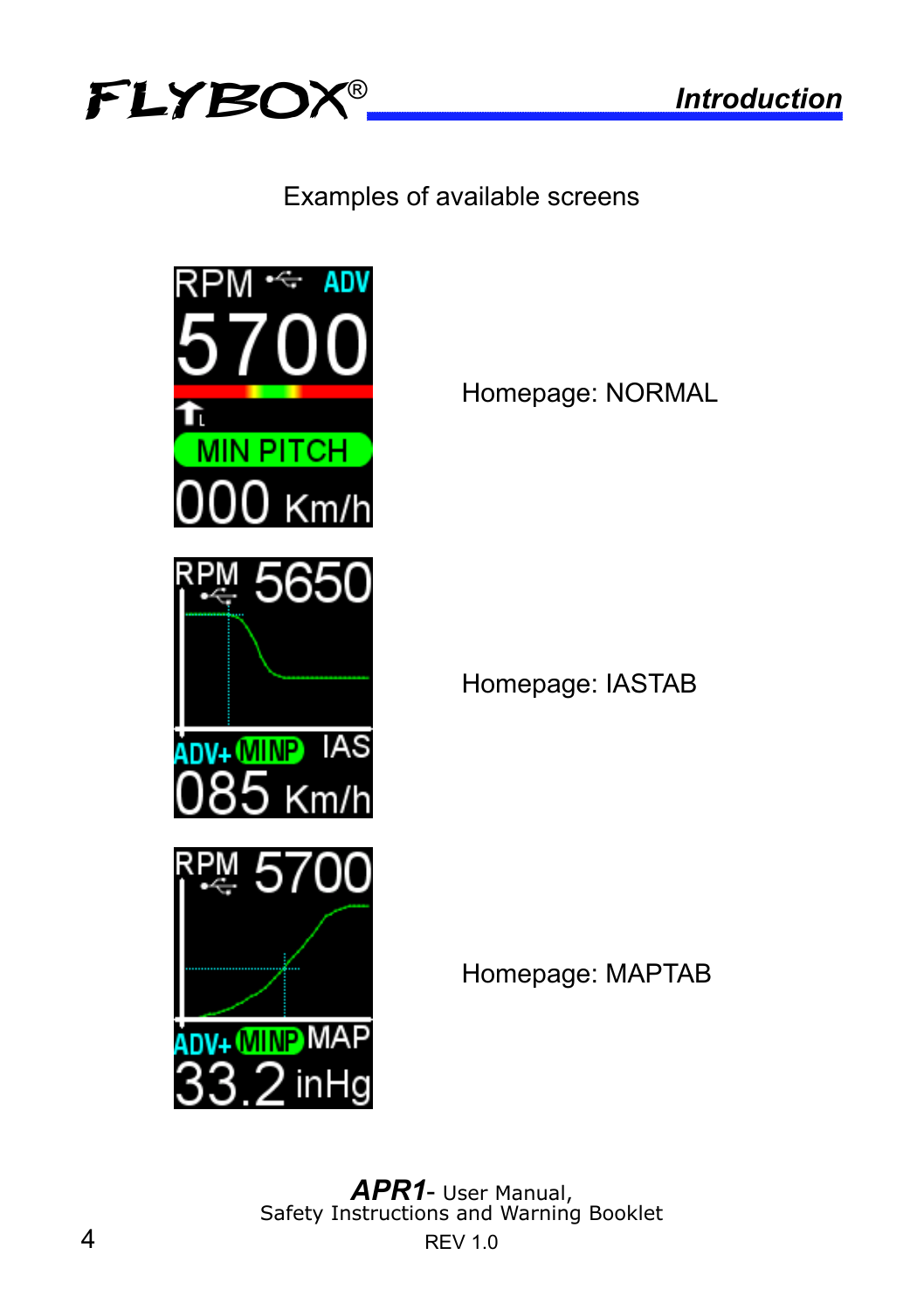*Introduction* FLYBOX ®

Thank you for purchasing a Flybox® **APR1** instrument.

The **APR1** instrument is available in 4 different models. This manual describes the use of each of the 4 models.

**APR1-LC** (standard low current)

**APR1-HC** (standard high current)

**APR1-M-LC** (MAP - low current)

**APR1-M-HC** (MAP - high current)

All models are installable in a standard 2-1/8" (57mm) hole.

Our intention in developing the **APR1** family of instruments was to create a product that is light and compact, powerful and easy to use.

The **APR1** family of instruments features a highly visible display, a powerful 32-bit microcontroller and state-of-theart solid-state sensors to ensure reliability and accuracy over time.

The owner has the option of keeping the instrument software up-to-date by downloading the latest revision available on www.flyboxavionics.it and installing it via a USB pen drive.

We are confident that our products will be satisfactory and make your flying experience enjoyable.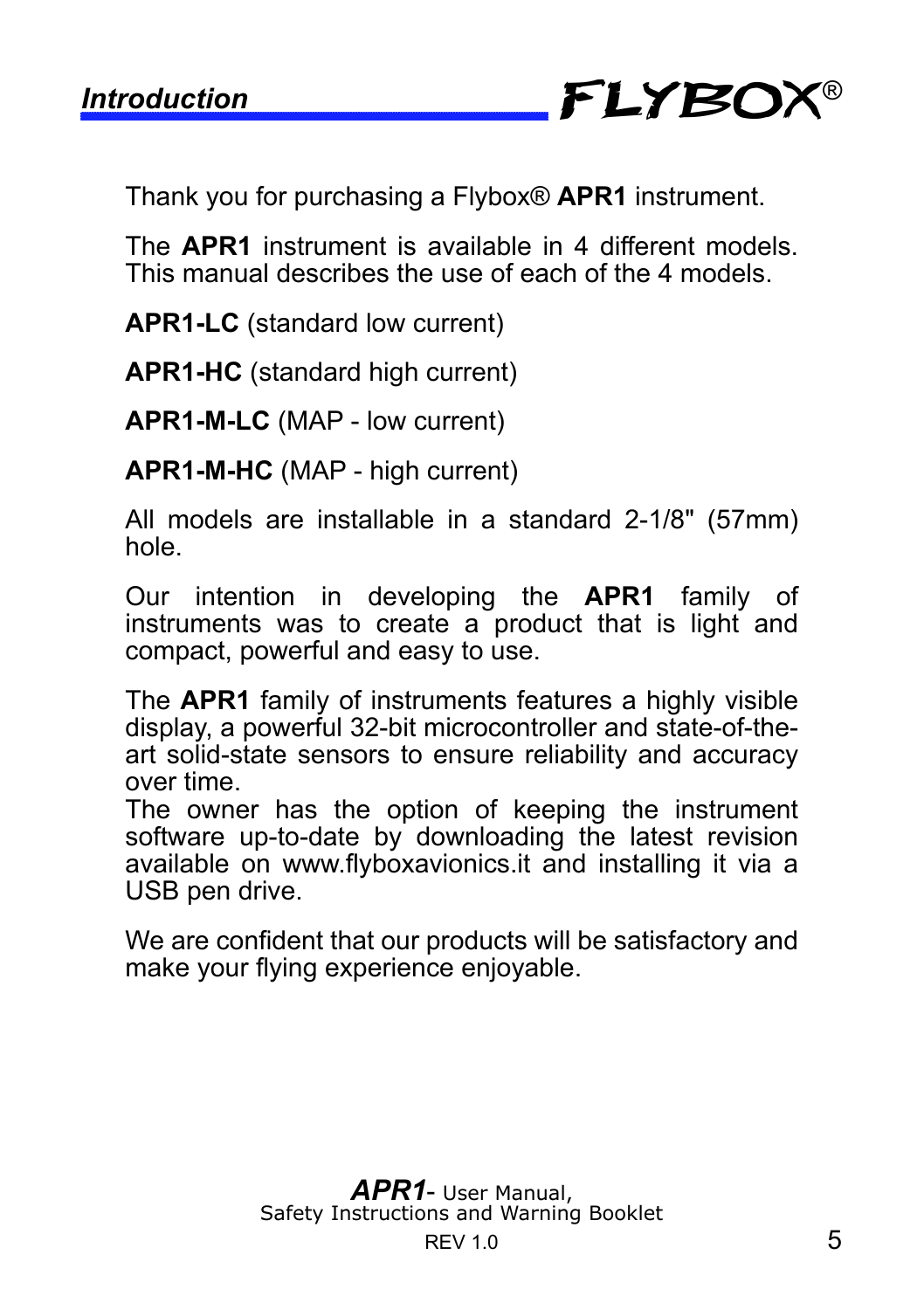

#### **Symbols used in the User Manual**



*NOTE:* Used to highlight important information.



**CAUTION:** Used to warn the user, it indicates a potentially hazardous situation or improper use of the product.



#### FAILURE TO DO SO MAY RESULT IN SERIOUS INJURY OR DEATH.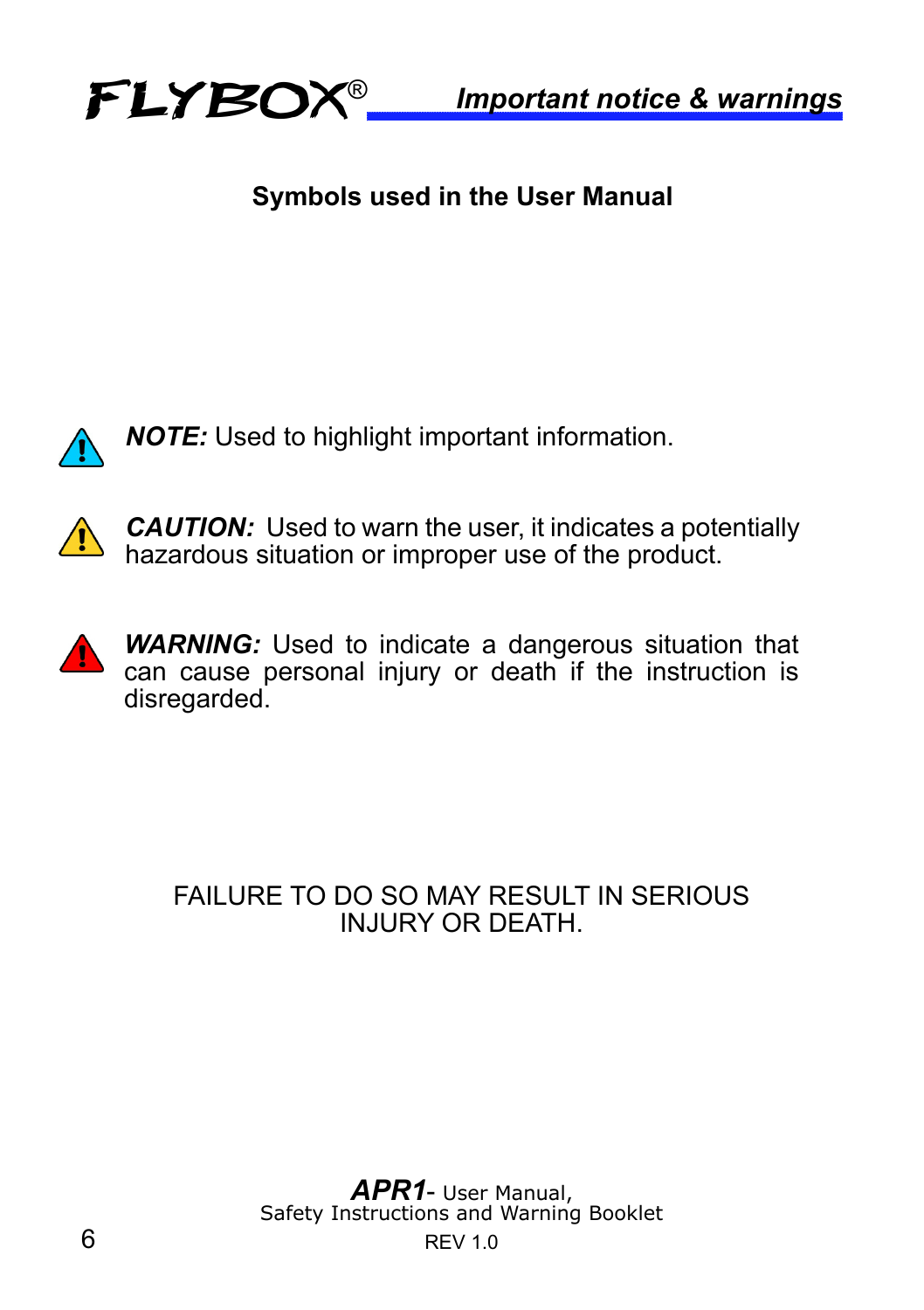**WARNING:** These instructions must be provided to users before use, and retained for ready reference by the user. The user must read, understand (or have explained) and heed all instructions and warnings supplied with this product and with those products intended for use in association with it. Always keep a copy of the Installation and User Manual, Safety Instructions and Warning Booklet on the aircraft. In case of change of ownership, the Installation and User Manual, Safety Instructions and Warning Booklet must be delivered together with all of the other papers.

**FLYBOX®** 



*WARNING:* Read the Installation and User Manual, Safety Instructions and Warning Booklet before installing the device on your aircraft and follow the procedure described therein.

**WARNING:** This device is intended to be installed on NON-TYPE CERTIFIED AIRCRAFT ONLY, as it does NOT require any air operator's certificate. Refer to your national aviation authorities to check if this device can be installed on your aircraft.



**WARNING:** It is the owner's responsibility to test this device before operating the aircraft and to make sure nobody is using it unless properly instructed and authorized to do so.



*WARNING:* Once the installation process is completed, it is extremely important to test the device before taking off to make sure it works properly. Therefore, we strongly suggest to double check all of the electronic instruments available on the aircraft and to turn them on to verify they function correctly.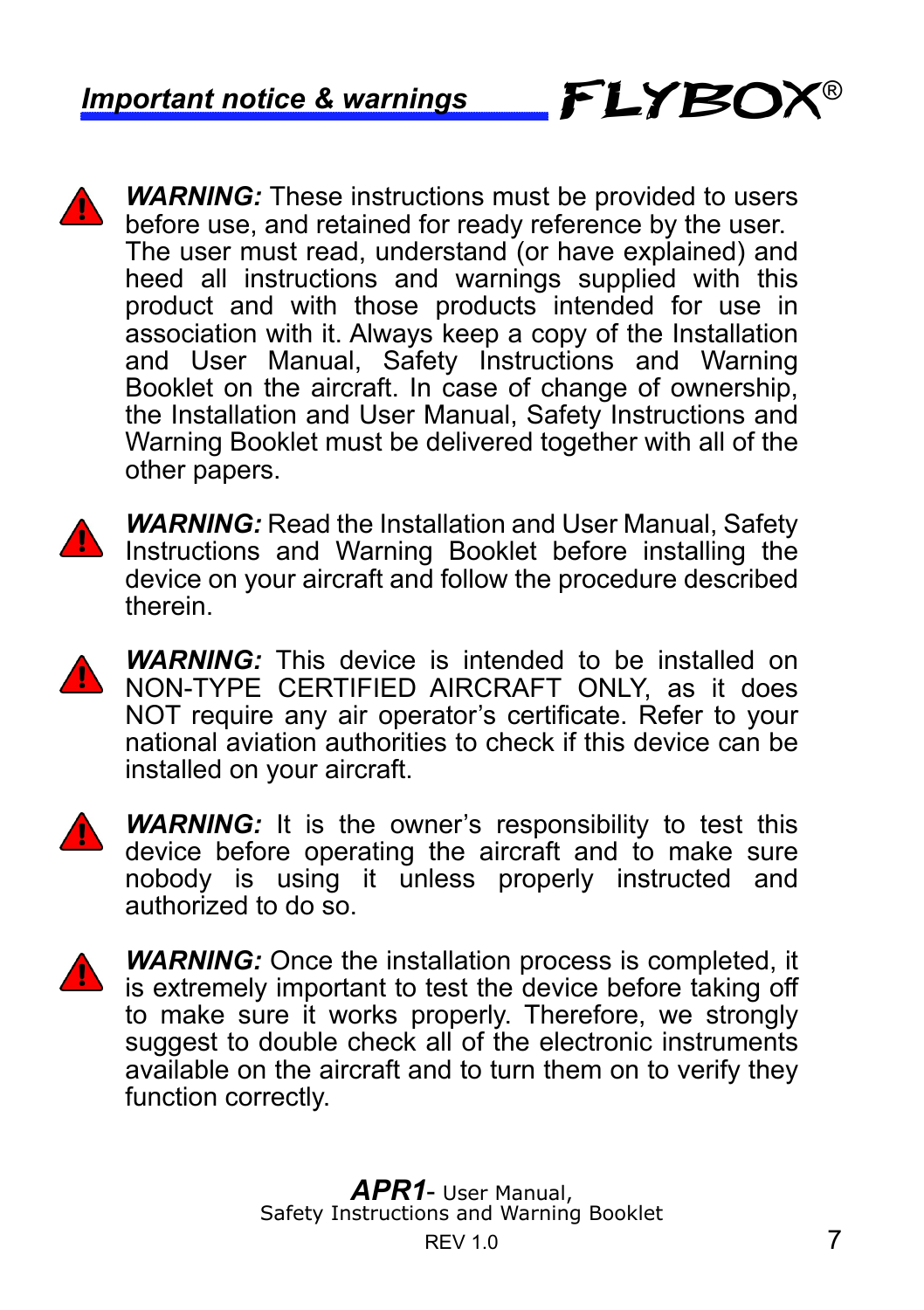

**WARNING:** This device is operated through a software which from time to time can be updated and/or subject to change. Please, always refer to the Installation and User Manual, Safety Instructions and Warning Booklet for the last updated version of the software available on www.flyboxavionics.it



**WARNING:** It is the responsibility of the installer to properly install the device on the aircraft. In case of calibration, or any technical or functional customization of the device, the responsibility lies with the individual who carried out such operation.



**WARNING:** If this product is not used correctly, or it is subjected to additions or alterations, the effectiveness of this device may be considerably reduced.



*WARNING:* Alterations, additions, or repairs not performed by the instrument manufacturer or by a person or organization authorized by the manufacturer shall negate any warranty.



**WARNING:** The unit isn't waterproof. Serious damage could occur if the unit is exposed to water or spray jets.



*WARNING:* Installation and configuration of this instrument should only be carried out by trained and authorised professionals. See the Flyboxavionics website for a list of authorised installers.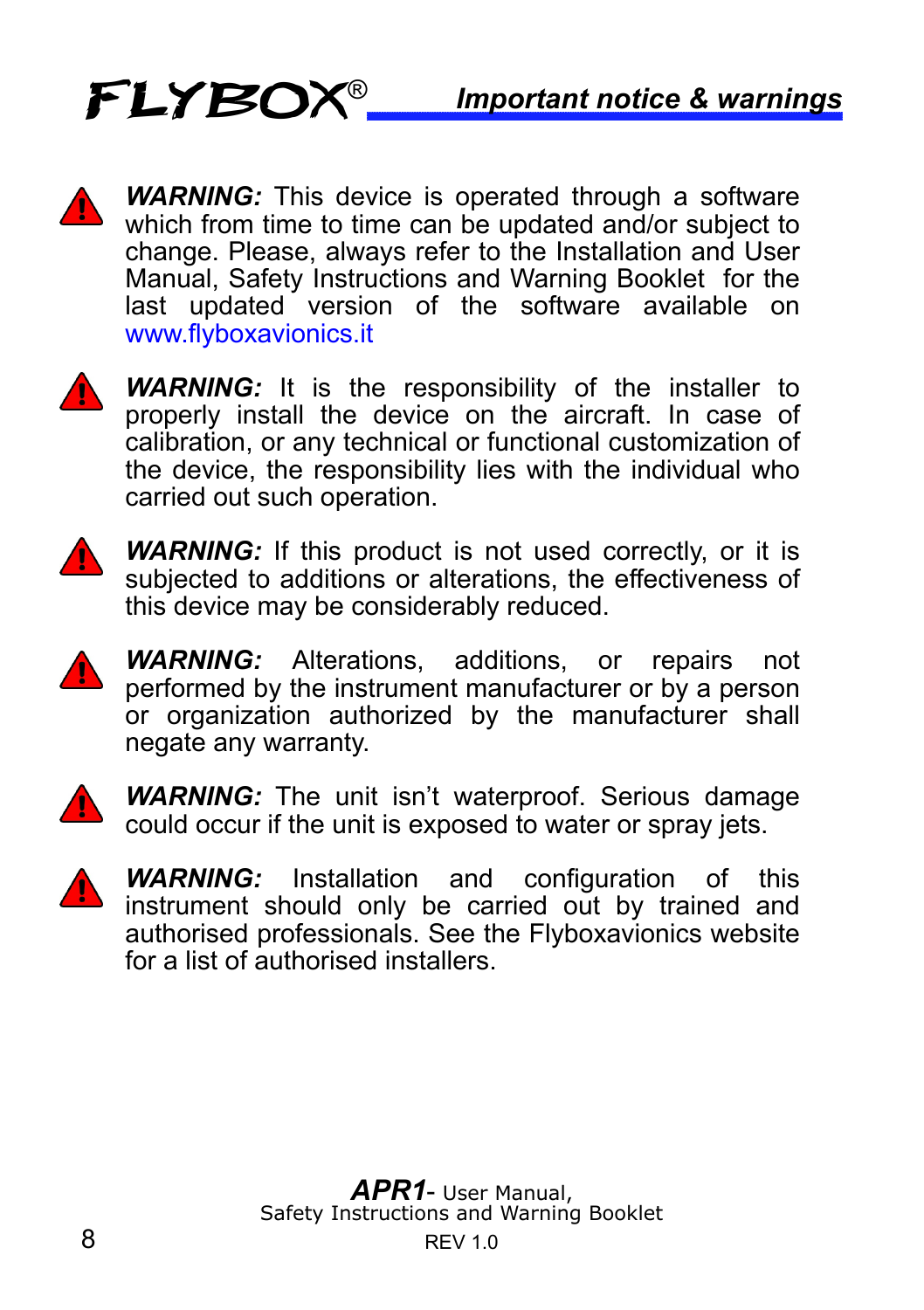*NOTE:* The consumer decides of his own free will if the purchased product is suitable and safe for his need. If the consumer does not agree with the notices contained in this Installation and user Manual, Safety Instructions and Warning Booklet, do not install this instrument in his aircraft.



*NOTE:* Flybox Avionics reserves the right to change or improve its products as well as terms, conditions, and notices under which their products are offered without prior notice.



*NOTE:* The Installation and User Manual, Safety Instructions and Warning Booklet will be updated annually if needed.

All changes or updates will be published on our website www.flyboxavionics.com in the "support" section.



*NOTE:* Check the website www.flyboxavionics.it periodically for software and manual updates.



*NOTE:* For some products, registration may be required to receive important news or information on available firmware updates or to receive security information.

®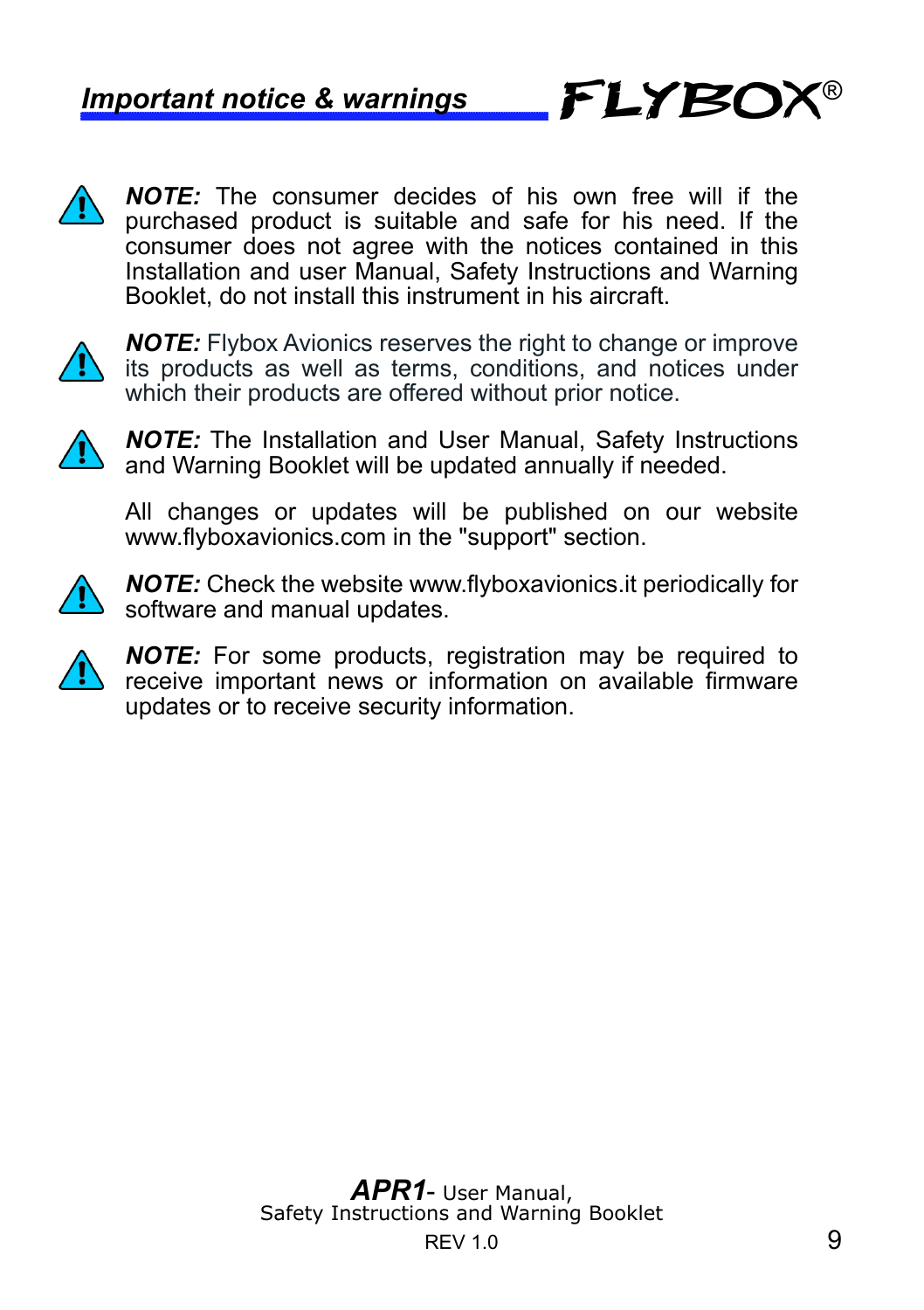

*INDEX*

|                                             | 4  |
|---------------------------------------------|----|
| Important notice & warnings                 | 6  |
|                                             | 12 |
| 2.0 Panel Indicators and Commands           | 14 |
| 2.1 Setup Menu Navigation                   | 15 |
| 3.0 Indication on the "Normal" screen       | 16 |
| 3.1 Indication on the "IASTAB" screen       | 18 |
| 3.2 Indication on the "MAPTAB" screen       | 19 |
|                                             | 20 |
|                                             | 20 |
|                                             | 21 |
|                                             | 22 |
| 4.3.1 Control Submenu                       | 22 |
| 4.3.2 Manually Modify RPMs in ADV-ADV+ Mode | 26 |
|                                             | 27 |
|                                             | 28 |
|                                             | 29 |
|                                             | 31 |
|                                             | 32 |
|                                             | 33 |
|                                             | 34 |
|                                             | 35 |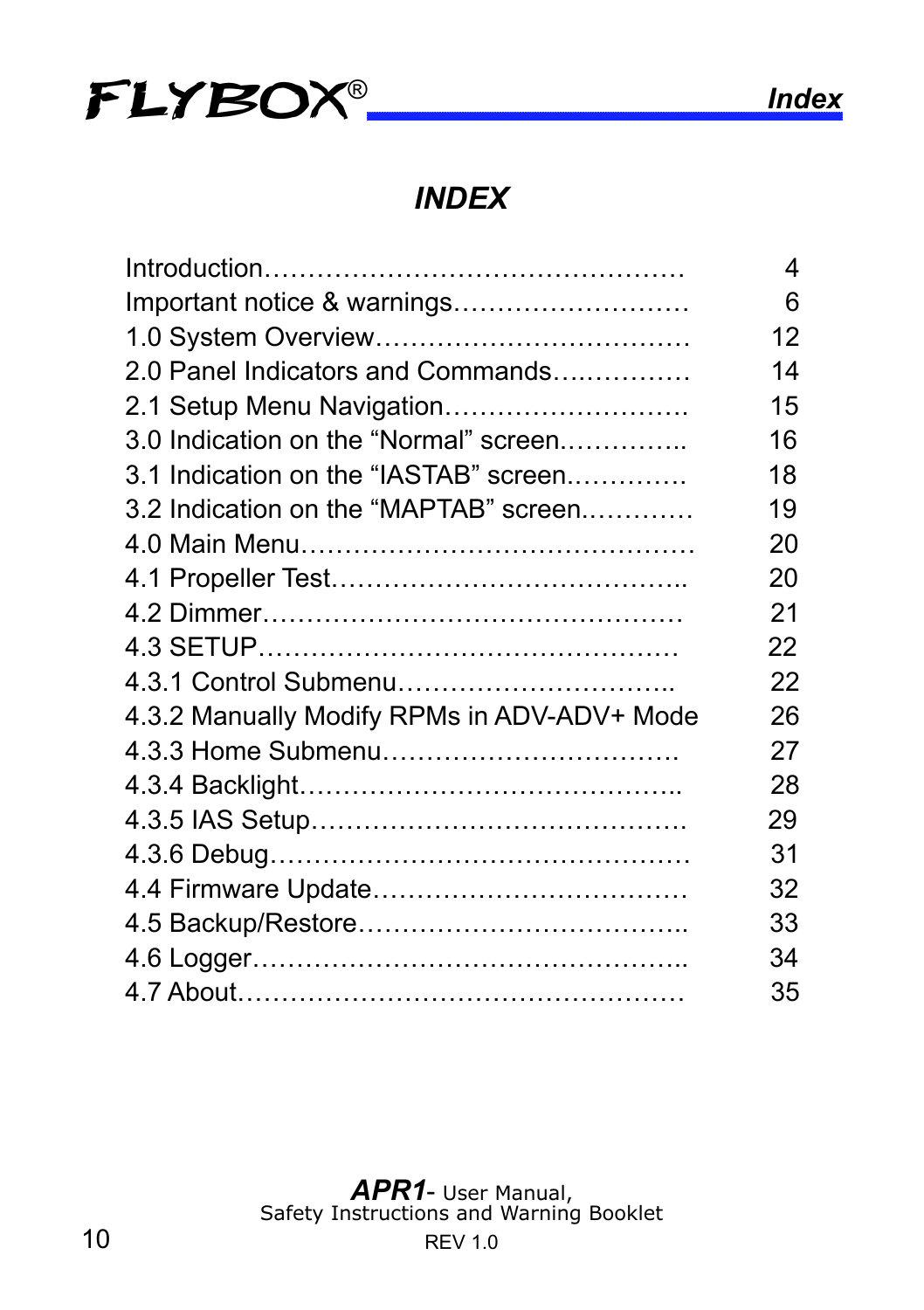

#### *INDEX*

| 5.0 General Suggestions using the APR1 | 36 |
|----------------------------------------|----|
| 5.1 Use in CSPD (constant speed mode)  | 37 |
| 5.2 Use in ADV (advanced mode)         | 40 |
| 5.3 Use in ADV+ (advanced plus)        | 43 |
| Technical specification                | 46 |
|                                        | 46 |
|                                        | 47 |
| Term of use and Disclaimer             | 48 |
|                                        | 49 |
|                                        |    |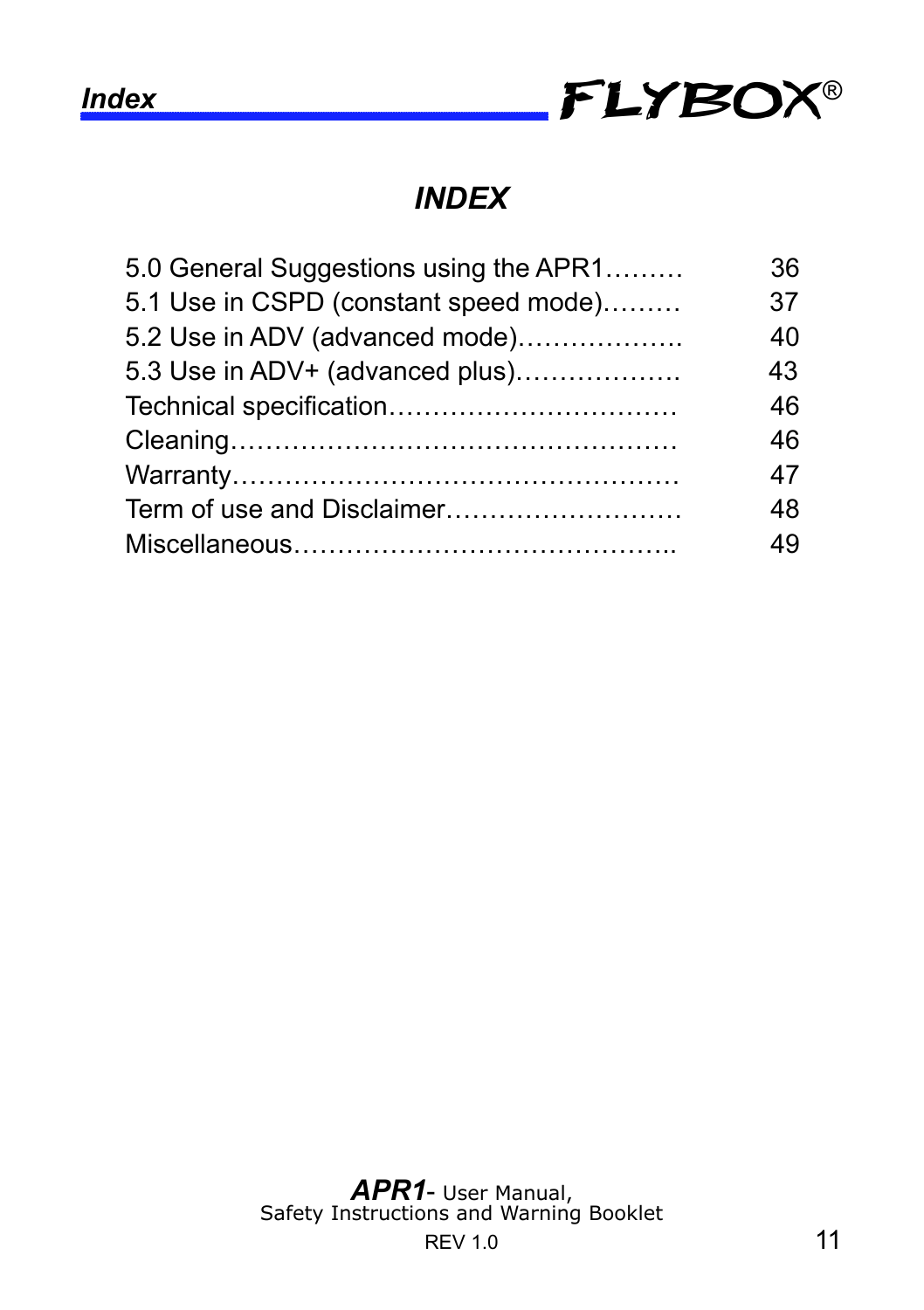# *1.0 APR1 SYSTEM OVERVIEW*

## *CONSTRUCTION FEATURES*

The **APR1** front panel is built from solid aluminum alloy, CNC milled and powder coated to last a long time over the years always showing a new appearance. The other parts of the housing are made of corrosion-protected aluminium. No plastic parts are used.

#### *ELECTRONICS*

The **APR1** use a powerful 32 bit microcontroller and the latest generation of solid state sensors to ensure reliability and accuracy over time. Thanks to its features, it can interface with all types of latest-generation engines and propellers.

## *ERGONOMICS*

- Large TFT display, 320x240 Pixels, 1000 nits, antiglare surface, sunlight readable, wide temperature range.
- High quality knob encoder with push button for easy access to all features.
- Automatic backlight dimming function thanks to integrated light sensor.

# *EASY SOFTWARE UPDATE*

The user can download any new firmware, when available from Flybox website, connect a USB pen drive to the instrument and freely update it with the last features.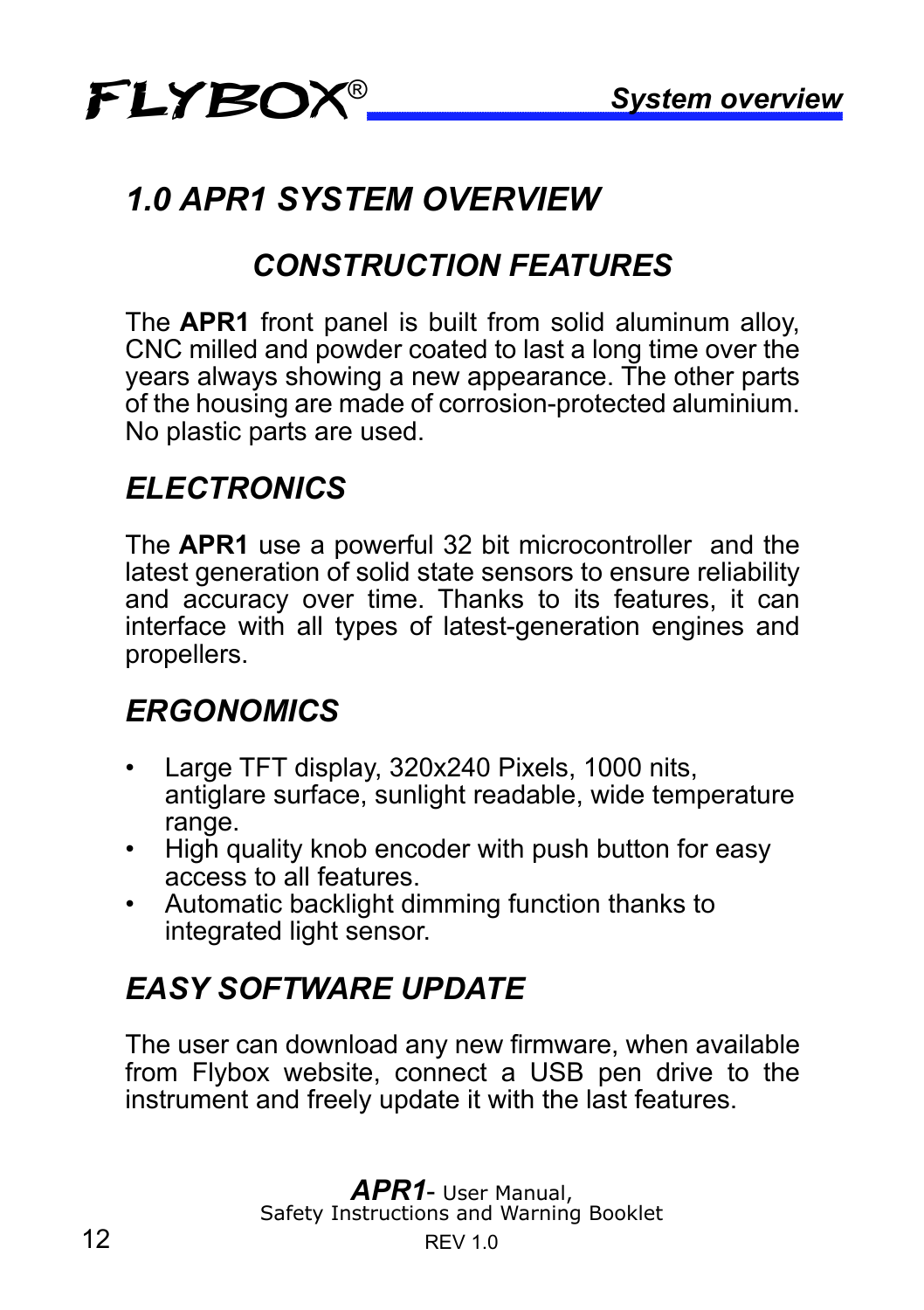## *EASY DATALOG SAVING*

Easy logging of the data for debug purpose. If needed, The **APR1** unit can save a last flight log on the USB pen drive. The user can then send the log via e-mail to the installer for a help/support request.

#### *SINGLE LEVER ENGINE CONCEPT*

With APR1, the engine revs are automatically set by the aircraft's speed which is measured by a built-in sensor connected to the aircraft's static and pitot ports. A graphic editor allows the installer to draw the best curve for your engine-propeller-aircraft combination. The **APR1** will be able to hold the most appropriate RPM for each flight phase. In this way, your powertrain becomes a **Single Lever Engine**. Just move the throttle, and your new system will take care of all the rest.

## *ABOUT SAFETY*

**APR1** has been designed with safety in mind. Its highcurrent output in HC models, the rapid short-circuit protection and the possibility of continuing to operate the propeller pitch in the event of a failure of the internal electronics by simply setting the red selector to manual, make it a state-of-the-art instrument.

The -M- versions are equipped with a Manifold pressure sensor and through an editable curve MAP/RPM, the RPM are automatically increased if a pressure value too high for the current RPM is requested. This avoid engine overtorque.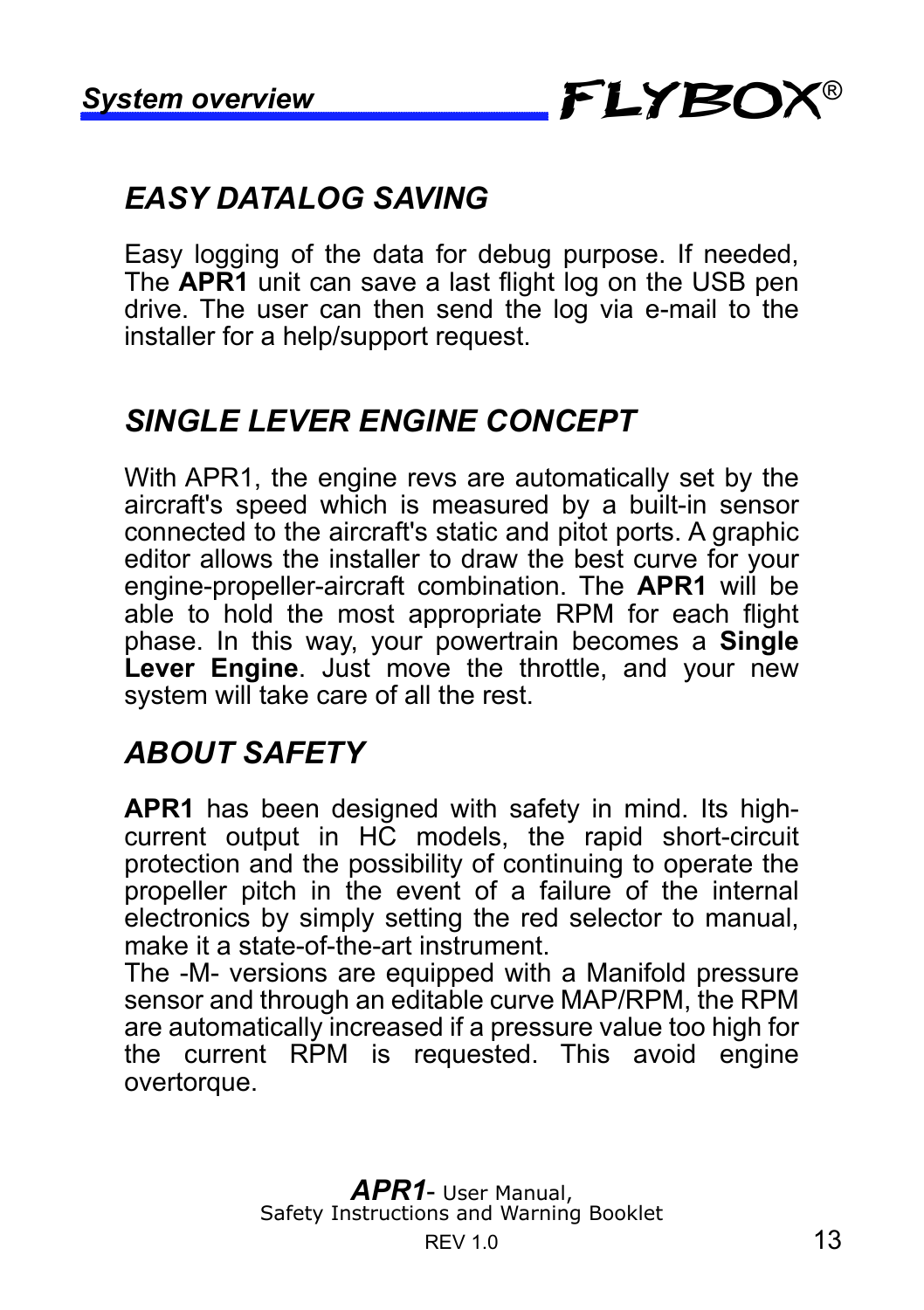# *2.0 PANEL INDICATORS & COMMANDS*



The knob can be rotated to select the functions and increment or decrement the values while pressing it to confirm.



*CAUTION:* The **Operating Mode selector** has a safety lock to avoid accidental operation: it must first pulled on the outside and then moved to the desired position.

#### **If it is raised or lowered without first pulling it, it may be broken.**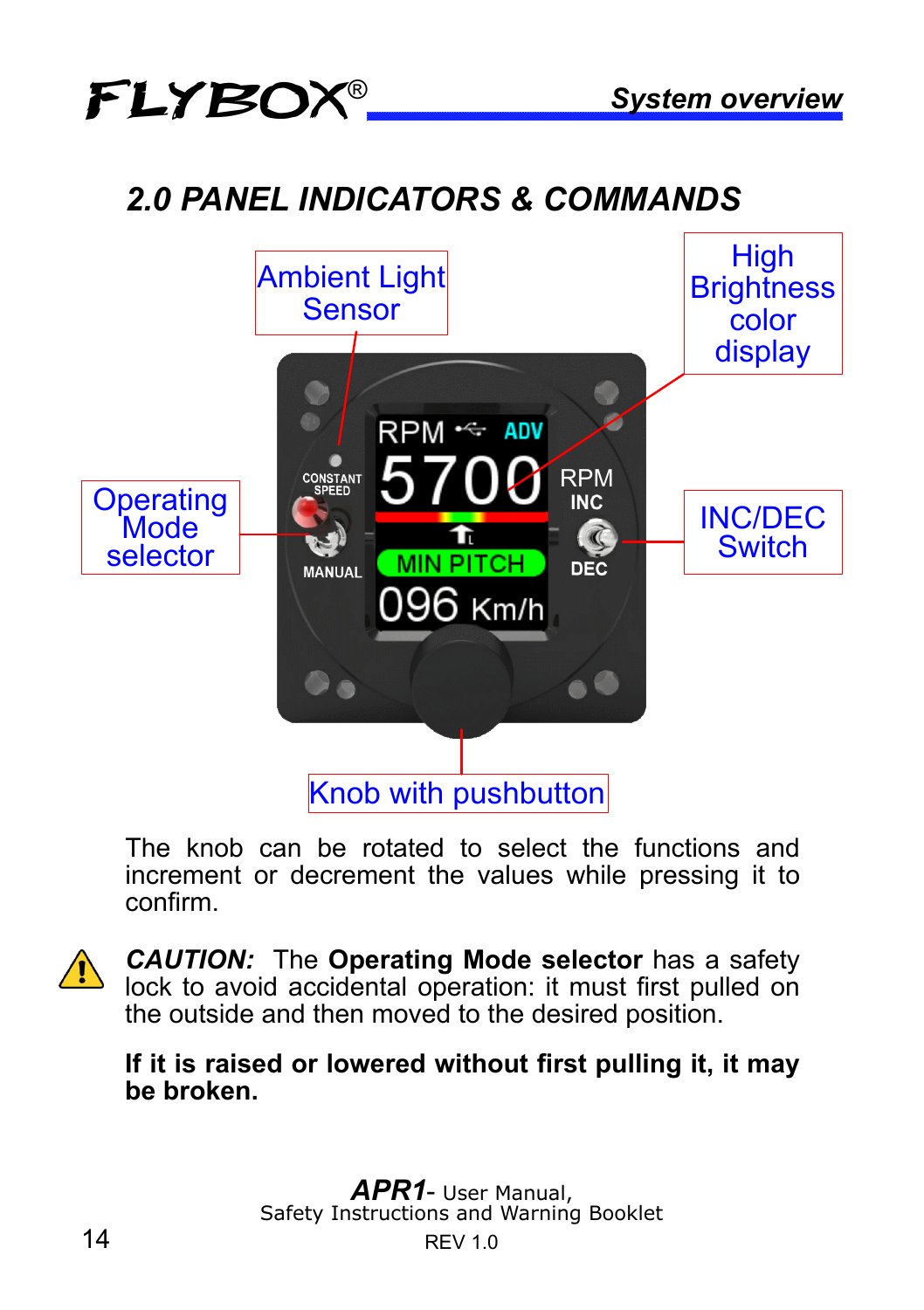

# *2.1 SETUP MENU NAVIGATION*

Navigation through the menus is very simple and fast using the knob.

- Press the knob for 1 second to enter in the Main Menu. The menu automatically disappears if you don't press or rotate the knob for 5 seconds.
- Rotate the knob to navigate through menus and submenus items.
- The setup system is organized in menus and submenus; a submenu is a term used to describe a menu that is contained within another menu.
- Press the knob to enter in the selected item.
- The knob can be rotated to select the functions and increment or decrement the values while pressing it to confirm. To exit without changing while editing a number or multiple choice, keep pressed the knob for 3 seconds.
- The first items on every menu are Exit or Back. "Exit" is used to quit the Setup and go directly to the main screen, "Back" is used to go back to the previous level. In the first menu level there is no the "Back" item.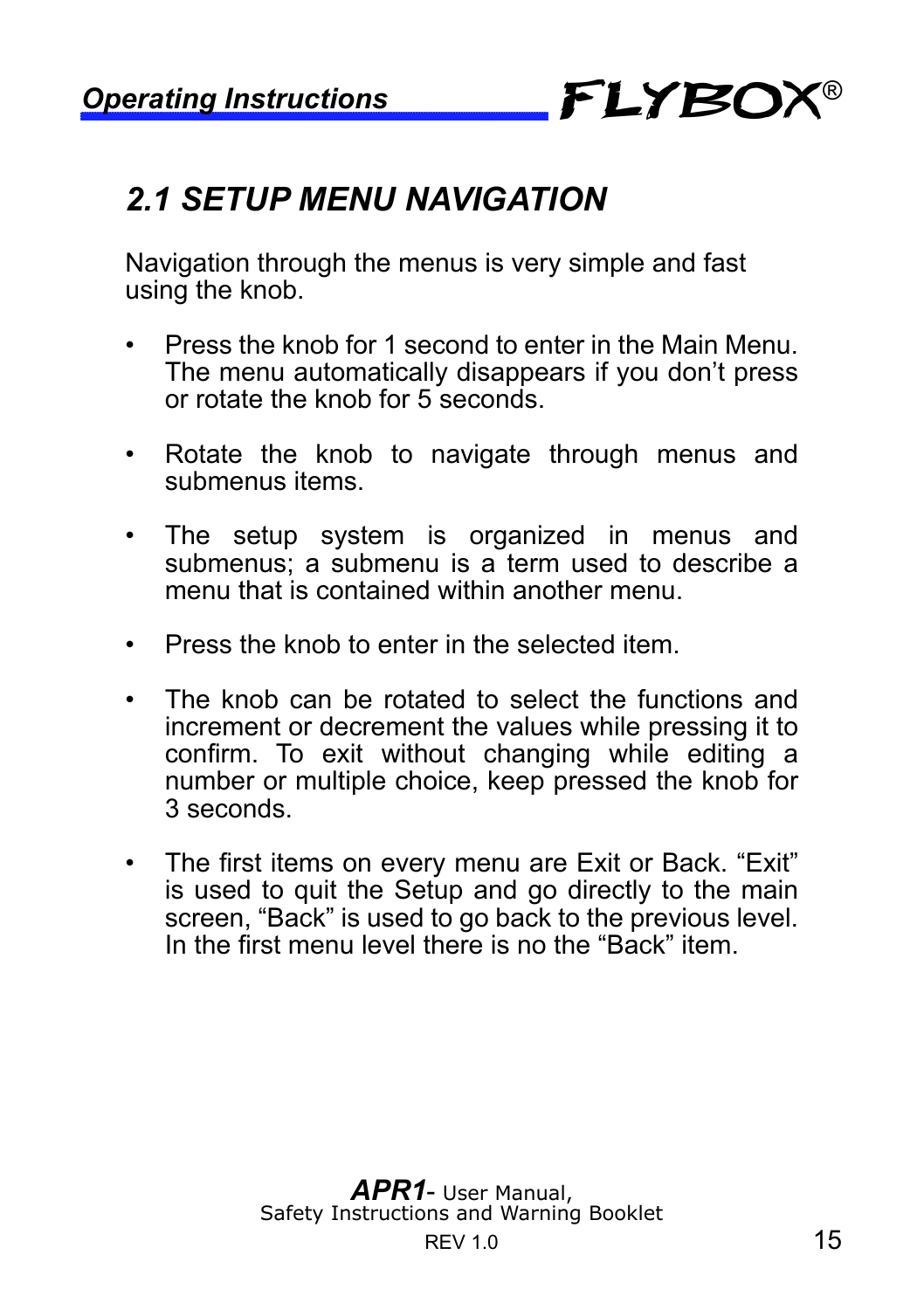## *3.0 Indications on the "Normal" screen*

There are 3 different screen you can chose as the main one, the one defined as "NORMAL" is shown below. Read chapter 4.3.3 for more.



*USB status icon:* This icon appears only when a USB flash drive is connected to the instrument.

Its coloring can vary in:

- White > pen drive connected, datalog Off
- Green > pen drive connect, datalog ON
- Red > Pen drive connected, error writing data

16 REV 1.0 *APR1*- User Manual, Safety Instructions and Warning Booklet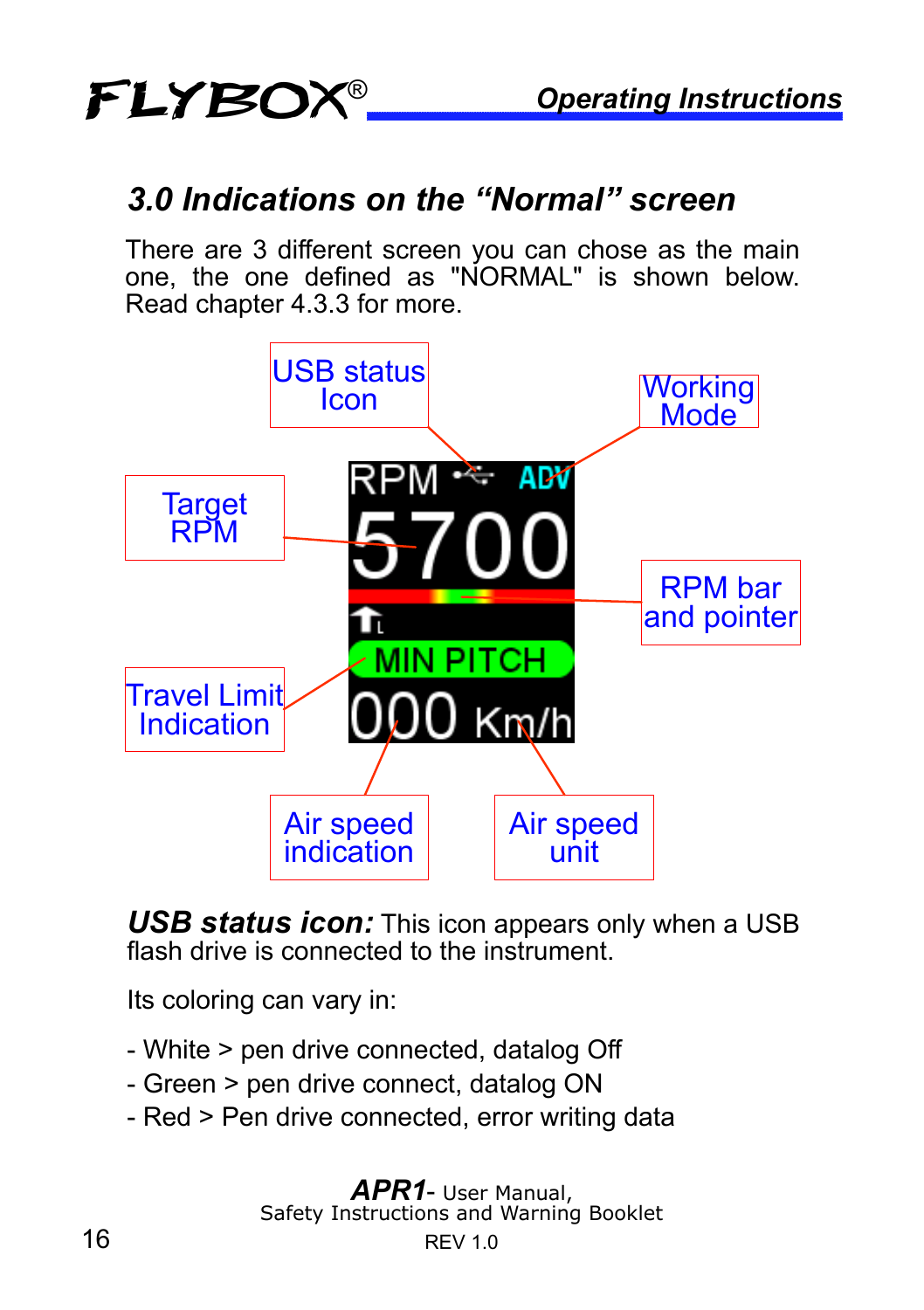®

*Working Mode:* the Modes can be

- **CSPD** > **Constant Speed** mode, available in all 4 **APR1** models. Go to chapters 4.3.1 and 5.1 for a full description.

- **ADV** > **Advance** mode, available in all 4 **APR1** models. Go to chapters 4.3.1 and 5.2 for a full description.

- **ADV**+ > **Advance Plus** mode, this function is available in models **APR1-M-LC** (MAP - low current) and **APR1-M-HC** (MAP - high current) only. Go to chapters 4.3.1 and 5.3 for a full description.

*RPM bar and pointer:* It graphically represents how the controller is working to keep the set RPMs.

*AIR speed unit:* Shows the currently selected unit of measurement for speed indication.

*AIR speed indication:* Shows the current Air Speed Indication.

*Travel Limit Indication:* This indicator can show when the pitch of the blades is in one of the 2 extreme positions. For all intermediate positions, this indicator is off.





*Target RPM:* The RPM shown here are **NOT** the actual RPM of the engine. They represent only the desired RPM at this stage of flight, whether set by the pilot (CSPD mode) or derived from the automatic modes (ADV and ADV+).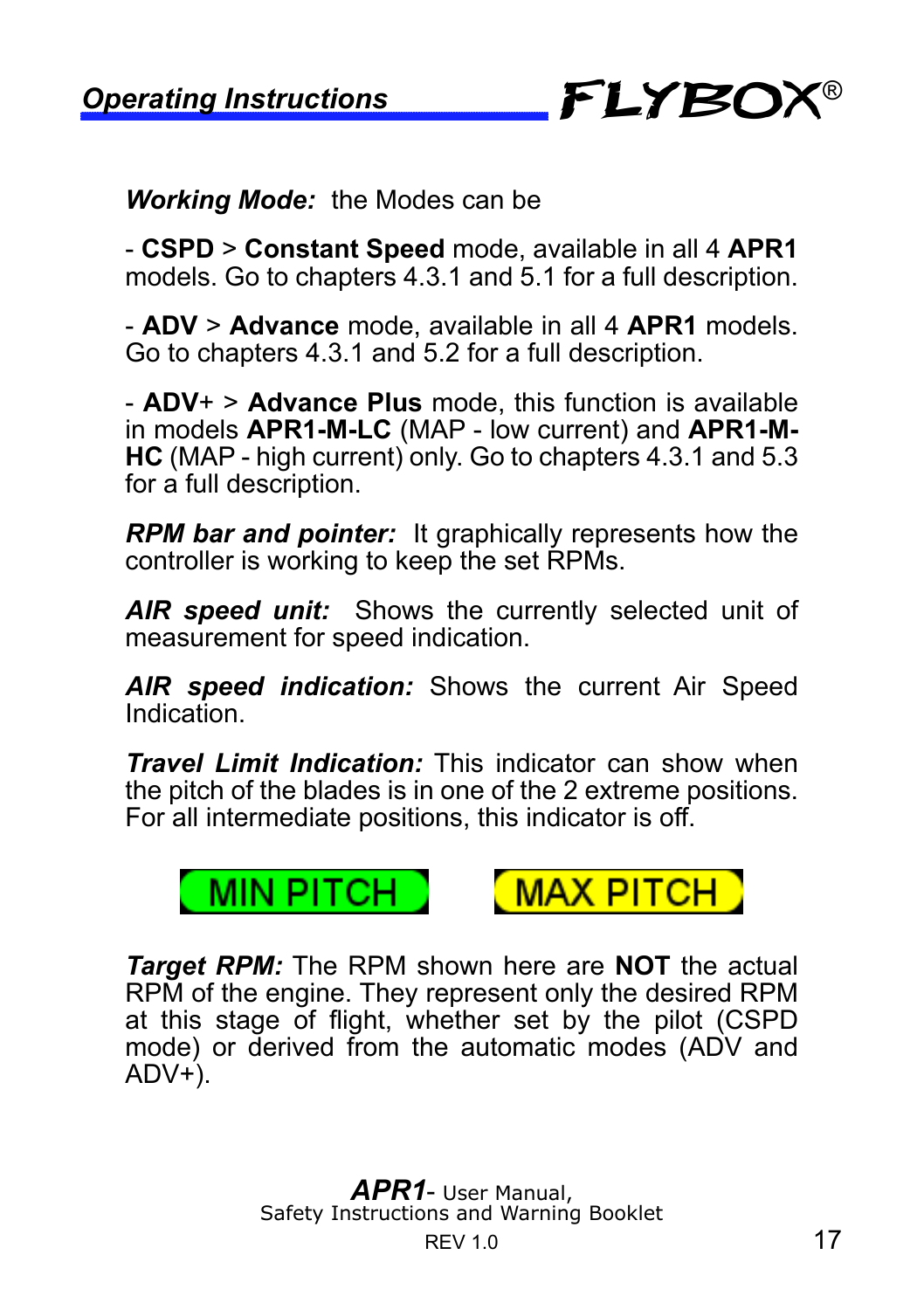## *3.1 Indications on the "IASTAB" screen*

There are 3 different screen you can chose as the main one, the one defined as "IASTAB" is described below. Read chapter 4.3.3 for more.



The display shows how the Speed/RPM curve is followed.

The blue reference lines run across the curve graphically indicating the intersection of Speed/RPM. The input speed value and the resulting RPMs are also shown in numerical value.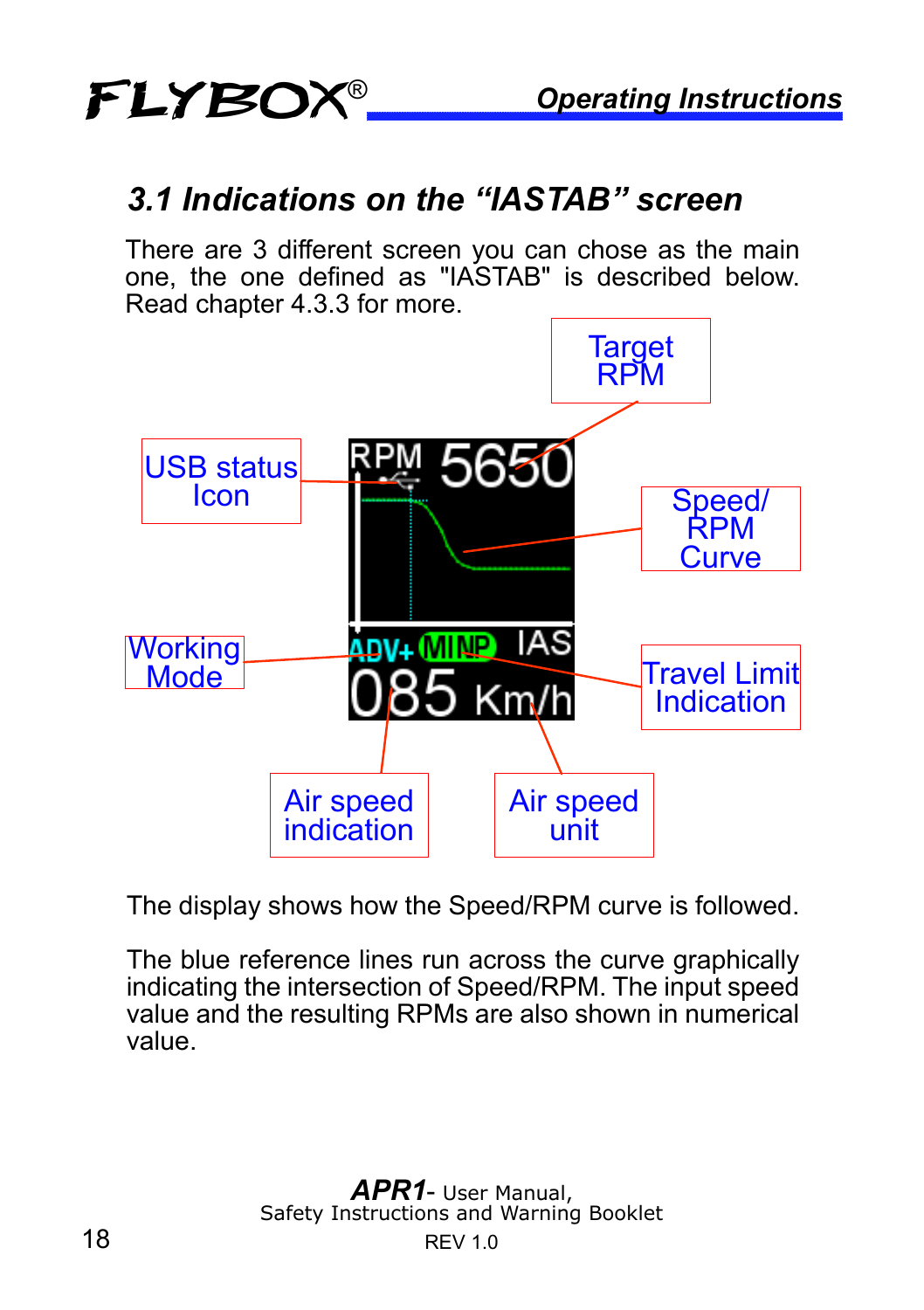

#### *3.2 Indications on the "MAPTAB" screen*

There are 3 different screen you can chose as the main one, the one defined as "MAPTAB" is described below. Read chapter 4.3.3 for more.



The display shows how the MAP/RPM curve is followed.

The blue reference lines run across the curve graphically indicating at the current MAP value how much minimum RPM is required. The input MAP values and the resulting RPMs are also shown in numerical value.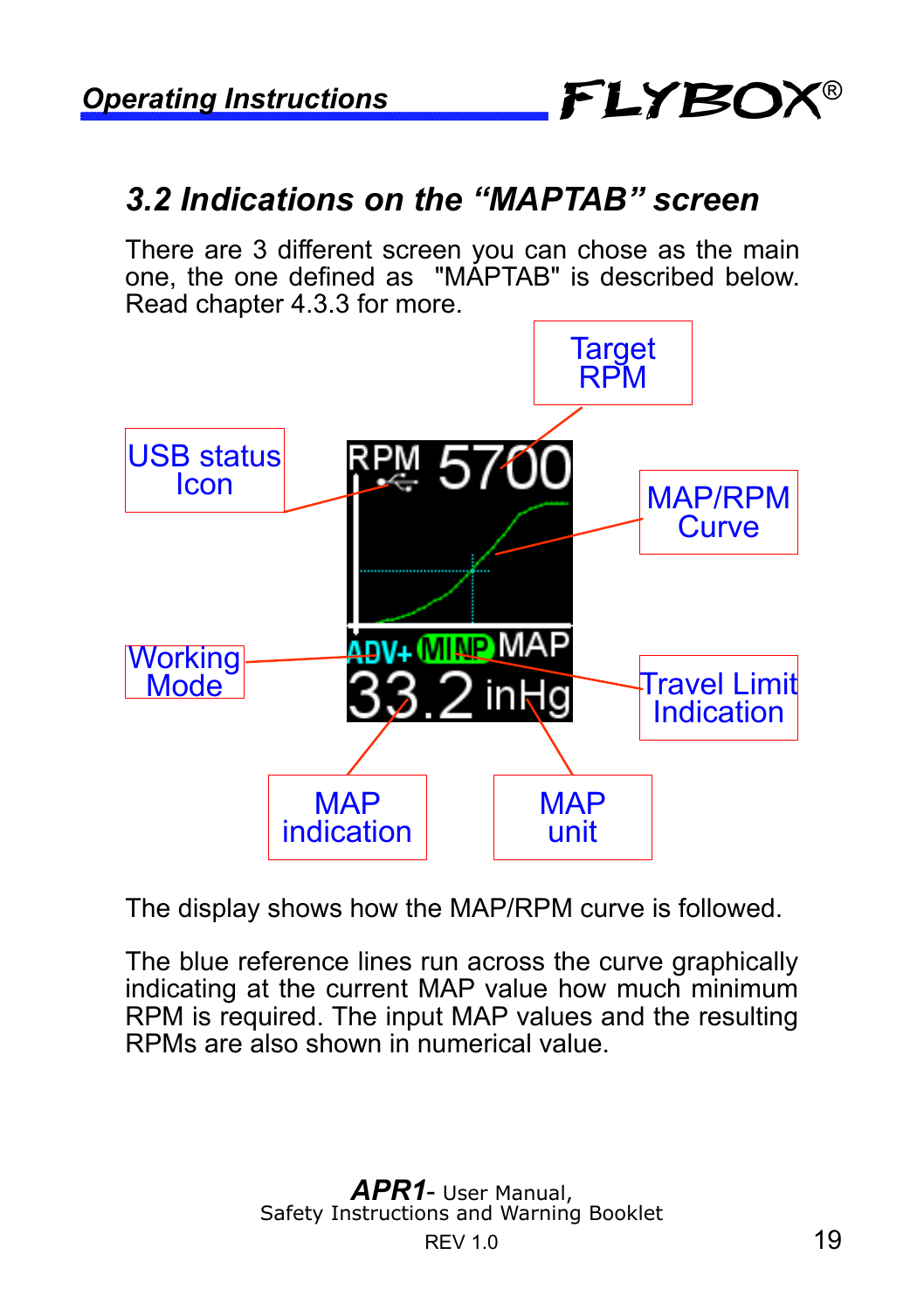

# *4.0 MAIN MENU*

| -Menu-         |  |
|----------------|--|
| Exit           |  |
| Propeller test |  |
| Dimmer: 19     |  |
| Setup          |  |
| FW upgrade     |  |
| <b>Rasion</b>  |  |
| Logger: No     |  |
| About          |  |

# **Exit**

Confirm to go back to the main screen.

# *4.1 Propeller test*

Select it to execute a propeller self-test before take-off. The device will increase the propeller pitch to check the correct working of the regulator/propeller system, then it will bring it back to minimum pitch.

To execute this test you must rev up the engine to an appropriate value (for example 4500 RPM for a ROTAX 912) and press the knob confirming to start the propeller test.

The **APR1** will increase the pitch until the propeller reach the RPM value your installer has defined.

Once reached this minimum value (4000 RPM for example) it returns to the initial RPM (in this example 4500 RPM).

While the **APR1** is performing the Propeller-test, you can press the knob or the INC/DEC switch to stop the test and to bring the propeller to the minimum pitch position.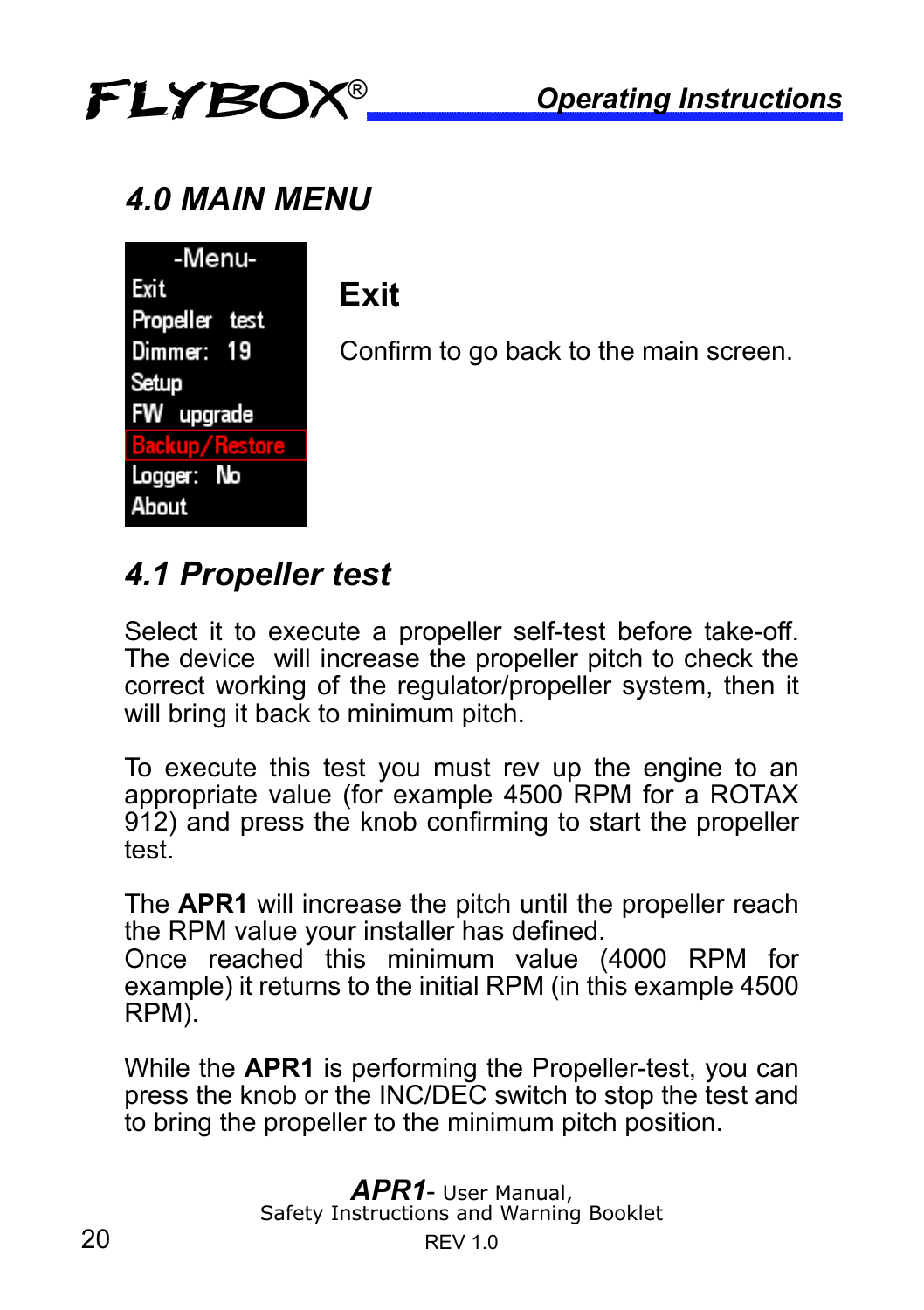

*NOTE:* To prevent unintentional activation of the Propeller test when in flight, this feature is disabled after takeoff. The APR1 considers a takeoff when the engine reaches or exceeds the minimum value that can be set with the knob for at least 30 seconds.

Therefore, if you perform a check of the engine ignition above 4000 RPM and for more than 30 seconds, the Propeller test item will disappear from the main menu and you will not be able to perform it automatically. In this case it will be possible to do the test by manually reducing the RPM by turning the knob.



*CAUTION:* performing this operation manually is not advisable as you will need to remember to select all RPMs before taking off.

# *4.2 Dimmer*

Adjust display brigtness from 1 (min brightness) to 19 (max brightness). Default value=19. The adjustment works in Manual mode only. See also chapter 4.3.4 for more on Backlight settings.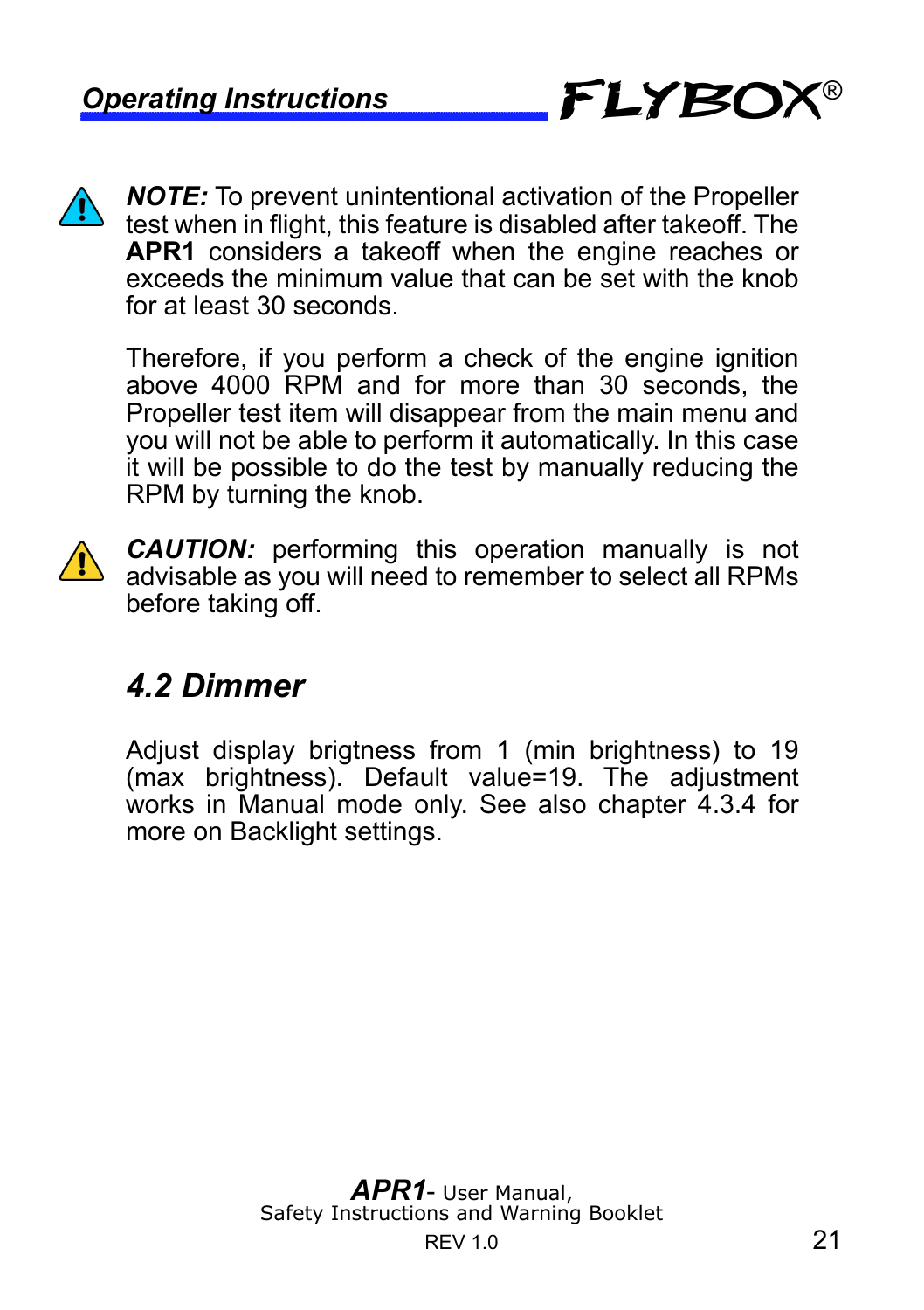

# *4.3 Setup*

| -Setup-       |  |  |
|---------------|--|--|
| Back          |  |  |
| Exit          |  |  |
| Control: ADV+ |  |  |
| Home: NORMAL  |  |  |
| Backlight     |  |  |
|               |  |  |
| Debug:        |  |  |

**Back:** confirm to go back to previous menu.

**Exit:** confirm to go directly to the main screen.

# *4.3.1 Control Submenu*

Choose the desired working mode between **CSPD, ADV, ADV+**.

- **CSPD >** Constant Speed Mode

This function is available in all 4 **APR1** models.

The instrument operates semi-automatically and requires pilot action to change the target rpm. In this mode the aircraft speed and MAP value are ignored even if your model is an -M- and the Speed/RPM and MAP/RPM curves have been set by your installer. When the **CSPD** mode is set, the maximum take-off revs are automatically set at the instrument power-up.



*CAUTION:* In **CSPD** Mode, the pilot must remember to set the appropriate RPMs for each phase of flight as in a traditional semi-automatic constant RPM controller, such as the Flybox PR1-P model.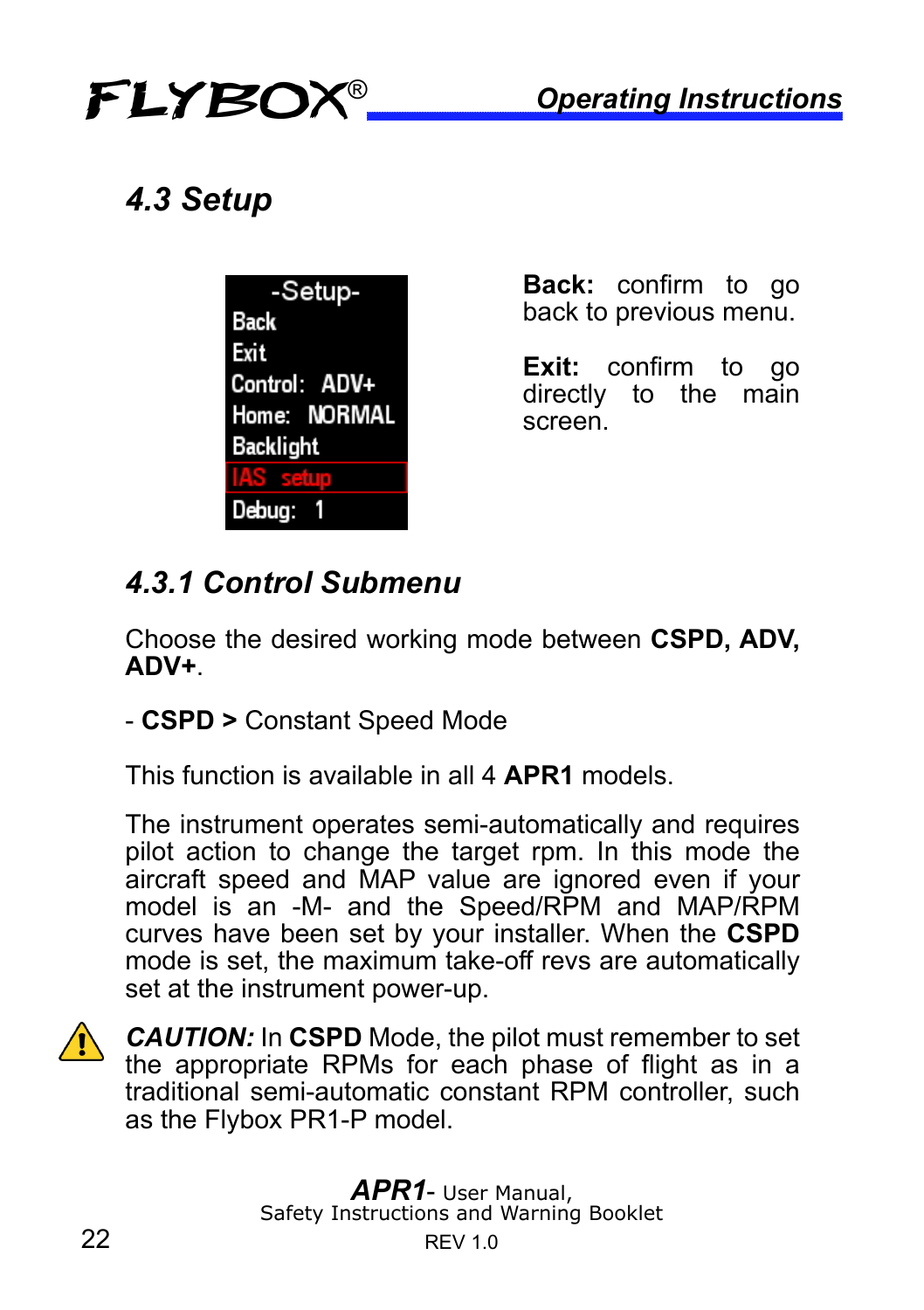

**CAUTION:** The pilot must realize that turning the knob or moving the INC/DEC switch or even in the other modes provided, if enabled, the target revs on the display before take-off may differ from those expected and set by the installer.



*CAUTION:* Before take-off, always check to have set the maximum allowable RPMs and that the green minimum pitch indicator is lit and if not, **do not take off!**

The shape of the indicator can be shown in 2 different ways depending on the screen displayed.





#### - **ADV** > **Advance** mode

This function is available in all 4 **APR1** models.

**ADV** mode enable the controller to follow the Speed/RPM curve set by your installer.

The instrument automatically adjusts the engine speed, according to the Speed/RPM curve set by the installer. In this mode, the instrument recognises the various flight phases according to the speed of the aircraft, and when the speed changes, it quickly makes the RPM changes by changing the propeller pitch.

When operating in this mode, it will still be possible to vary the RPM as desired by acting on the knob or in any other possible mode, among those available, if activated. Go to chapter 4.3.2 for a full description.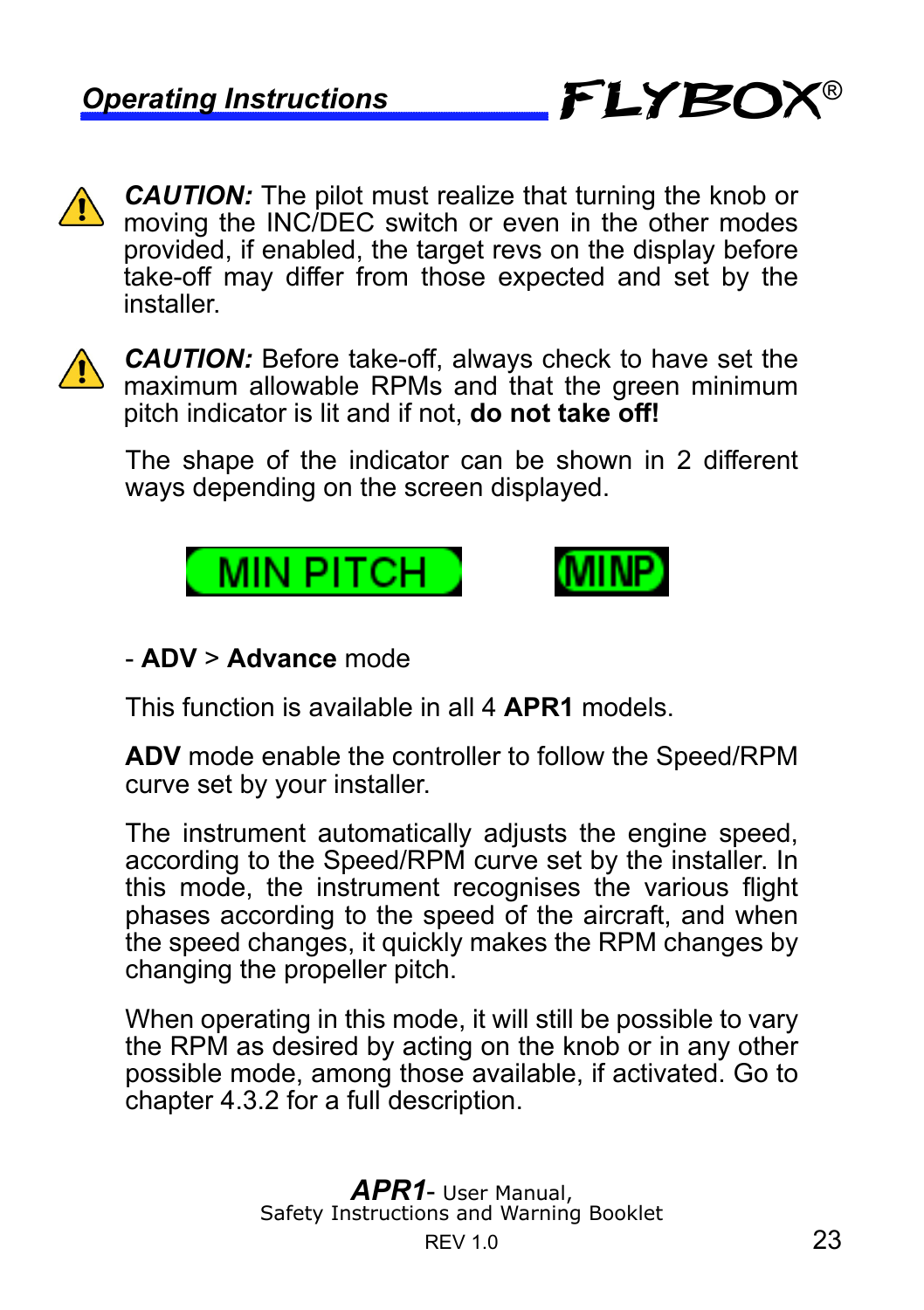

When the **ADV** mode is used, the instantaneous value of the MAP does not affect the RPM even if your model is an -M- and the MAP/RPM curve has been set by your installer. Read chapter x.x for more information on using in **ADV** mode.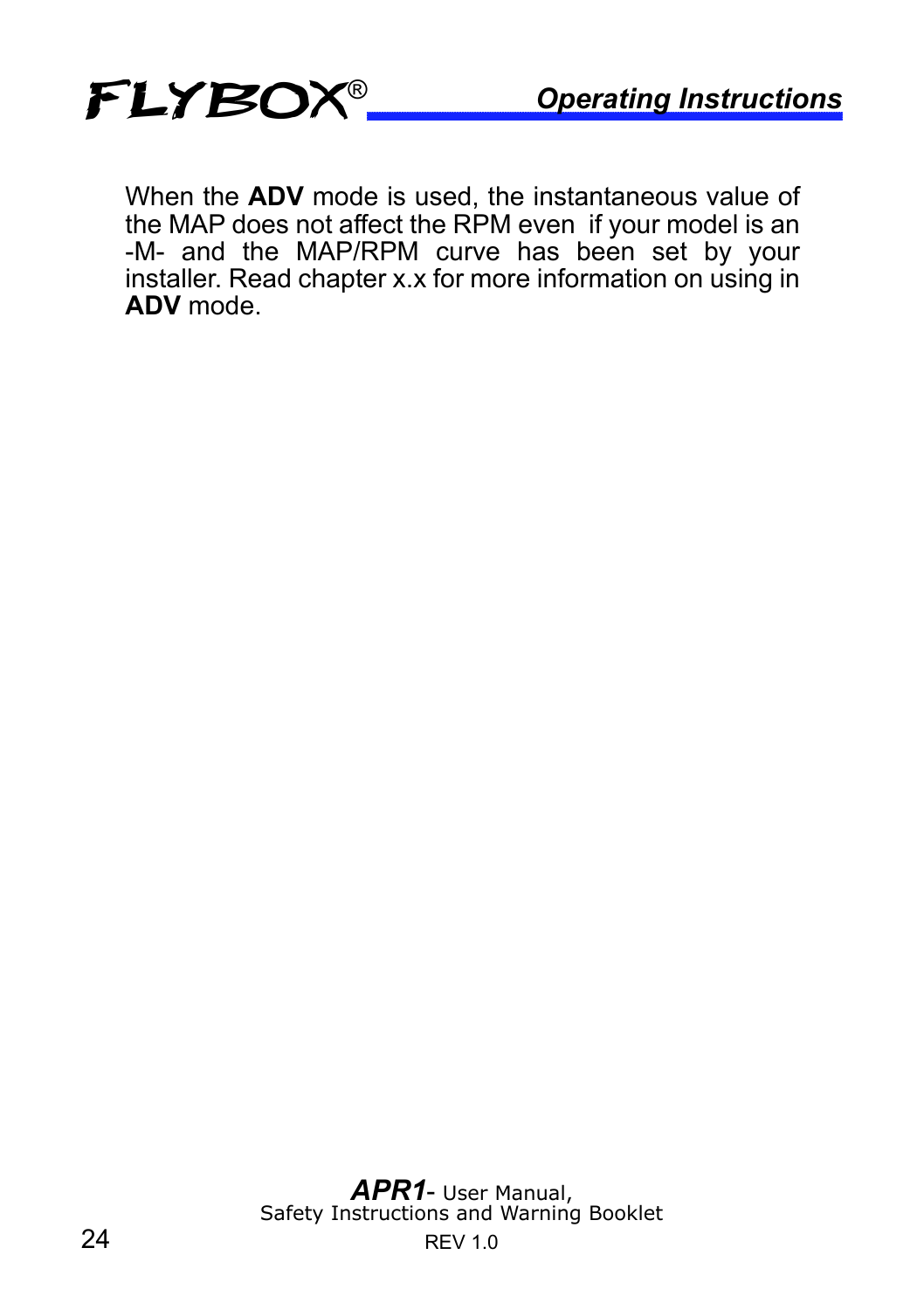

#### - **ADV**+ > **Advance Plus** mode

This function is available in models **APR1-M-LC** (MAP low current) and **APR1-M-HC** (MAP - high current) only.

The **APR1** adjusts the engine speed according to the Speed/RPM and also to the MAP/RPM curves set by the installer.

In this mode, the instrument recognises the various flight phases according to the speed of the aircraft, and when the speed changes, it quickly makes the RPM changes by changing the propeller pitch.

When operating in this mode, it will still be possible to vary the RPM as desired, by acting on the knob or in any other possible mode among those available and if activated. Go to chapter 4.3.2 for a full description.

Because the **ADV+** mode continuously monitors the MAP value, in certain situations the RPM can be increased automatically to prevent overtorque conditions.

If you own the -M- model and your installer has set a MAP/ RPM curve in your device, you can select this mode of operation. The ADV+ item will not be available in the menu for models without a MAP sensor

The -M- versions are equipped with a Manifold pressure absolute sensor and through an editable curve MAP/RPM, the RPM are automatically increased if by pushing the throttle the MAP value became too high for the current RPM. This to avoid engine overtorque.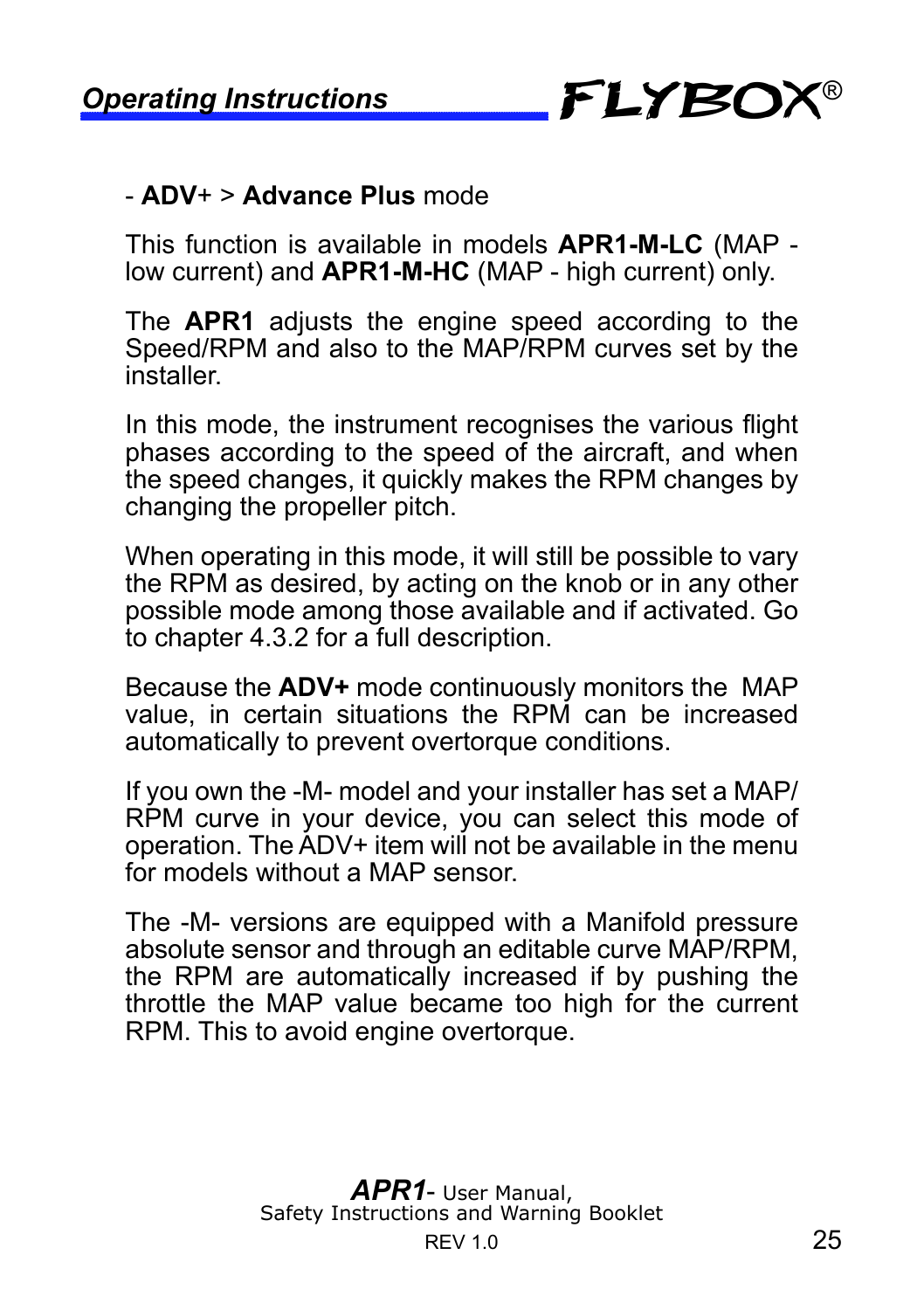#### *4.3.2 Manually Modify RPMs while in ADV and ADV+ mode*

An important feature of ADV and ADV+ modes is the ability given to the pilot to manually select a different number of RPM from those predicted by the Speed/RPM curve by turning the knob or operating the INC/DEC switch, (click down to decrease or click up to increase the target RPM). Other ways are also possible, if enabled by the installer, for example by an external switch installed on the stick grip, or by connecting an external control potentiometer. Contact your installer if you have any queries.

When making a manual setting of the target RPMs, in any of the modes described above, the flashing message **CSPD** appears in the top right of the display.

The flashing message will remain as long as the CSPD status requested by the pilot persists.

To exit this mode and return to ADV or ADV+ mode, simply press the knob.

A safety control system, automatically returns the RPM to the Speed/RPM curve as soon as the aircraft speed deviates significantly, either positively or negatively, from the speed at the time of the RPM request. Go to chapter 4.3.5, "Speed win" section for more.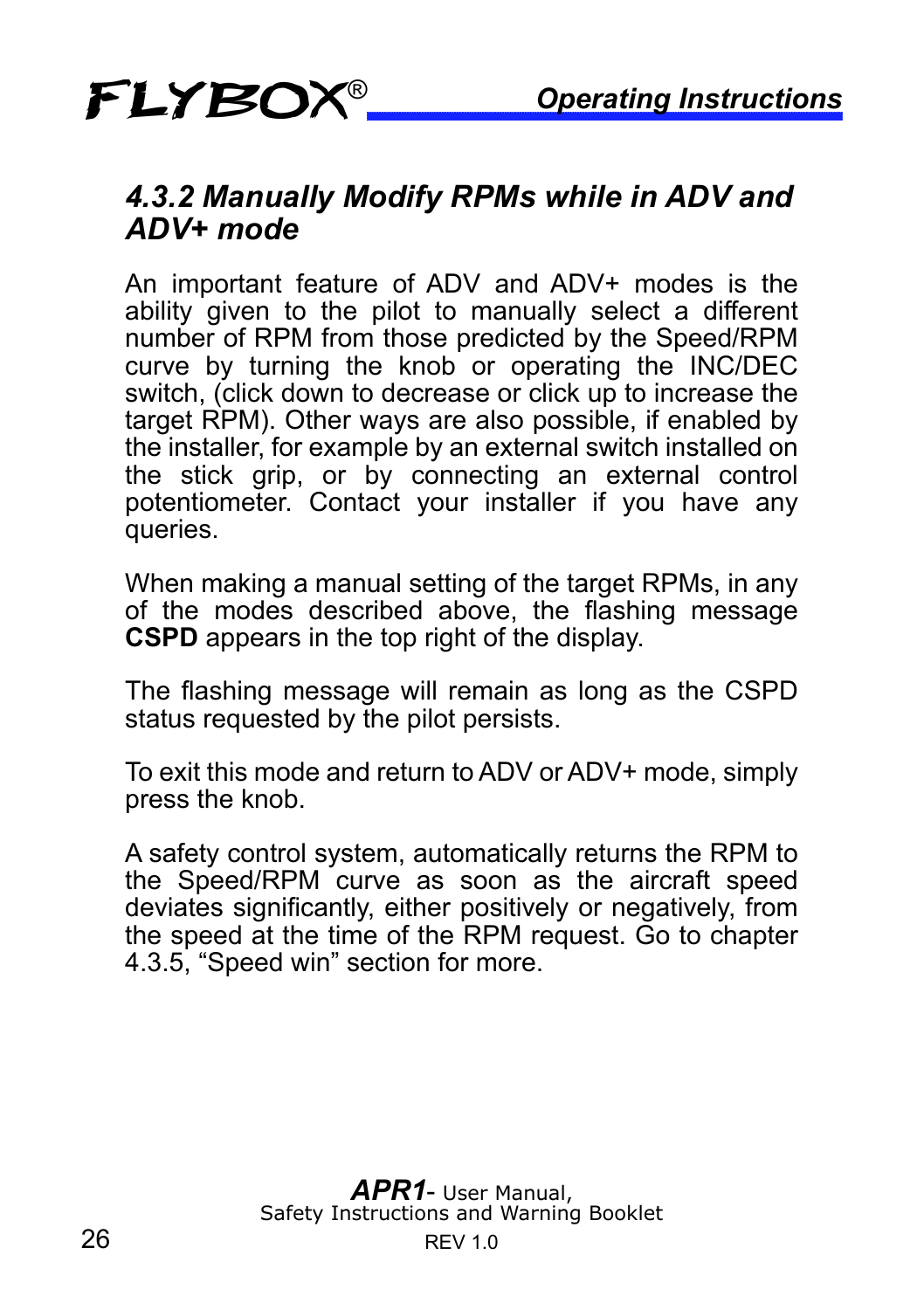®

#### *4.3.3 Home Submenu*

Choose here which main page you want from those available for your version. The available pages are:



**IASTAR** RPM 5650 ANY-MIND IAS

This page is always available and can be activated in all 4 models. It is recommended as the standard operating screen.

This page is always available in all the 4 models but can only be activated if ADV or ADV+ mode has been selected. It cannot be activated if CSPD mode has been selected. The display shows how the Speed/RPM curve is followed.



This page is available in the -Mmodels only and can be activated if ADV+ mode has been selected. It cannot be activated if CSPD or ADV mode has been selected. The display shows how the MAP/RPM curve is followed.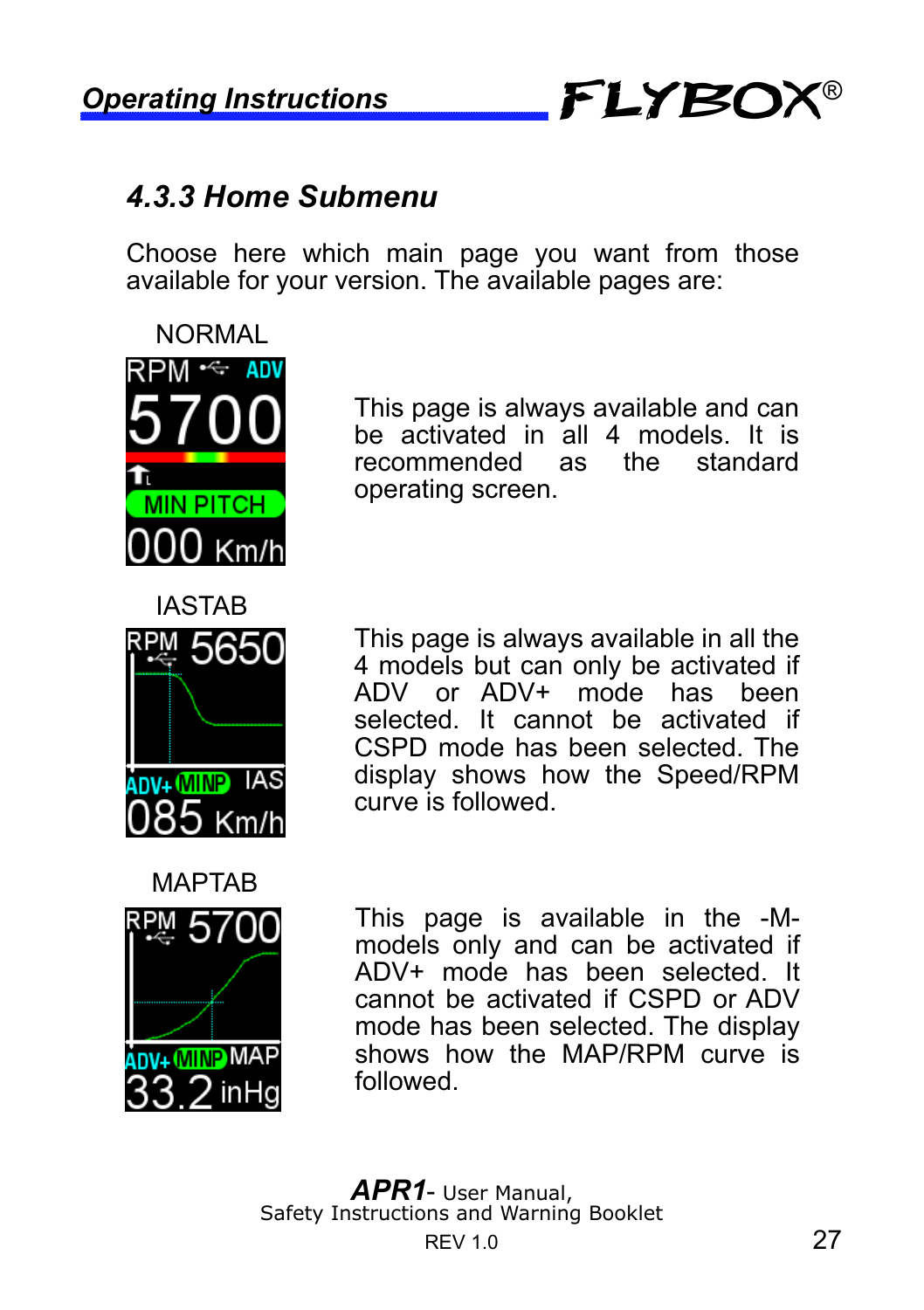

#### **4.3.4 Backlight submenu**

| -Backlight-      |
|------------------|
| Back             |
| Exit             |
| oder AllTI       |
| Smoothness:      |
| Min $light(X)$ : |
|                  |

**Back:** confirm to go back to previous menu.

**Exit:** confirm to go directly to the main screen.

**Mode:** select to choose between "Manual" and "Auto". When in "Manual" mode, the brightness can be changed with the dimmer function from the main menu, from 1 (min brightness) to 19 (max brightness). Default value=19.

Selecting "Auto", the following new parameters will appear in the list:

**Smoothness:** choose how fast the backlight changes when there is a variation of light on the sensor. Default= 1 Min= 1 (faster) Max= $3$  (slower)

**Min light(%):** choose minimal backlighting when the environment is dark.

Default= 1 Min= 1 (dark) Max $= 20$  (bright)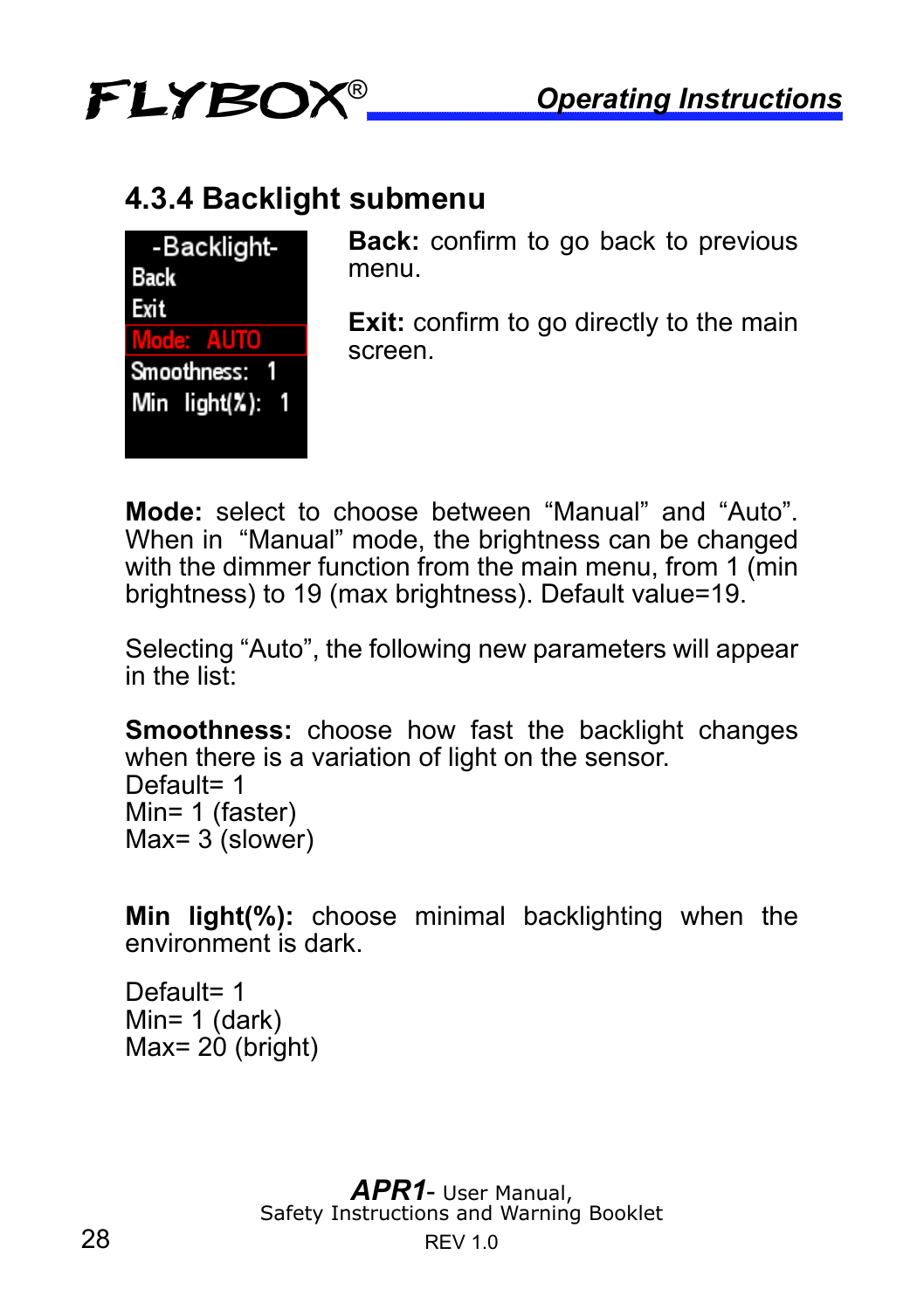

## *4.3.5 IAS Setup*



**Back:** confirm to go back to previous menu.

**Exit:** confirm to go directly to the main screen.

**Unit:** select to choose the unit of the speed among Km/h, Kts, Mph.

**Speed win:** this value estabilishes the width of a speed window, centered on the istantaneous speed the aircraft has when the manual target RPM change request occurs. When you rotate the knob to change RPM from the current target RPM in ADV or in ADV+ mode, the controller automatically switches to CSPD mode and stores the istantaneous aircraft speed in memory.

If during the flight, the aircraft speed exit this window, the controller automatically returns to the selected ADV or ADV+ mode.

In the example in the next page, the speed at the time of the target RPM change was 200 Km/h.

The APR1 then stores the detected istantaneous speed of 200 Km/h and establishes a window of 40 Km/h, placing the upper and lower limits at +20 and -20 Km/h. The default Speed win is 50 Kp/h.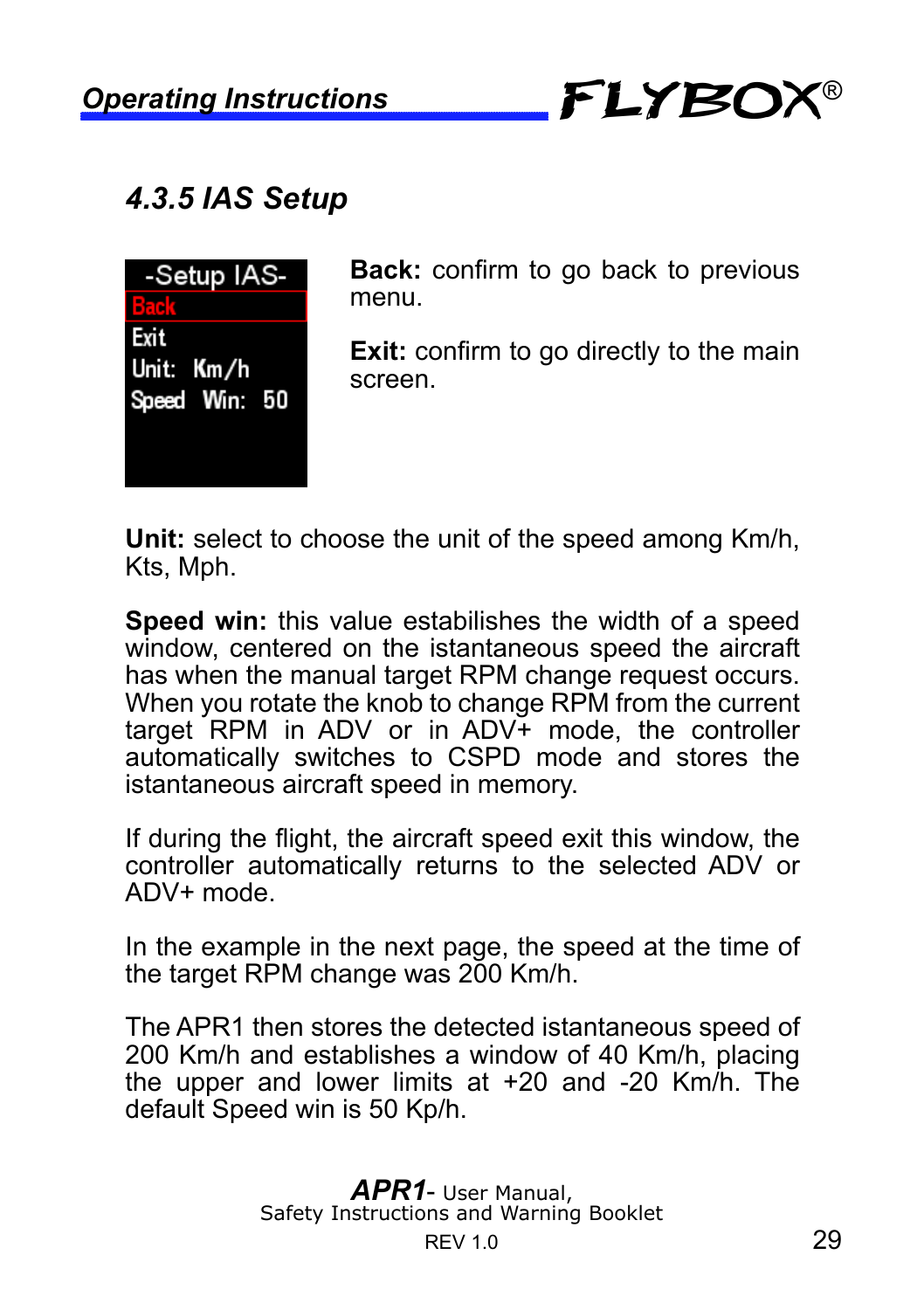| Instantaneous speed | $+20$ km/h |                      |
|---------------------|------------|----------------------|
| $200$ km/h          | $-20$ km/h | Speed Window: 40km/h |

As long as the aircraft speed remains within the limits, (in this example between 180 Km/h min and 220 Km/h max), the controller continue to works in constant speed CSPD mode, indicating this on the display (flashing CSPD). Any speed variation that takes the speed values outside these limits will return the controller to the selected ADV or ADV+ mode.

|                     | Regulator returns<br>in ADV or ADV+ |
|---------------------|-------------------------------------|
| Instantaneous speed |                                     |
| 200km/h             |                                     |

In the image above, the speed increased to the upper Speed Window limit of 220 Km/h and the APR1 controller returned to ADV or ADV+ mode, indicating this on the display.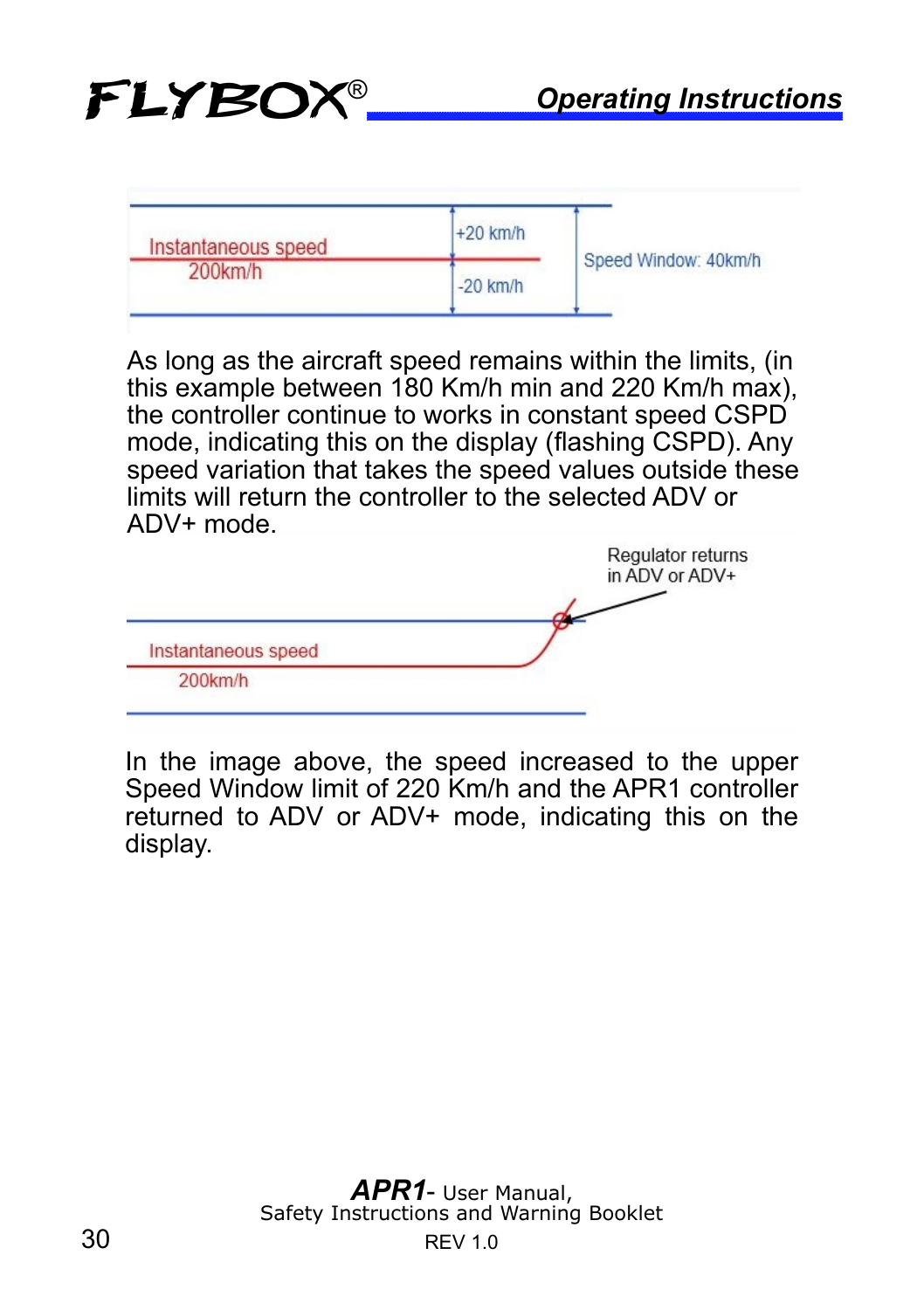

## *4.3.6 Debug*

**Debug:** selecting 1, some useful information will be shown on the display when the Operating Mode selector is in "Manual" position.



The data shown are:

- Current consumption
- RPM
- Resistive value (only for certain propellers)
- MAP
- IAS

When this information is displayed, you can leave it on the screen indefinitely or make it disappear by selecting 0.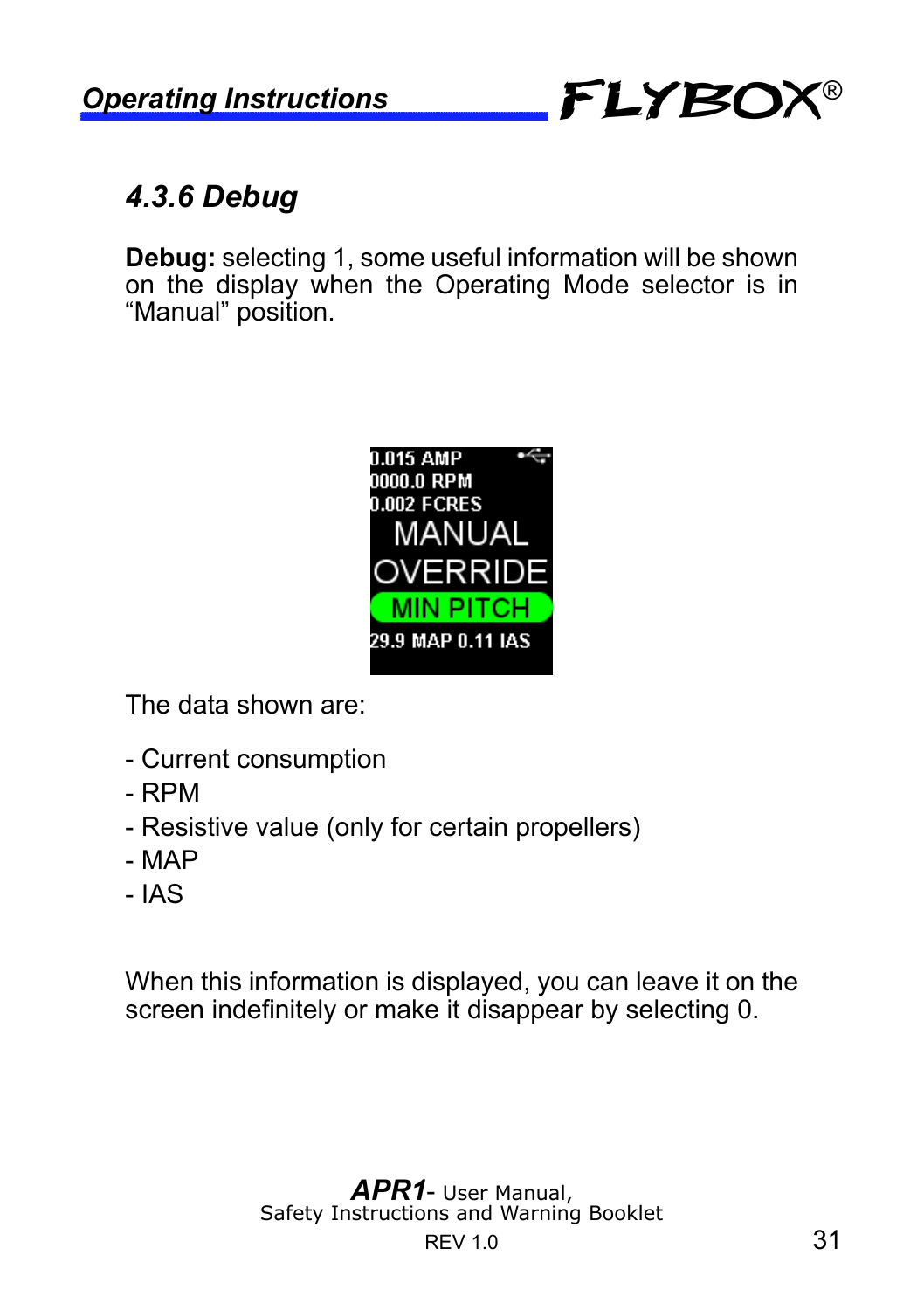# *4.4 Firmware Upgrade*

FLYBOX®

The **APR1** software can be easily updated with new versions, when available. It is advisable to check often whether a new software version is available, going to www.flyboxavionics.it under "support > software" page. Download the new version and if the file is compressed (zipped), after unpacking it, copy it to a USB stick, possibly free from other files. To update the instrument it is necessary to connect the USB stick to the instrument, then from the main menu select "Firmware Upgrade". If the USB stick is not yet plugged-in, the message "**Insert Flash Drive**" will appear.

If already plugged-in, a message indicating the SW versions will appear:



Wait until the "done" message will appear then remove the USB stick. The instrument will reboot with the new software.

*NOTE:* The USB stick must contain the new firmware file only.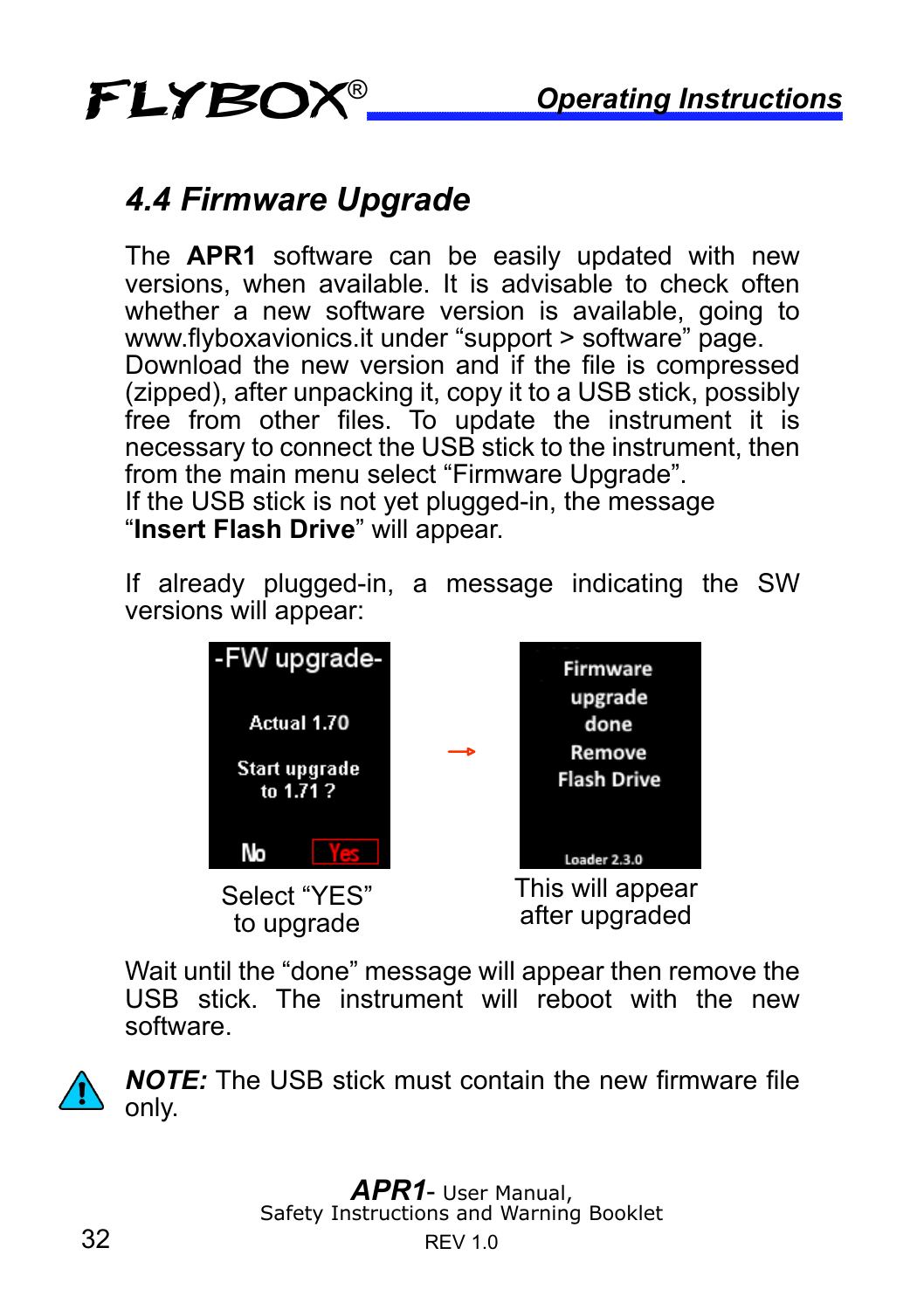# **Operating Instructions FLYBOX<sup>®</sup>**

# *4.5 Backup/Restore*

All set parameters and calibrations made in the instrument can be saved in a backup file. This can be useful if you need to restore all the parameters in a new instrument, for example in case of replacement, or if you need help from your installer. In this case, simply send the backup file saved on the USB stick to your installer for a support service. To backup or restore the parameters it is necessary to connect a USB pen drive to the instrument. From the main menu of the instrument, choose "Backup/ Restore". If the USB stick is not plugged-in yet, the message "**Insert Flash Drive**" will appear.

If already plugged-in, a message indicating to choose the operation will appear:



*NOTE:* A backup file is now written on the pen drive, copy it to a safe place for future use.

*NOTE:* The USB stick must be free from any file before saving a Backup file.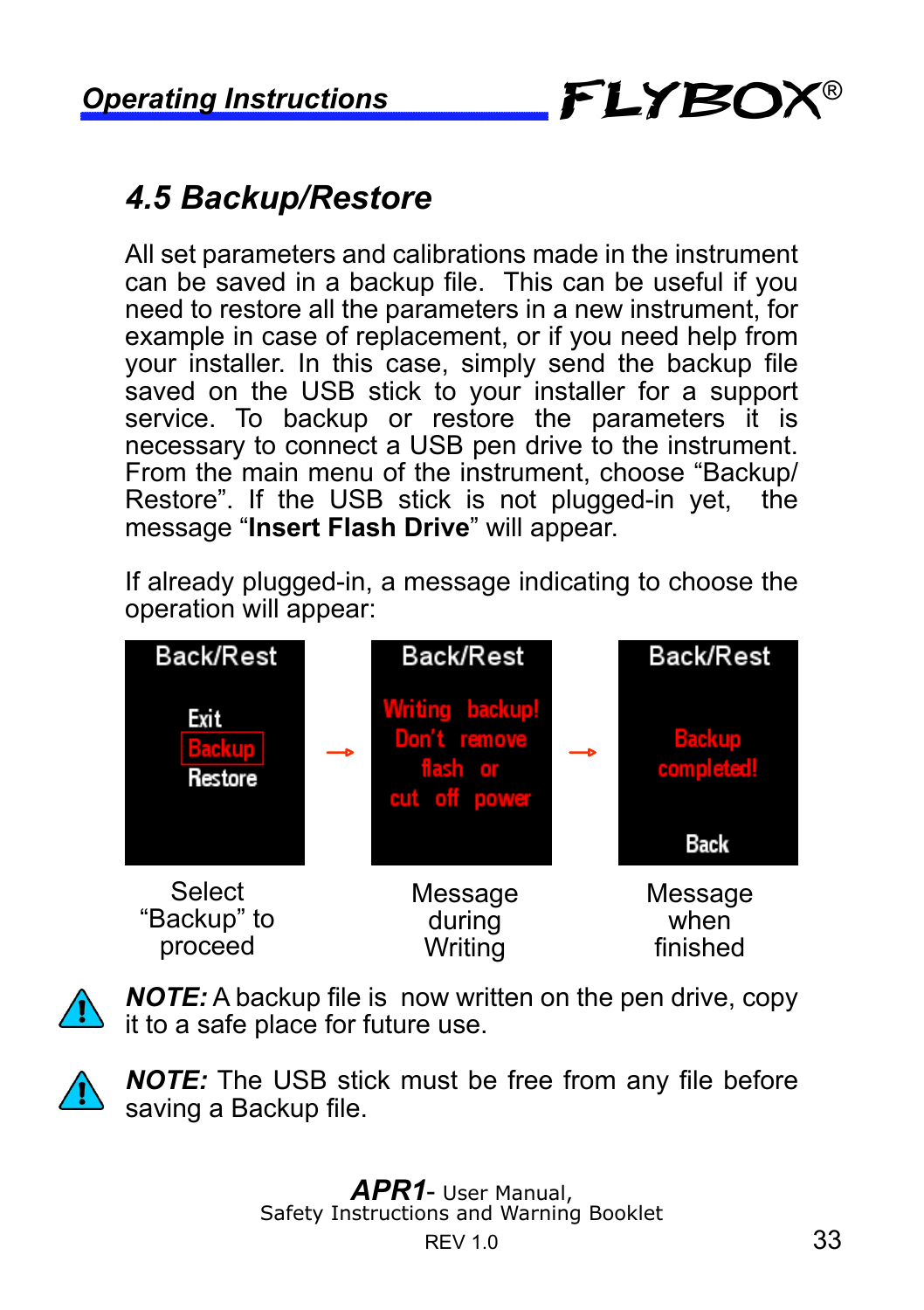To restore the parameters, put the file on the pen drive, choose and confirm "Restore".



Push now the knob to reboot the software with the updated parameters.



*NOTE:* The USB stick must be free from any file except for the Restore file.

## *4.6 Logger*

FLYBOX®

The Logger can be useful for storing flight data on the USB pen drive, for example to ask for assistance in case of problems. The data will be stored at 10 Hz samples and written on a file with some information of the instrument that generated them.

When the USB flash drive is plugged-in to the device a white icon will appear on the display indicating that the flash drive is connected.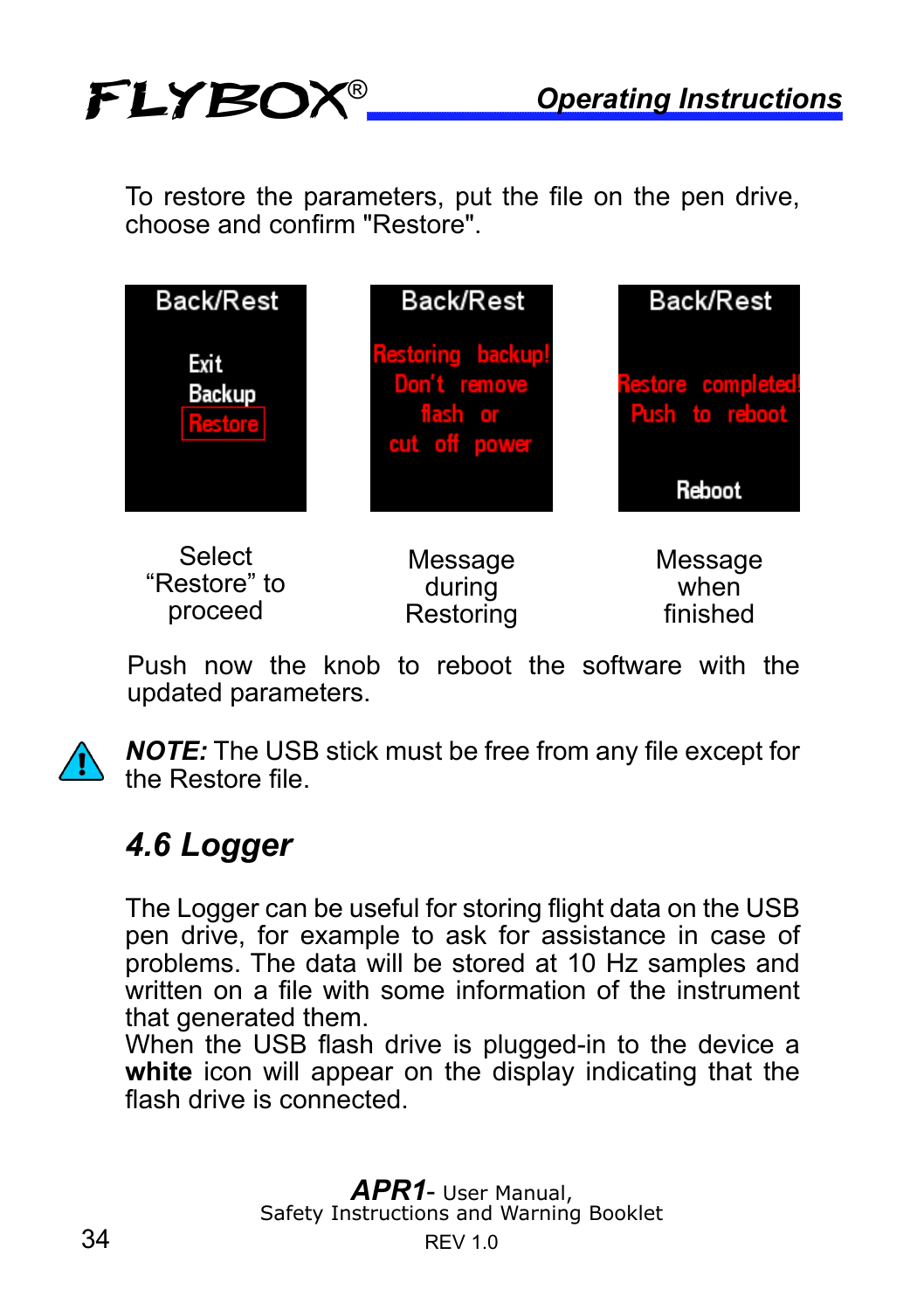

To activate the Logger choose "Yes" from the Main Menu>Logger. The icon will turn **green** when the file is being written and **red** when the Logger is enabled but the USB pen drive is not connected.

To stop logging, the preferred way is to choose "NO" from the Main Menu>Logger.

However, logging is saved even if you switch off the instrument directly, but you may lose the last recorded events.

The Logger function automatically returns to NO when the instrument is switched off, so it must be enabled as often as necessary.

To send the Logger data to your installer, the best thing to do is to zip and send it by email.

# *4.7 About*

Enter to see instrument information.



About page example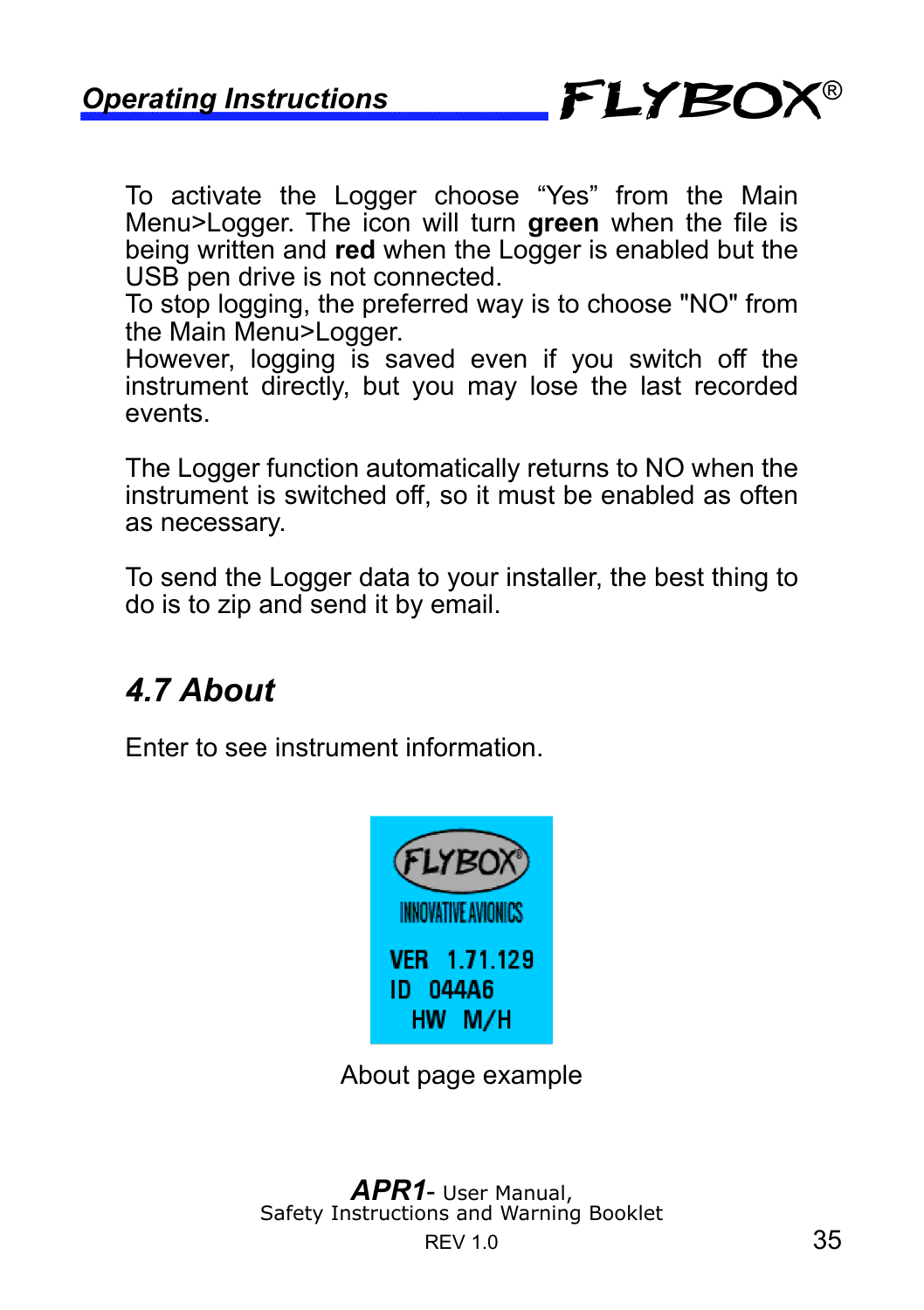# FLYBOX *General Suggestions* ®

#### **5.0 General Suggestions about using the APR1**

Once you have had your **APR1** installed by your professional installer, who has also checked and tested its correct operation and you have carefully read through the manual, you will certainly be eager to fly your new instrument!

However, we do not claim to replace a good flight instructor or your mechanic, who knows your aircraft and its powerplant system better than we do.

If you have any doubts or queries, do not hesitate to contact your installer.

He will interface with the Flybox technical service team if necessary.

In the following paragraphs you will find tips on how to use the instrument in the 3 different ways, **CSPD**, **ADV** and **ADV+**.

These suggestions are intended to be illustrative and not exhaustive.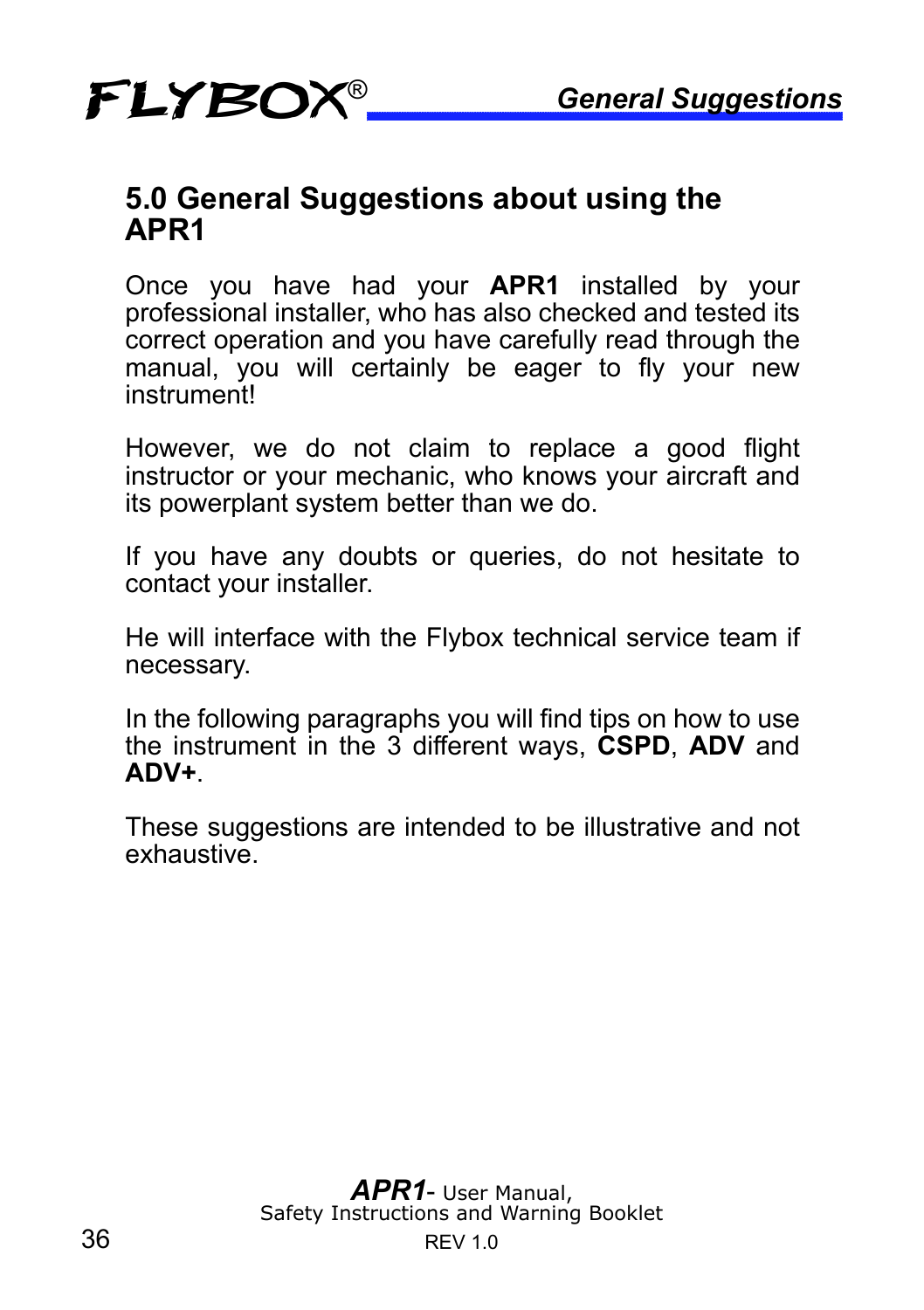

#### **5.1 Use in CSPD** (Constant Speed mode)

After setting the **CSPD** control mode, you can follow the advice below if you want to use **APR1** in this semiautomatic mode.

At start-up, the instrument will automatically set the target RPM to the maximum value set by your installer, e.g. 5700 or 5800 in case of Rotax or another RPM in case of a different engine.

Before takeoff, always do the Propeller test in automatic mode as expected and explained in chapter 4.1.

This is to check that the APR1-propeller system is working correctly and if something goes wrong, **do not take off** but check what the problem might be and if necessary call your technician.

When the the Propeller Test is finished, check that the green idle pitch light is lit and that the target rpm on the display is the maximum RPM for takeoff, if not, turn the knob to set it.

During the takeoff run, in addition to checking the increasing aircraft speed, it is mandatory to check if the motor is giving the target RPM for takeoff. Remember that the target RPM shown on APR1 are not the engine RPM. The engine RPM must be checked on the aircraft tachometer and not on the **APR1** screen.

If these two parameters are not optimal, consider aborting the takeoff, provided that there is enough runway to do so and it is not too late. The assessment is entirely up to you as the responsible pilot at the controls.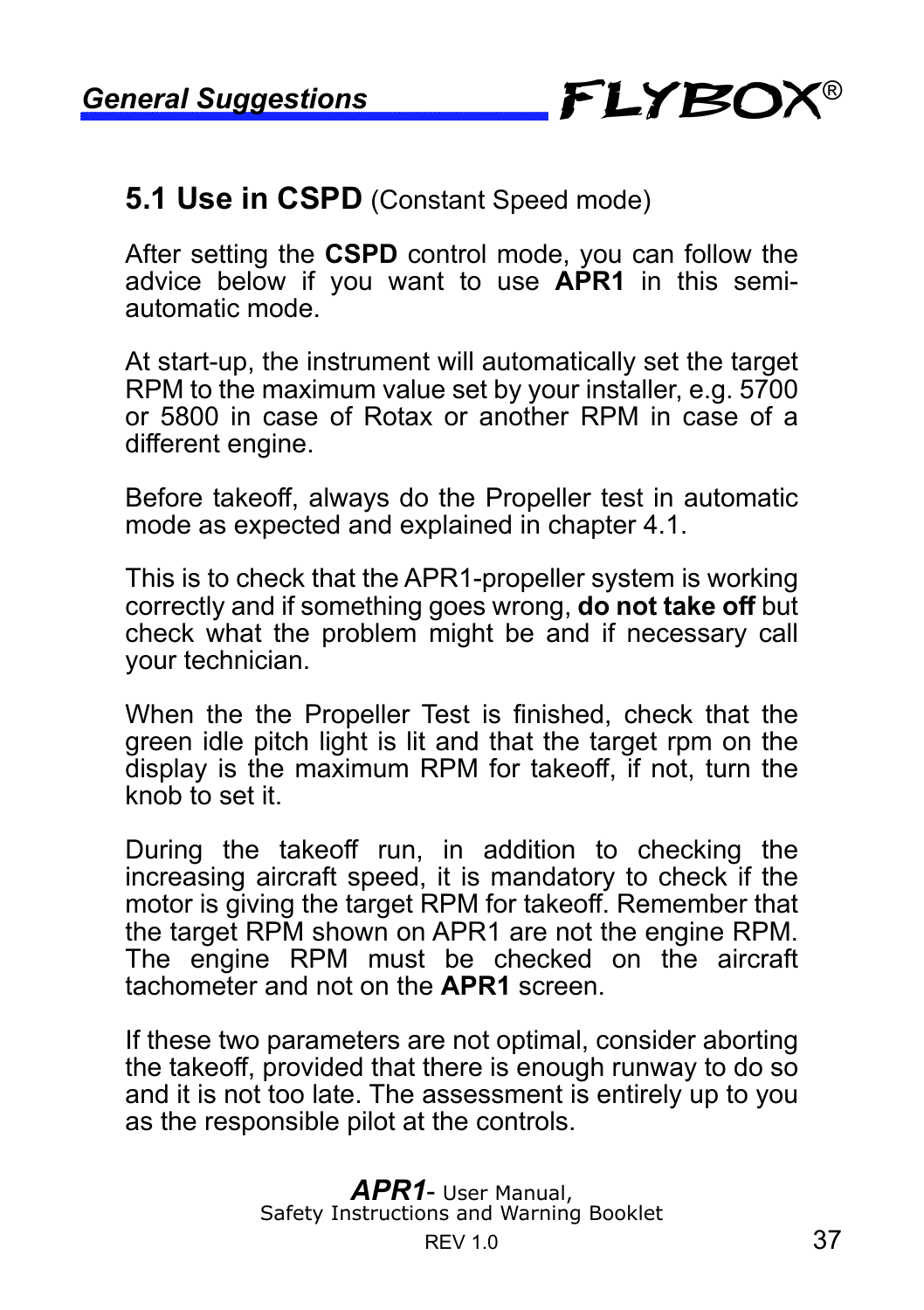

The **CSPD** mode requires the pilot to manually select the target RPM for each phase of the flight, e.g. after takeoff you will need to reduce the MAP and then reduce the RPM. If you continue the climb you will need to set the RPM to perform at best considering the MAP you want to keep, also depending on the limits given by the engine manufacturer.

For this reason, it is important that if you are not yet an expert in manual RPM and MAP power settings, you train with an instructor. By following his advice you will learn in a short time.

The basic rule is:

- If you need to increase power, increase RPM first and then MAP.

- If you need to reduce power, decrease MAP first and then reduce revs.

All this, of course, must be done within the limits declared by the engine manufacturer.

This is just a general recommendation that may not work for you, so please be aware that we do not take any responsibility.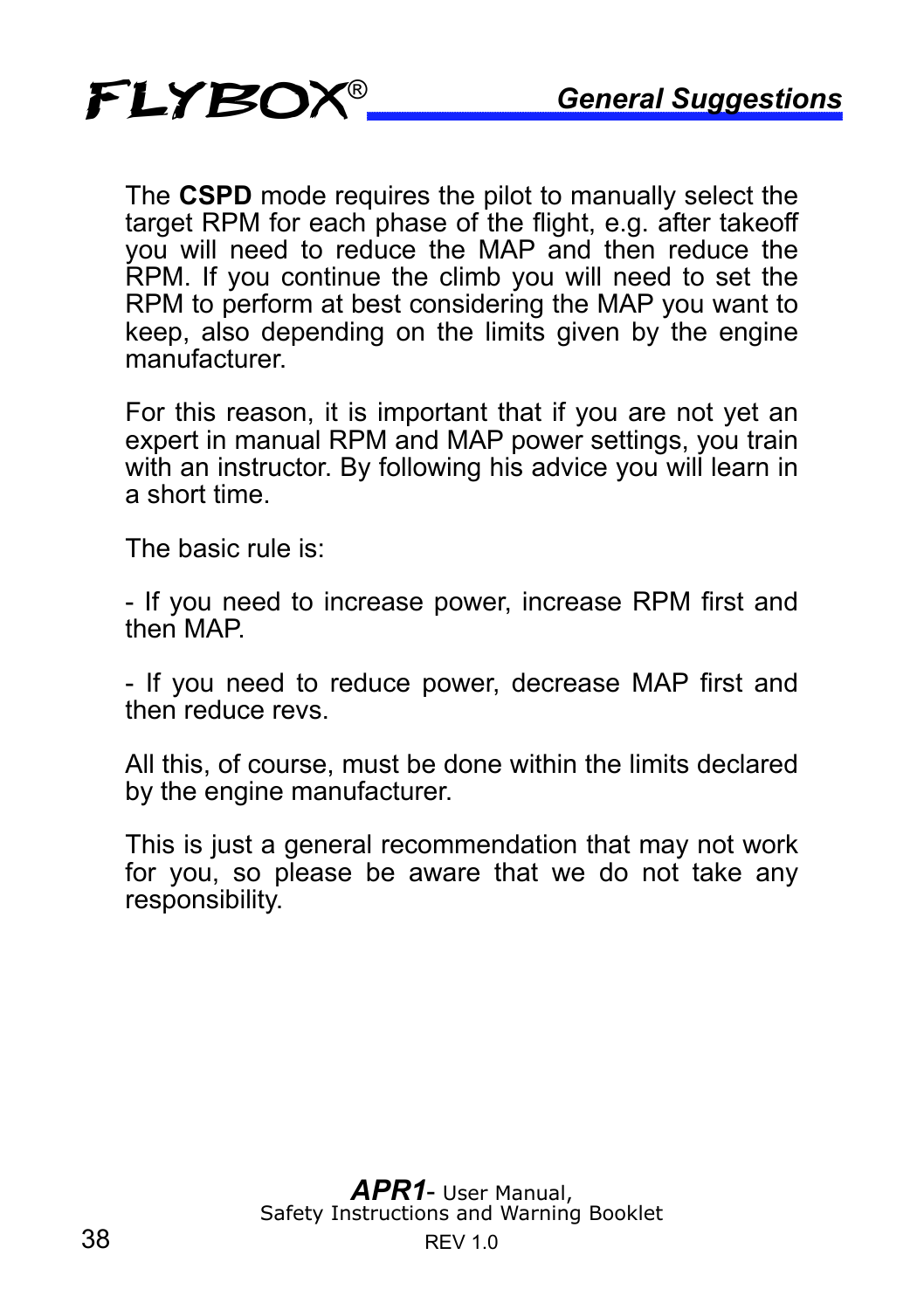

#### *CAUTION:* **What to do if you find that the controller is not adjusting thr RPMs.**

If you find that the set RPM is not being maintained, first check that you have enough MAP to achieve the desired target RPM. You may have a small open throttle and a high RPM setting. If not, you need to check that both the controller and the propeller are working properly. You can do this by setting the operating mode selector to Manual and increasing the RPM by flipping the right switch (up to increase, down to decrease RPM). If the RPM does not change, without handling the throttle, then for some reason the pitch of the blades is not changing and you will need to verify why after landing.

If not, i.e., if the RPM changes with the INC/DEC switch, then the governor electronics may be faulty and you will need to call your service technician.

*NOTE:* The internal safety circuit offers a by-pass of the electronics so that in the event of a fault and if there are no problems in the cables or hub, you will always be able to position the pitch so that you can reach the landing. **Don't take off again if you haven't fixed the fault first.**

Remember that when in "constant speed", in addition to turning the knob, you can also change the target RPMs with the INC/DEC switch and by other means (if your installer has provided them). See Chapter 4.3.2 for more information.

In manual position, remember to set the maximum RPM especially on landing as well as takeoff. You may need to go around or do a touch & go and you will end up with all the RPM and power you need.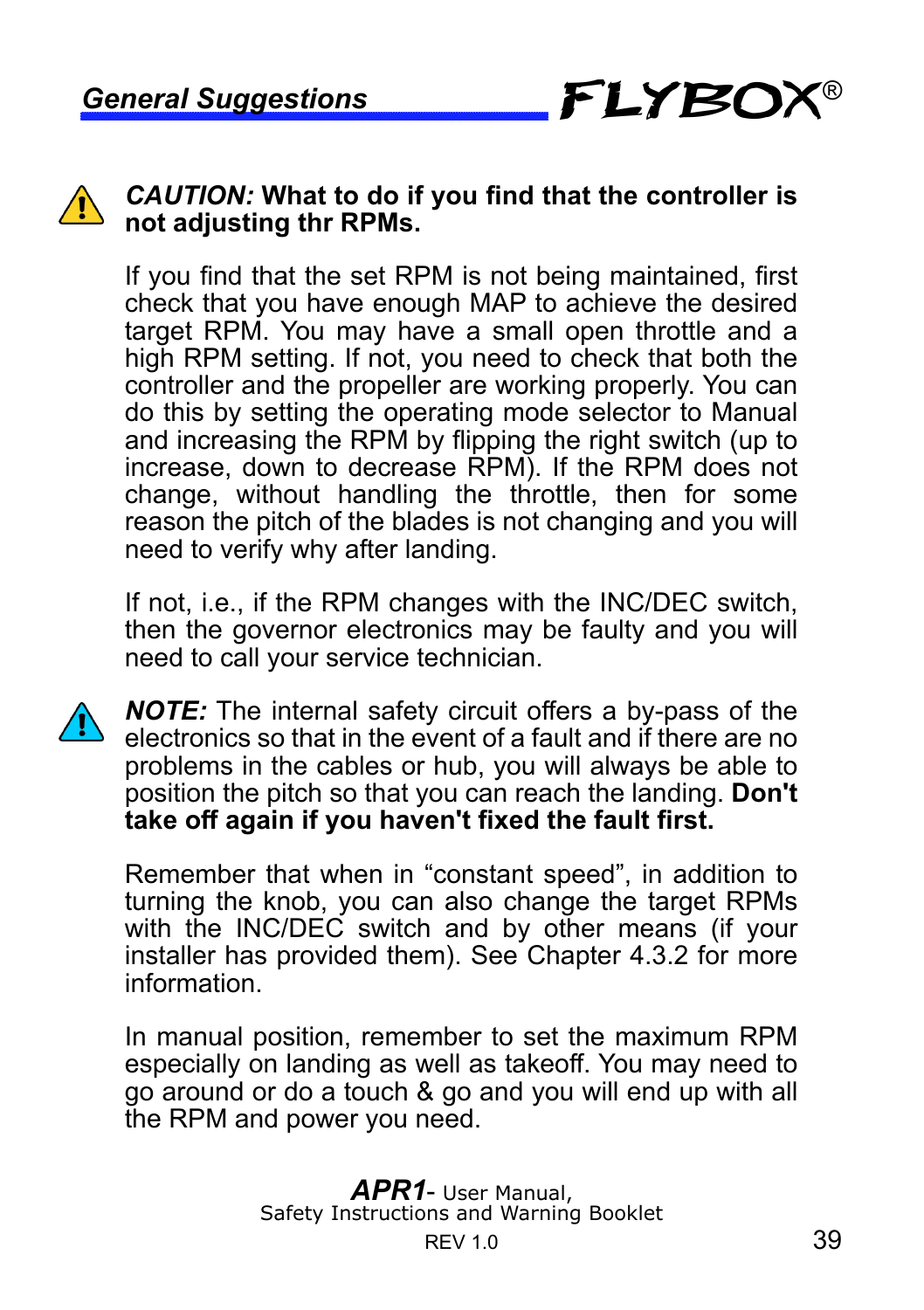#### **5.2 Use in ADV** (Advanced mode)

In Advanced mode, the regulator will automatically set the engine revs following the Speed/RPM curve set by your installer.

After setting the **ADV** control mode (see chapter 4.3.1) you can follow the advice below if you want to use **APR1** in this automatic mode.

At start-up, the instrument will automatically set the target RPM to the maximum value set by your installer, e.g. 5700 or 5800 in case of Rotax or another RPM in case of a different engine.

Before takeoff, always do the Propeller test in automatic mode as expected and explained in chapter 4.1.

This is to check that the APR1-propeller system is working correctly and if something goes wrong, **do not take off** but check what the problem might be and if necessary call your technician.

When the the Propeller Test is finished, check that the green idle pitch light is lit and that the target RPM on the display is the maximum RPM for takeoff.

During the takeoff run, in addition to checking the increasing aircraft speed, it is mandatory to check if the motor is giving the target RPM for takeoff. Remember that the target RPM shown on APR1 are not the engine RPM. The engine RPM must be checked on the aircraft REV Counter not on the **APR1** screen.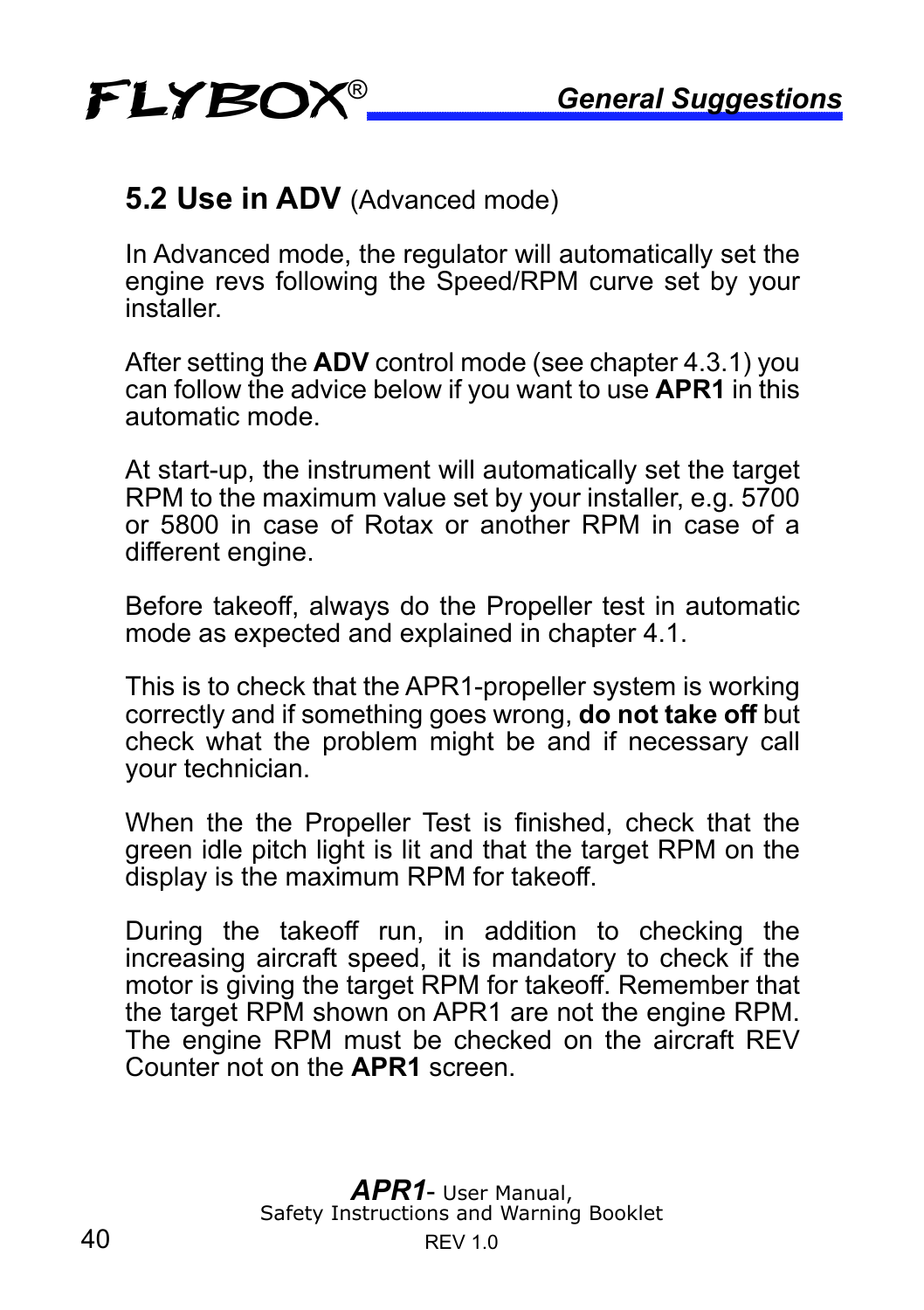If these two parameters are not optimal, consider aborting the takeoff, provided that there is enough runway to do so and it is not too late. The assessment is entirely up to you as the responsible pilot at the controls.

This is just a general recommendation that may not work for you, so please be aware that we do not take any responsibility. If you do not feel confident about the suggestions described here, consult your installer or get a training with an instructor. By following his advice you will learn in a short time.



#### *CAUTION:* **What to do if you find that the controller is not adjusting the RPMs.**

If you find that the Target RPM is not being maintained, first check that you have enough MAP to achieve the desired target RPM. You may have a small open throttle and a high RPM setting. If not, then you need to check that controller and propeller are working properly. You can do this by setting the operating mode selector to Manual and increasing the RPM by flipping the right switch (up to increase, down to decrease RPM). If the RPM does not change, without handling the throttle, then for some reason the pitch of the blades is not changing and you will need to verify why after landing.

If not, i.e., if the RPM changes with the INC/DEC switch, then the governor electronics may be faulty and you will need to call your service technician.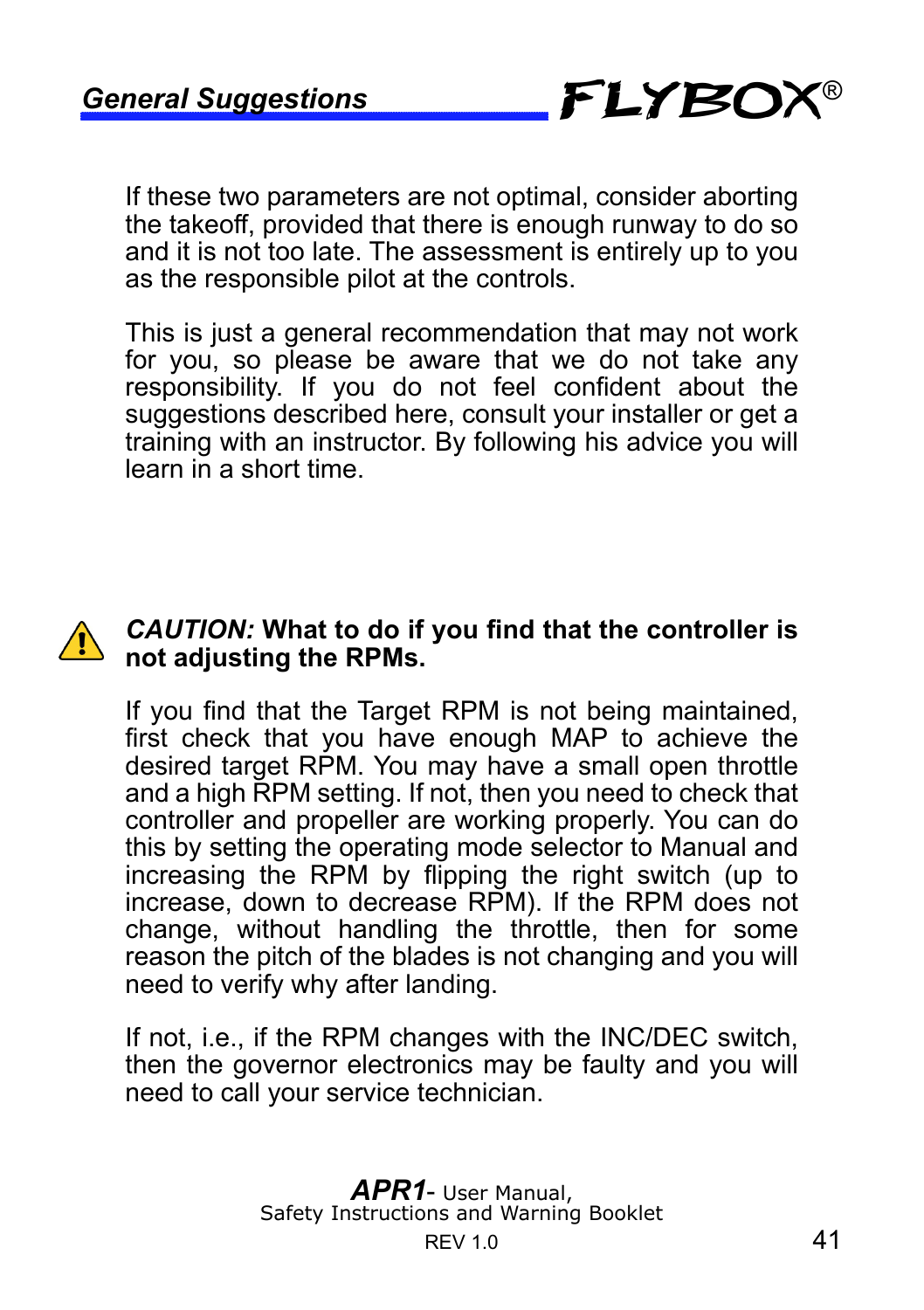

*NOTE:* The internal safety circuit offers a by-pass of the electronics. In the event of a fault, and if there are no problems in the cables or hub, you will always be able to position the pitch so that you can reach the landing. **Don't take off again if you haven't fixed the fault first.**

Remember that when in "constant speed", in addition to turning the knob, you can also change the target RPMs with the INC/DEC switch and by other means (if your installer has provided them). See Chapter 4.3.2 for more information.

In manual position, remember to set the maximum RPM especially on landing as well as takeoff. You may need to go around or do a touch & go and you will end up with all the RPM and power you need.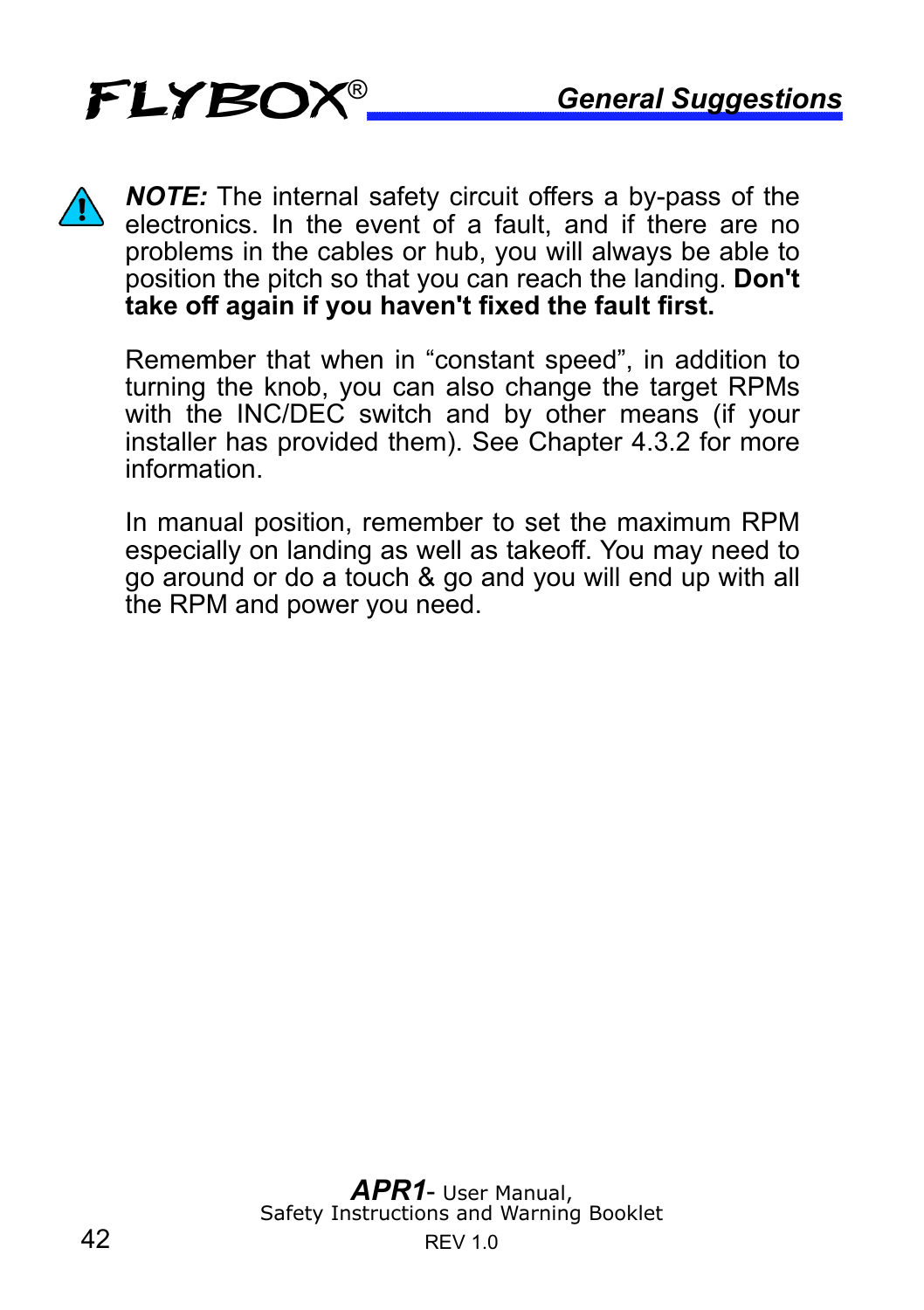

#### **5.3 Use in ADV+** (Advanced Plus mode)

In Advanced Plus mode, the **APR1** regulator will automatically set the engine revs following the Speed/ RPM curve and also to the MAP/RPM curve set by your installer.

After setting the **ADV+** control mode, see chapter 4.3.1, you can follow the advice below if you want to use **APR1** in this automatic mode.

At start-up, the instrument will automatically set the target rpm to the maximum value set by your installer, e.g. 5700 or 5800 in case of Rotax or another RPM in case of a different engine.

Before takeoff, always do the Propeller test in automatic mode as expected and explained in chapter 4.1.

This is to check that the APR1-propeller system is working correctly and if something goes wrong, **do not take off** but check what the problem might be and if necessary call your technician.

When the the Propeller Test is finished, check that the green idle pitch light is lit and that the target RPM on the display is the maximum RPM for takeoff.

During the takeoff run, in addition to checking the increasing aircraft speed, it is mandatory to check if the motor is giving the target RPM for takeoff. Remember that the target RPM shown on APR1 are not the engine RPM. The engine RPM must be checked on the aircraft tachometer and not on the **APR1** screen.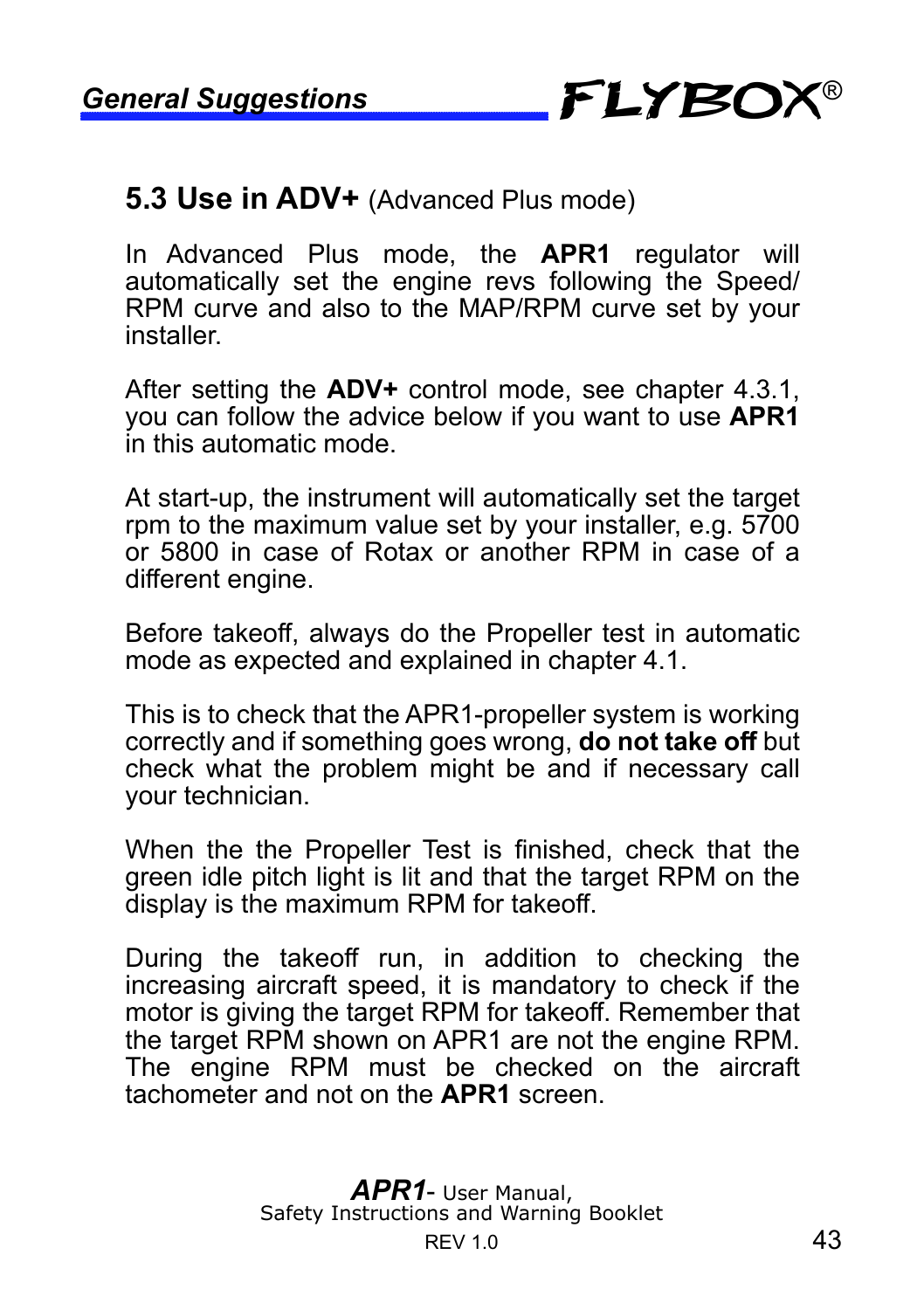If these two parameters are not optimal, consider aborting the takeoff, provided that there is enough runway to do so and it is not too late. The assessment is entirely up to you as the responsible pilot at the controls.

This is just a general recommendation that may not work for you, so please be aware that we do not take any responsibility. If you do not feel confident about the suggestions described here, consult your installer or get a training with an instructor. By following his advice you will learn in a short time.

#### *CAUTION:* **What to do if you find that the controller is not adjusting thr RPMs.**

If you find that the Target RPM is not being maintained, first check that you have enough MAP to achieve the desired target RPM. You may have a small open throttle and a high RPM setting. If not, then you need to check that controller and propeller are working properly. You can do this by setting the operating mode selector to Manual and increasing the RPM by flipping the right switch (up to increase, down to decrease RPM). If the RPM does not change, without handling the throttle, then for some reason the pitch of the blades is not changing and you will need to verify why after landing.

If not, i.e., if the RPM changes with the INC/DEC switch, then the governor electronics may be faulty and you will need to call your service technician.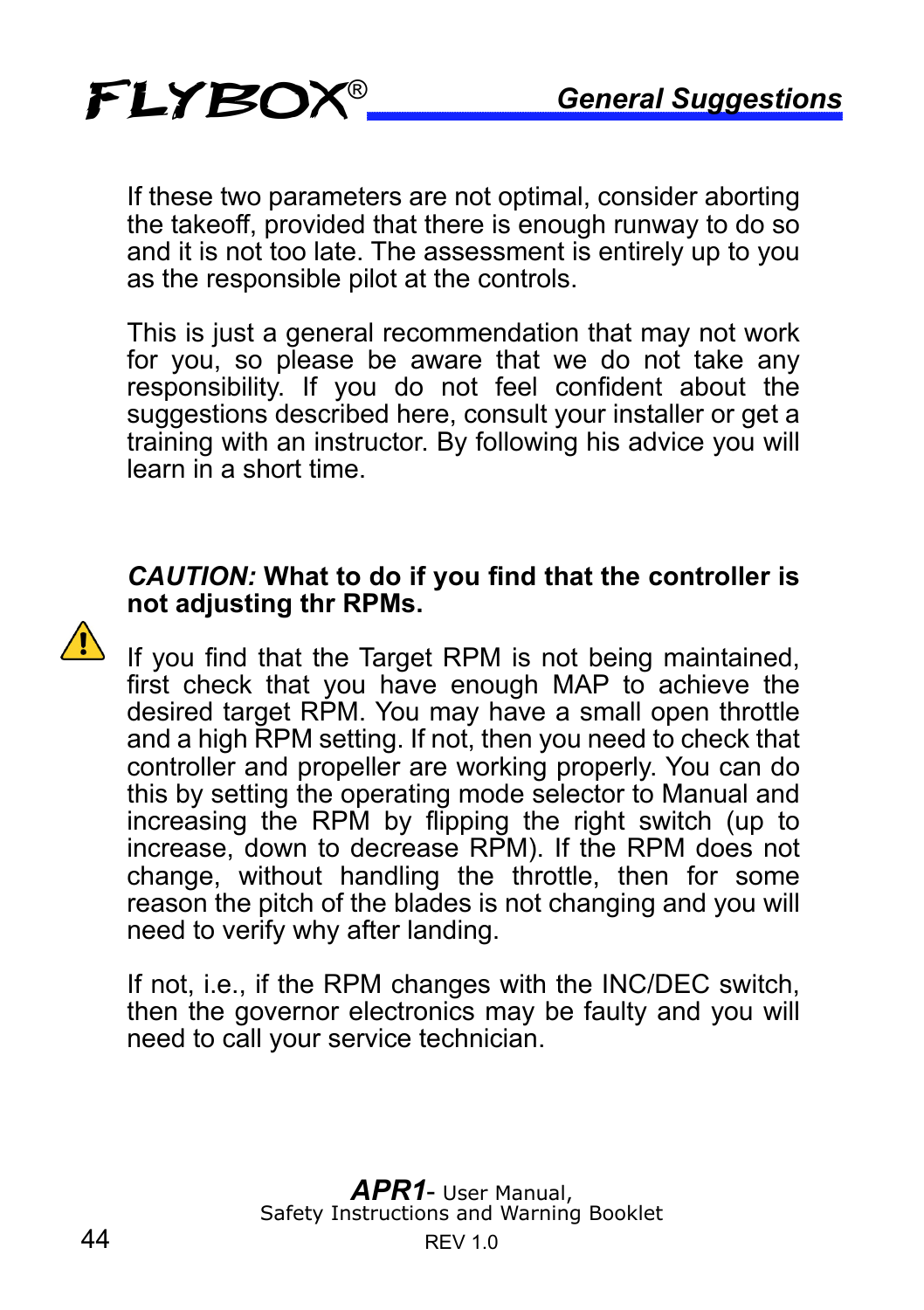

*NOTE:* The internal safety circuit offers a by-pass of the electronics. In the event of a fault, and if there are no problems in the cables or hub, you will always be able to position the pitch so that you can reach the landing. **Don't take off again if you haven't fixed the fault first.**

Remember that when in "constant speed", in addition to turning the knob, you can also change the target RPMs with the INC/DEC switch and by other means if your installer has provided them. See Chapter 4.3.2 for more information.

In manual position, remember to set the maximum RPM especially on landing as well as takeoff, you may need to go around or do a touch & go and you will end up with all the RPM and power you need.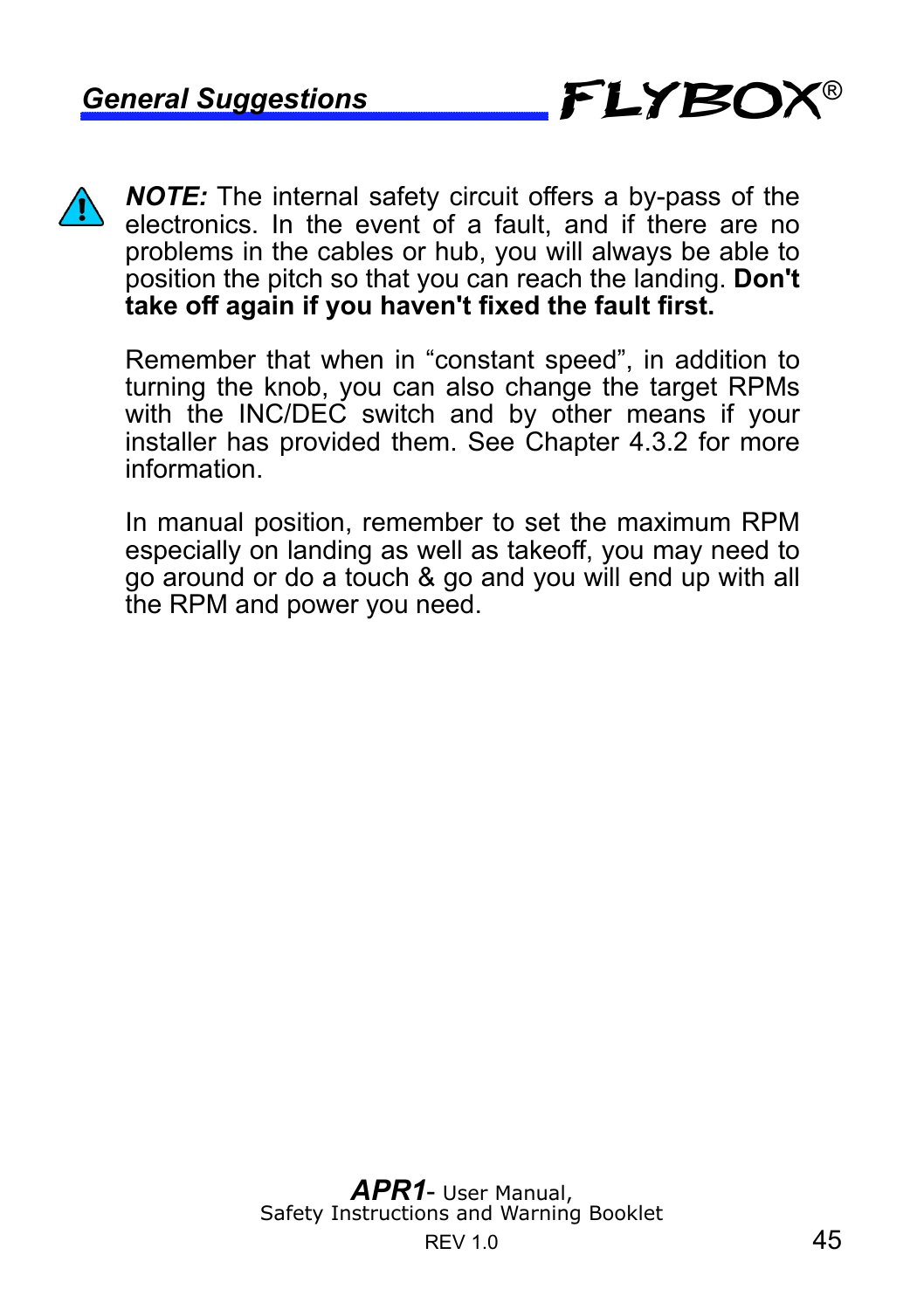

## **Technical specifications**

- Graphic TFT LCD with backlight and coated glass, 2.4".
- Standard mounting 2 1/4" (57mm).
- Powder painted aluminium case.
- Dimensions: 60 x 60 x 60 mm. (body)
- Weight: 235 gr.
- ASI sensor range: 30-400 Kp/h
- MAP sensor range: 6-50 inHg
- Supply voltage:  $10 \sim 30$  V=.
- Supply current no load: 60mA.
- MAX load current: 20A
- RPM voltage signal range (high input): 5-100Vpp.
- RPM voltage signal range (low input): 2-20Vpp.
- RPM minimum pulse width: 300uS.
- MAX input frequency: 1.7Khz.
- Operating temperature range:  $-20 \sim +70^{\circ}$ C.
- Humidity: 90% max (without condensation).
- Communication through 3 CAN bus.
- USB port: for USB 2.0

# *CLEANING*

The screen is very sensitive to some cleaning materials and should be cleaned with a clean, damp cloth only.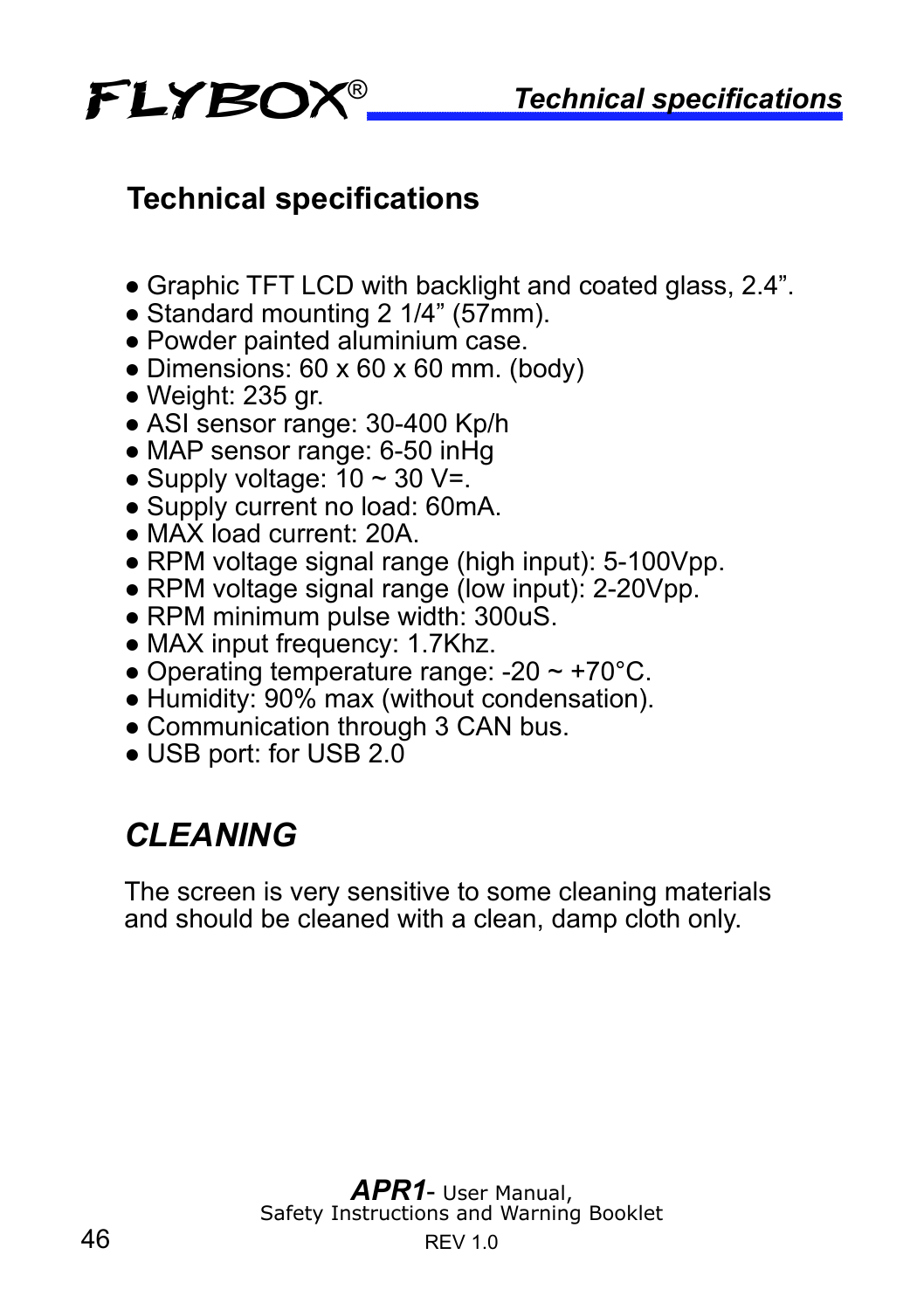#### Warranty **FLYBC** ®

## *One Year Warranty:*

Product support and warranty information can be found at www.flyboxavionics.it. **Flybox**® warrants this Product to be free from defects in materials and workmanship for 12 months from date of delivery. The inactivity of the Products determined by periods of repair does not involve the extension of the warranty period.

This warranty covers only defects in material and workmanship found in the products under normal use and service when the product has been properly installed and maintained. This warranty does not cover failures due to abuse, misuse, accident, improper maintenence, failures to follow improper instructions or due to unauthorized alterations or repairs or use with equipments with which the Products is not intended to be used. Flybox®, after verification of the complaint and confirmation that the defect is covered by warranty, at its sole discretion, will either replace or repair the Products at no costs for the customer. Alterations, additions, or repairs not performed by the manufactuter shall negate any warranty. This warranty doesn't cover cosmetic or incidental damages. Shipping costs, taxes, custom fee, any other duties and any costs incurred while removing, reinstalling or troubleshooting the Products, shall be at customer's charge.

TO THE EXTENT PERMITTED BY LAW, THE WARRANTIES AND REMEDIES CONTAINED HEREIN ARE EXCLUSIVE AND IN LIEU OF ALL OTHER WARRANTIES EXPRESS, IMPLIED, OR STATUTORY, INCLUDING ANY LIABILITY ARISING UNDER ANY WARRANTY OF MERCHANTABILITY OR FITNESS FOR A PARTICULAR PURPOSE, STATUTORY OR OTHERWISE. THIS WARRANTY GIVES YOU SPECIFIC LEGAL RIGHTS, WHICH MAY VARY BASED ON YOUR JURISDICTION. TO THE EXTENT PERMITTED BY LAW, IN NO EVENT SHALL UPRIGHT BE LIABLE FOR ANY INCIDENTAL, SPECIAL, INDIRECT, OR CONSEQUENTIAL DAMAGES, WHETHER RESULTING FROM THE USE, MISUSE, OR INABILITY TO USE THIS PRODUCT. SOME JURISDICTIONS DO NOT ALLOW THE EXCLUSION OF INCIDENTAL OR CONSEQUENTIAL DAMAGES, SO THE ABOVE LIMITATIONS MAY NOT APPLY TO YOU.

#### **Out of warranty repairs**

Products that can not be repaired under warranty as out of the maximum term or that do not work for reasons that would have been covered by warranty, can be repaired at a flat rate as described on the site. For out-of-warranty eligible damages, the repair must be assessed for each individual case.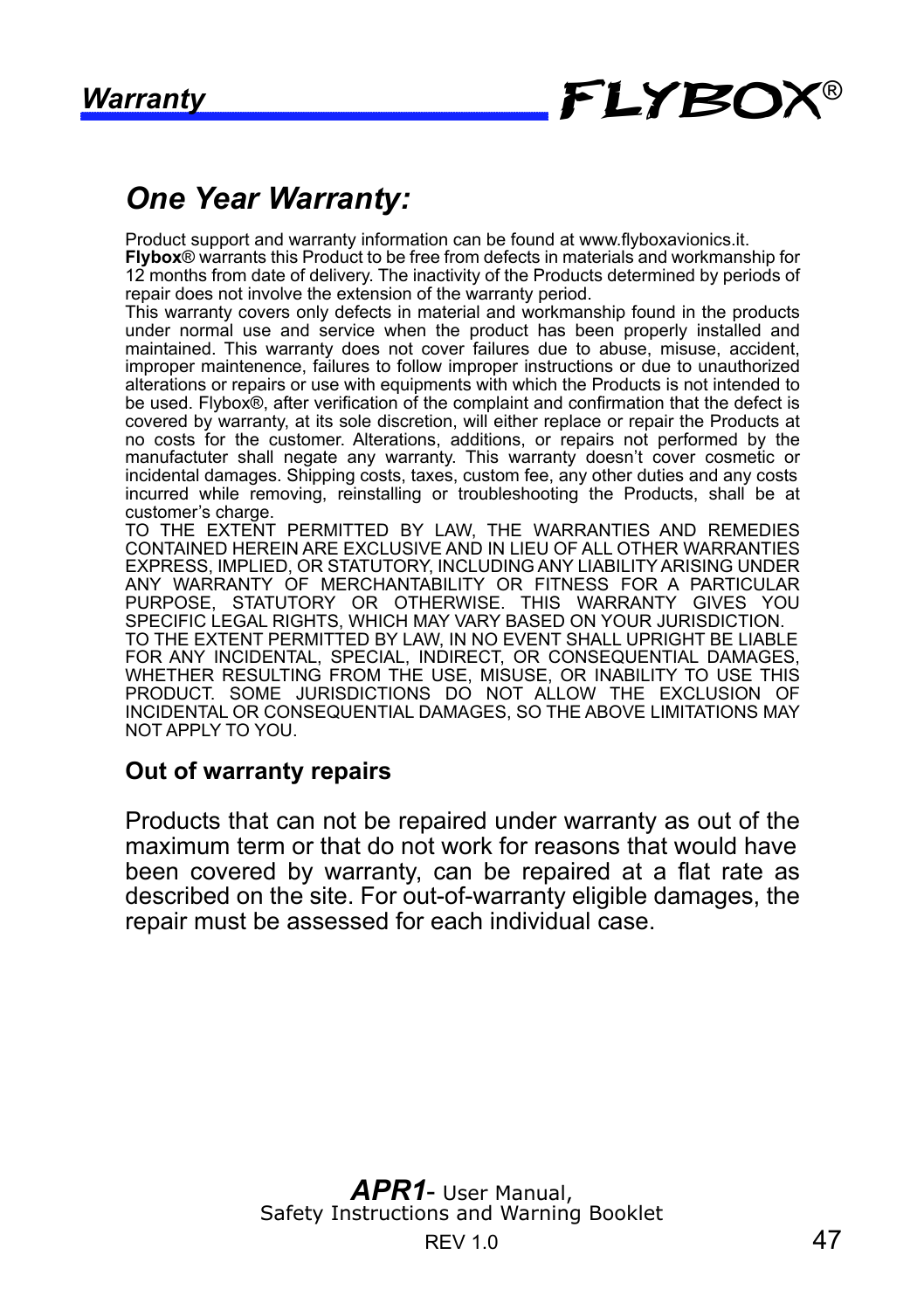# FLYBOX *Disclaimer* ®

# *Term of Use and Disclaimer*

#### **Limitation of Liability**

In no event shall MICROEL s.r.l. be liable for any direct, indirect, punitive, incidental, special consequential damages whatsoever arising out of or connected with the use or misuse of its products.

#### **Entire Obligation**

The TERM OF USE, WARRANTY AND DISCLAIMER document states the entire obligation of MICROEL S.r.l. with respect to the products. If any part of this disclaimer is determined to be void, invalid, unenforceable or illegal, including, but not limited to the warranty disclaimers and liability disclaimers and liability limitations set forth above, then the invalid or unenforceable provision will be deemed superseded by a valid, enforceable provision that most closely matches the intent of the original provision and the remainder of the agreement shall remain in full force and effect.

#### **General**

This disclaimer statement is governed by the laws of ITALY. You hereby consent to the exclusive jurisdiction and venue of the Courts of competent jurisdiction, ITALY, in all disputes arising out of or relating to the use of this product. Use of this product is unauthorized in any jurisdiction that does not give effect to all provisions of these terms and conditions, including without limitation this paragraph.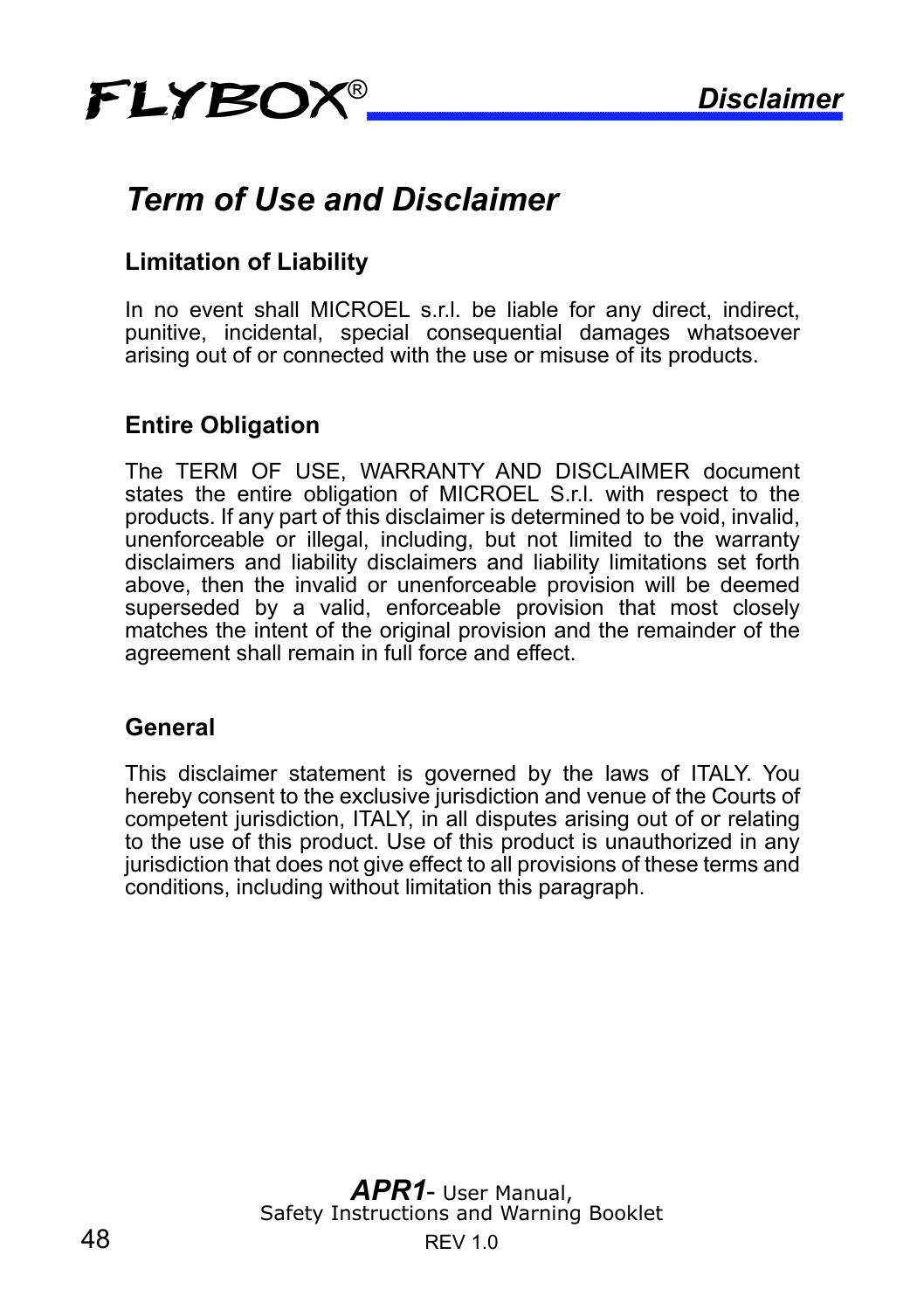

| Date           | <b>Revision</b>   | Description          |
|----------------|-------------------|----------------------|
| September 2021 | $\overline{11.0}$ | <b>First release</b> |
|                |                   |                      |
|                |                   |                      |
|                |                   |                      |
|                |                   |                      |
|                |                   |                      |
|                |                   |                      |
|                |                   |                      |

**Flybox®** reserves the right to change the terms, conditions, and notices under which their products are offered without prior notice".

WARNING: All photos, data, drawings, instruments layouts, technical solutions and data representation you find in this document or watching at FLYBOX® instruments working and/or you can access by means of any other media, including web sites, are sole property of MICROEL s.r.l., cannot be copied or imitate without a written permission of MICROEL s.r.l. itself and are protected by law, even by means of extended international copyright and/or specific patents deposited. Any infringement of this statement and of MICROEL s.r.l. intellectual property will be prosecuted. ©2019 Microel s.r.l. – all rights reserved

#### *Important*

*Do not send your instrument for repair until you have filled out the request form on the support page at www.flyboxavionics.it. After filling out the form you will receive an authorization email with the RMA number.*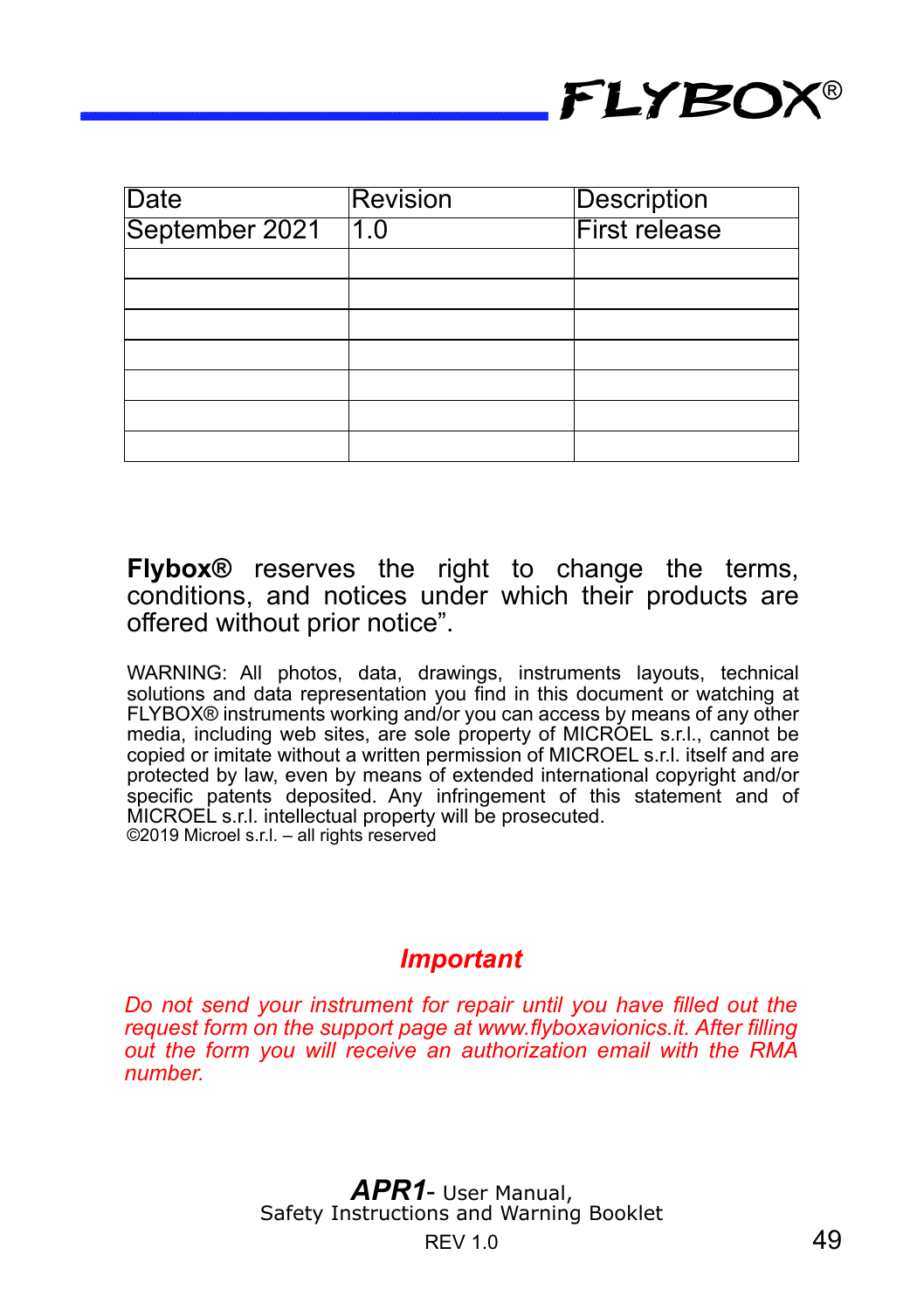

Page intentionally empty

50 REV 1.0 *APR1*- User Manual, Safety Instructions and Warning Booklet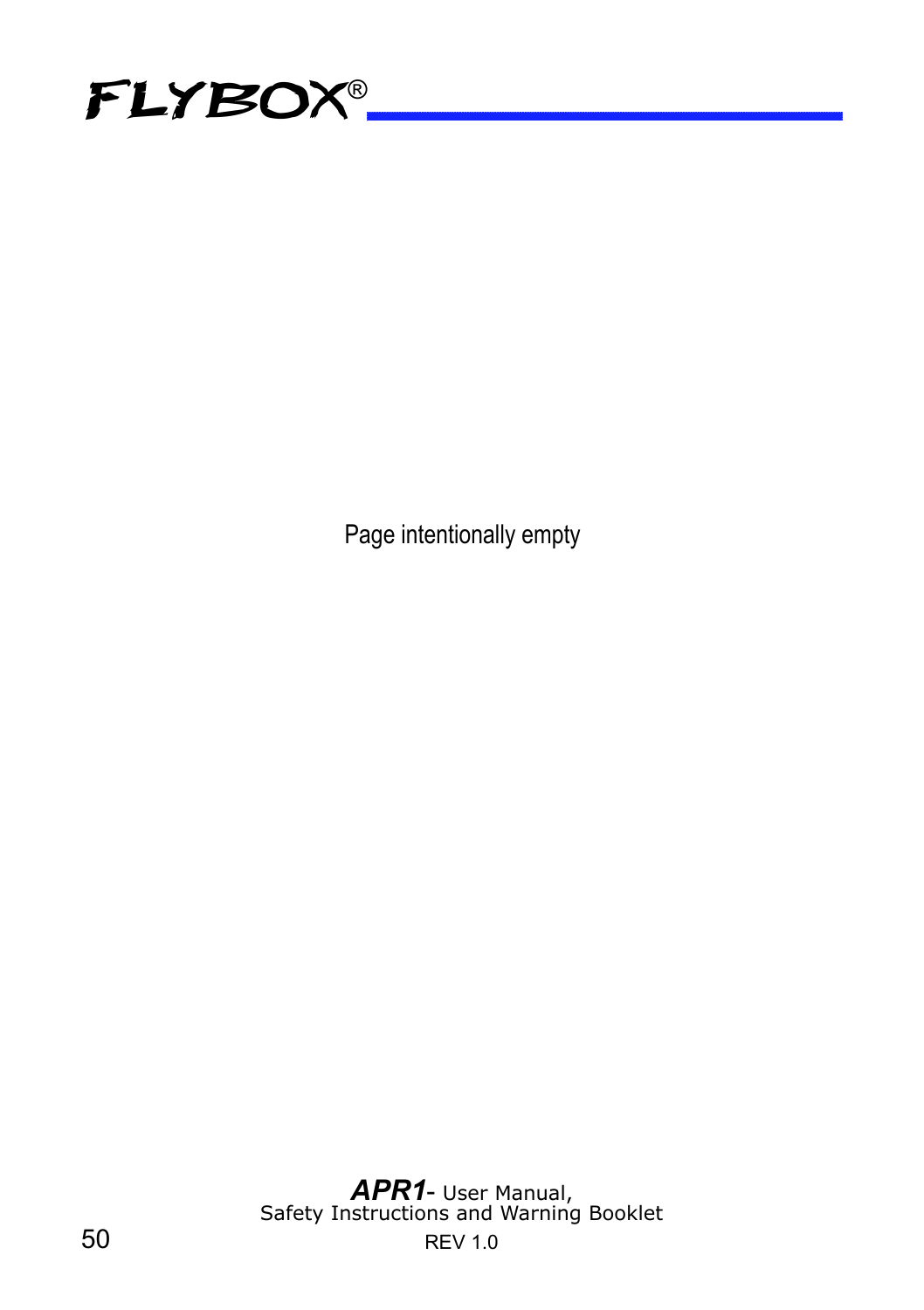

Page intentionally empty

REV 1.0 51 *APR1*- User Manual, Safety Instructions and Warning Booklet